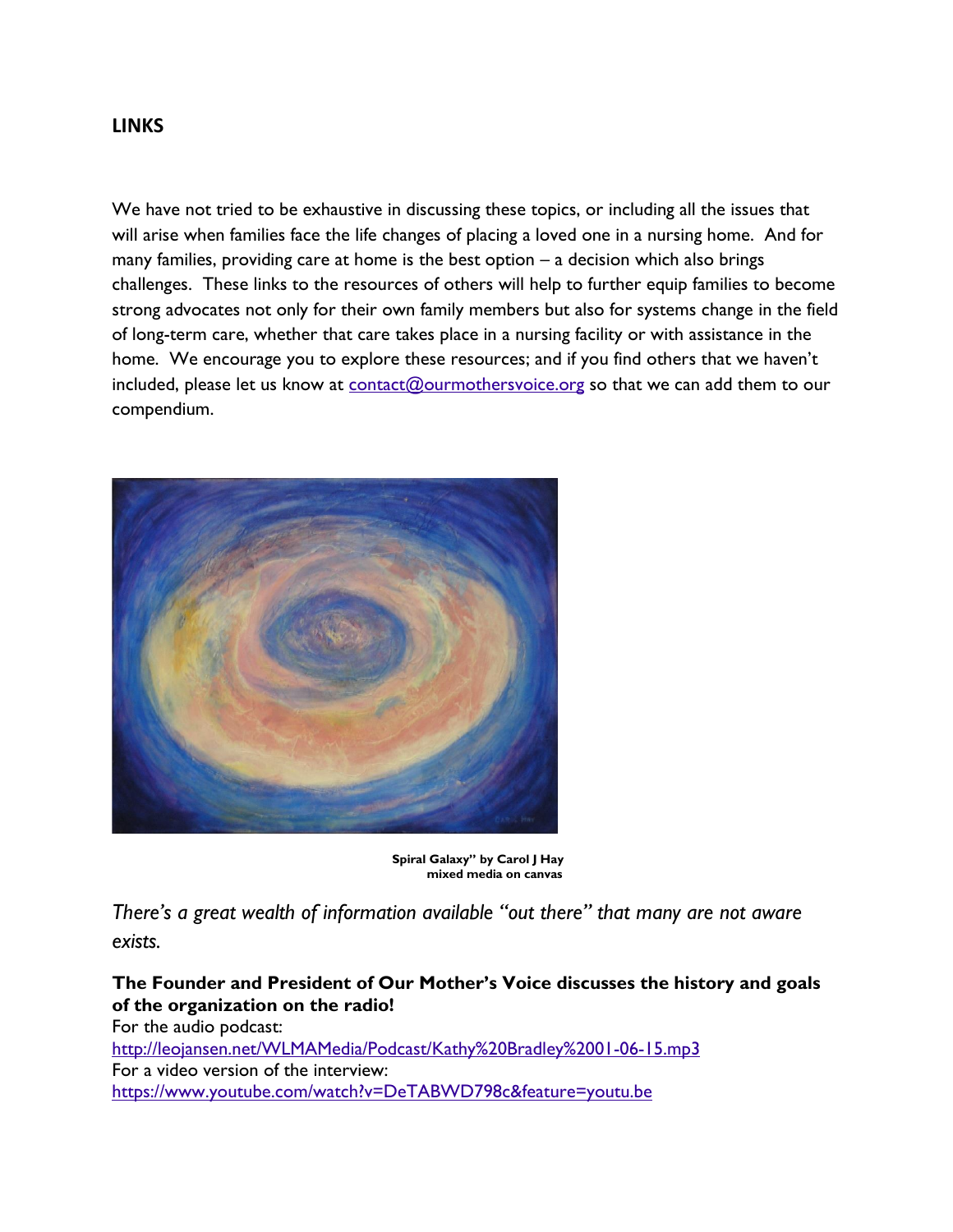# **Topical Index**

HINT: On the PDF toolbar, select the page on which the LINKS you wish to explore begin and click "Enter" to go directly to that section.

| <b>ONGOING RESOURCES, ALWAYS RELEVANT ------------------------- 4 - 39</b>                                                                                                              |  |
|-----------------------------------------------------------------------------------------------------------------------------------------------------------------------------------------|--|
| <b>QUALITY CARE for FACILITIES and IN YOUR HOME:</b><br>LONG-TERM CARE REGULATIONS, SERVICES, and ADVOCACY ------- 4-31                                                                 |  |
| Federal Regulatory Agencies, Regulations ---------------------------- 5 - 13                                                                                                            |  |
|                                                                                                                                                                                         |  |
|                                                                                                                                                                                         |  |
| Financial (Medicare, Medicaid, Skilled Therapy Services) ----------------------------- 10 - 13                                                                                          |  |
| Quality: How to Find It, How to Get It, How to Keep It ------ 13 - 29                                                                                                                   |  |
|                                                                                                                                                                                         |  |
| Tips & Checklists for various types of care & services (Nursing Home, Assisted Living,<br>Day Services, Home & Community-Based Services, Home Health) ------------------------- 15 - 16 |  |
|                                                                                                                                                                                         |  |
|                                                                                                                                                                                         |  |
|                                                                                                                                                                                         |  |
|                                                                                                                                                                                         |  |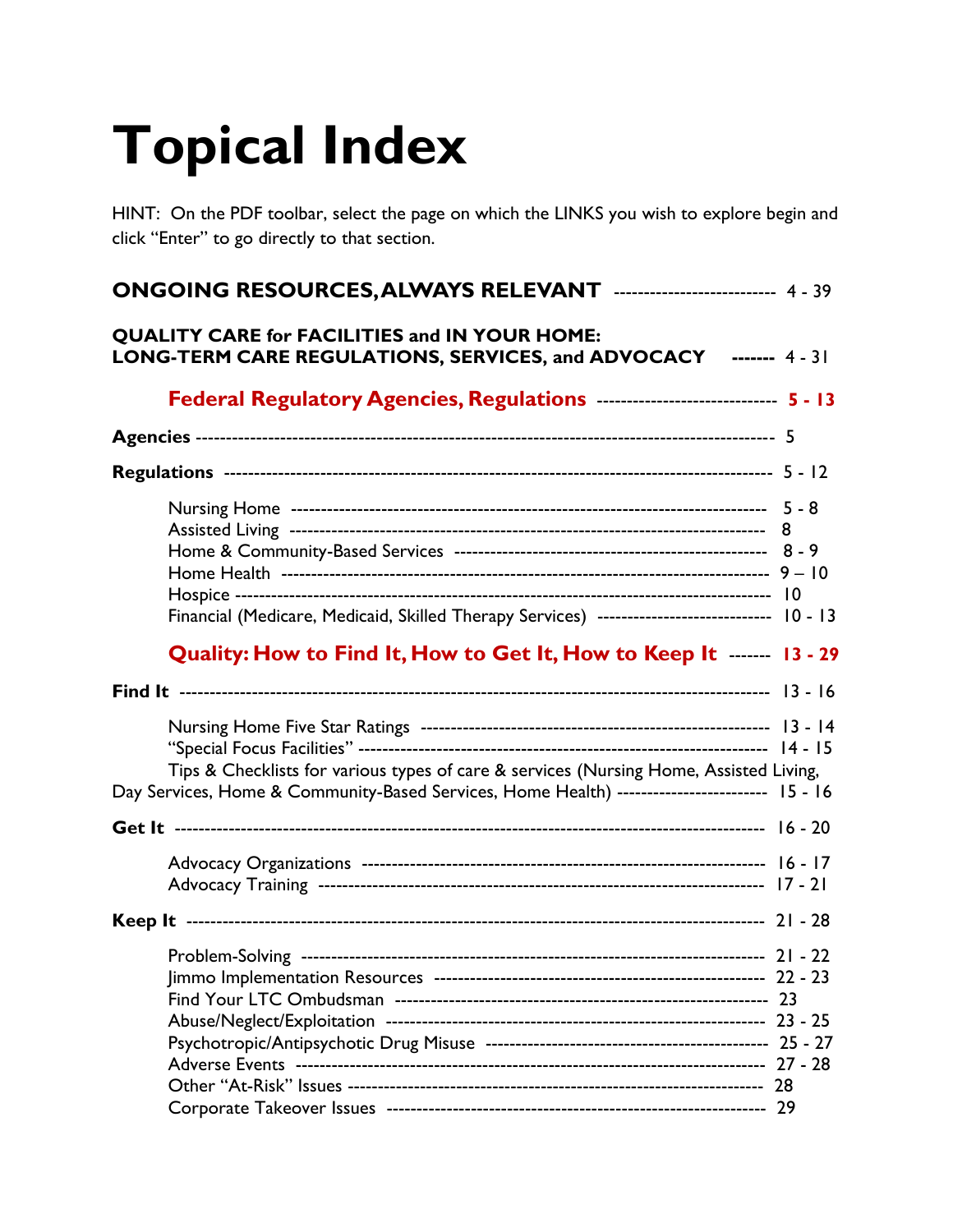| <b>Quality of Care, Quality of Life, and Advocacy - Learning</b><br>Resources for Nursing Home Staff and Advocates ----------------------- 29 - 32 |  |
|----------------------------------------------------------------------------------------------------------------------------------------------------|--|
|                                                                                                                                                    |  |
| ON CAREGIVING, for family members providing care -------------------------- 32 - 33                                                                |  |
| ON ALZHEIMER'S DISEASE AND OTHER DEMENTIA ---------------- 33 - 37                                                                                 |  |
|                                                                                                                                                    |  |
| <b>ON END-OF-LIFE CARE: ISSUES AND RESOURCES ------------------- 37 - 39</b>                                                                       |  |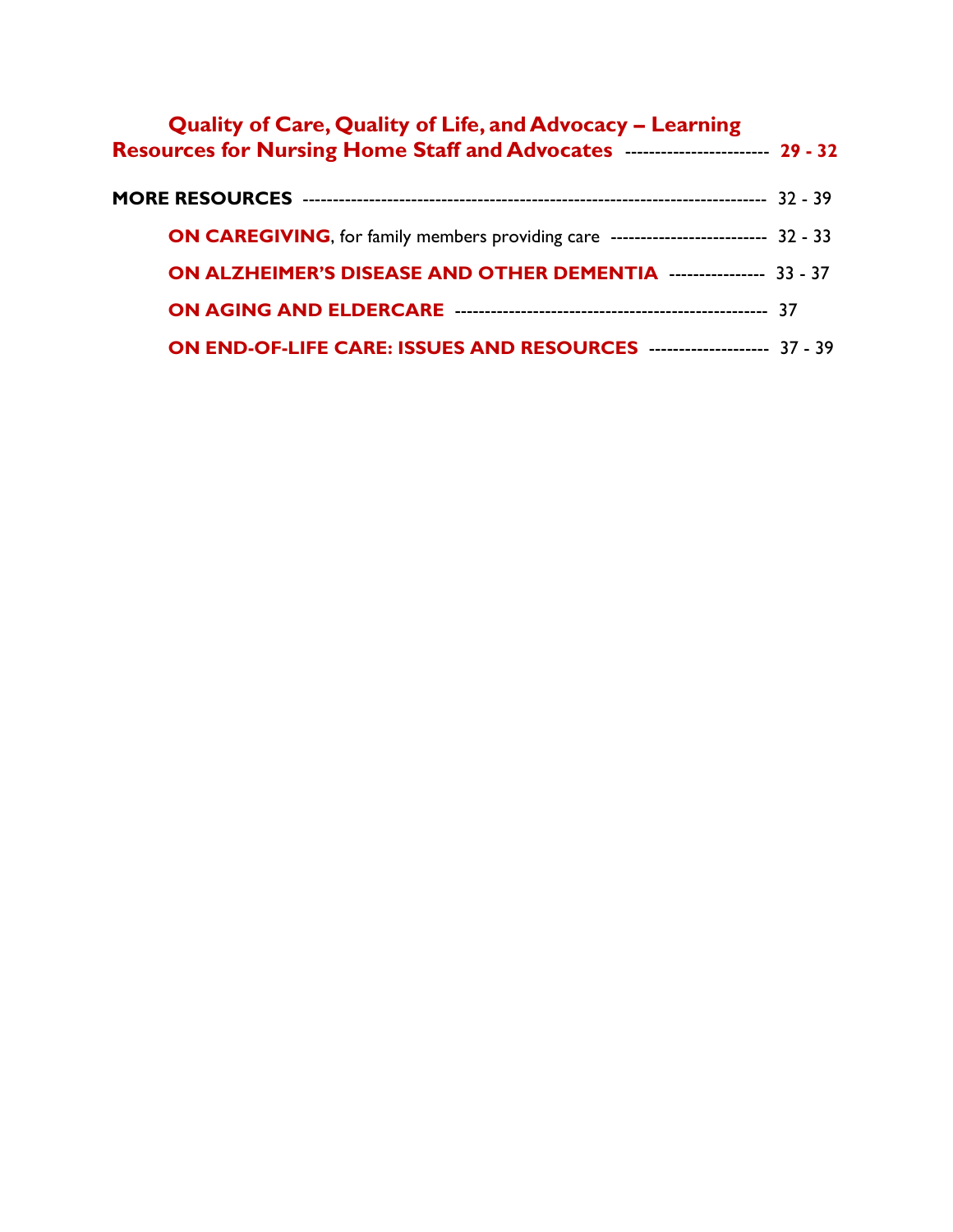# **QUALITY CARE for FACILITIES and IN YOUR HOME: LONG-TERM CARE REGULATIONS, SERVICES, and ADVOCACY**

To learn about the **different types of care and services** for your loved one, including in one's own home, in the home of a family member, or in a residential setting such as assisted living or nursing home, and how to plan and implement quality care:

<http://theconsumervoice.org/issues/recipients/consumers-for-quality-care>

and for an extensive guide (for sale by the National Consumer Voice for Quality Long-Term Care):

[http://theconsumervoice.org/product/piecing-together-quality-long-term-care-a-consumers](http://theconsumervoice.org/product/piecing-together-quality-long-term-care-a-consumers-guide-to-choices-and-advocacy)[guide-to-choices-and-advocacy](http://theconsumervoice.org/product/piecing-together-quality-long-term-care-a-consumers-guide-to-choices-and-advocacy)

Materials and information about **long-term services at home and in the community**: (please note that after page 14 of this document the remainder of the document's 68 pages provides a listing of proposed 2012 "fair market values" for housing) <http://www.theconsumervoice.org/sites/default/files/nccnhr/Conference%20Call%20Materials.pdf>

# **Federal Government Actions to Improve Care in America's Nursing Homes – Strongest Agenda Since OBRA '87!**

On February 28, 2022, **President Biden released his agenda for improving care in America's nursing homes**:

[https://www.whitehouse.gov/briefing-room/statements-releases/2022/02/28/fact-sheet](https://www.whitehouse.gov/briefing-room/statements-releases/2022/02/28/fact-sheet-protecting-seniors-and-people-with-disabilities-by-improving-safety-and-quality-of-care-in-the-nations-nursing-homes/?emci=76bceb93-e598-ec11-a507-281878b83d8a&emdi=9cdfb10e-e898-ec11-a507-281878b83d8a&ceid=3994316)[protecting-seniors-and-people-with-disabilities-by-improving-safety-and-quality-of-care-in-the](https://www.whitehouse.gov/briefing-room/statements-releases/2022/02/28/fact-sheet-protecting-seniors-and-people-with-disabilities-by-improving-safety-and-quality-of-care-in-the-nations-nursing-homes/?emci=76bceb93-e598-ec11-a507-281878b83d8a&emdi=9cdfb10e-e898-ec11-a507-281878b83d8a&ceid=3994316)[nations-nursing-homes/?emci=76bceb93-e598-ec11-a507-281878b83d8a&emdi=9cdfb10e-e898](https://www.whitehouse.gov/briefing-room/statements-releases/2022/02/28/fact-sheet-protecting-seniors-and-people-with-disabilities-by-improving-safety-and-quality-of-care-in-the-nations-nursing-homes/?emci=76bceb93-e598-ec11-a507-281878b83d8a&emdi=9cdfb10e-e898-ec11-a507-281878b83d8a&ceid=3994316) [ec11-a507-281878b83d8a&ceid=3994316](https://www.whitehouse.gov/briefing-room/statements-releases/2022/02/28/fact-sheet-protecting-seniors-and-people-with-disabilities-by-improving-safety-and-quality-of-care-in-the-nations-nursing-homes/?emci=76bceb93-e598-ec11-a507-281878b83d8a&emdi=9cdfb10e-e898-ec11-a507-281878b83d8a&ceid=3994316)

The National Academies of Sciences, Engineering and Medicine (NASEM) has published a comprehensive report on **the status of quality of nursing home care and recommendations for addressing the persistent failures** of the current "system": <https://www.nationalacademies.org/our-work/the-quality-of-care-in-nursing-homes> Our Mother's Voice founder and CEO participated in the panel discussions contributing to this report, served as a reviewer prior to release of the report, is acknowledged for her work on pages vii and ix, and is quoted on pages 150-151 and 402 of the report.

# **2015 White House Conference on Aging materials:**

**Policy brief on long-term services and supports** from the White House Conference on Aging:

[http://www.whitehouseconferenceonaging.gov/blog/policy/file.axd?file=/LTSS%20Policy%20Brief/](http://www.whitehouseconferenceonaging.gov/blog/policy/file.axd?file=/LTSS%20Policy%20Brief/WHCOA-LTSS-Policy-Brief.pdf) [WHCOA-LTSS-Policy-Brief.pdf](http://www.whitehouseconferenceonaging.gov/blog/policy/file.axd?file=/LTSS%20Policy%20Brief/WHCOA-LTSS-Policy-Brief.pdf)

For a **response by the National Consumer Voice** for Quality Long-Term Care to the **White House Conference on Aging brief on Long-Term Services and Supports:**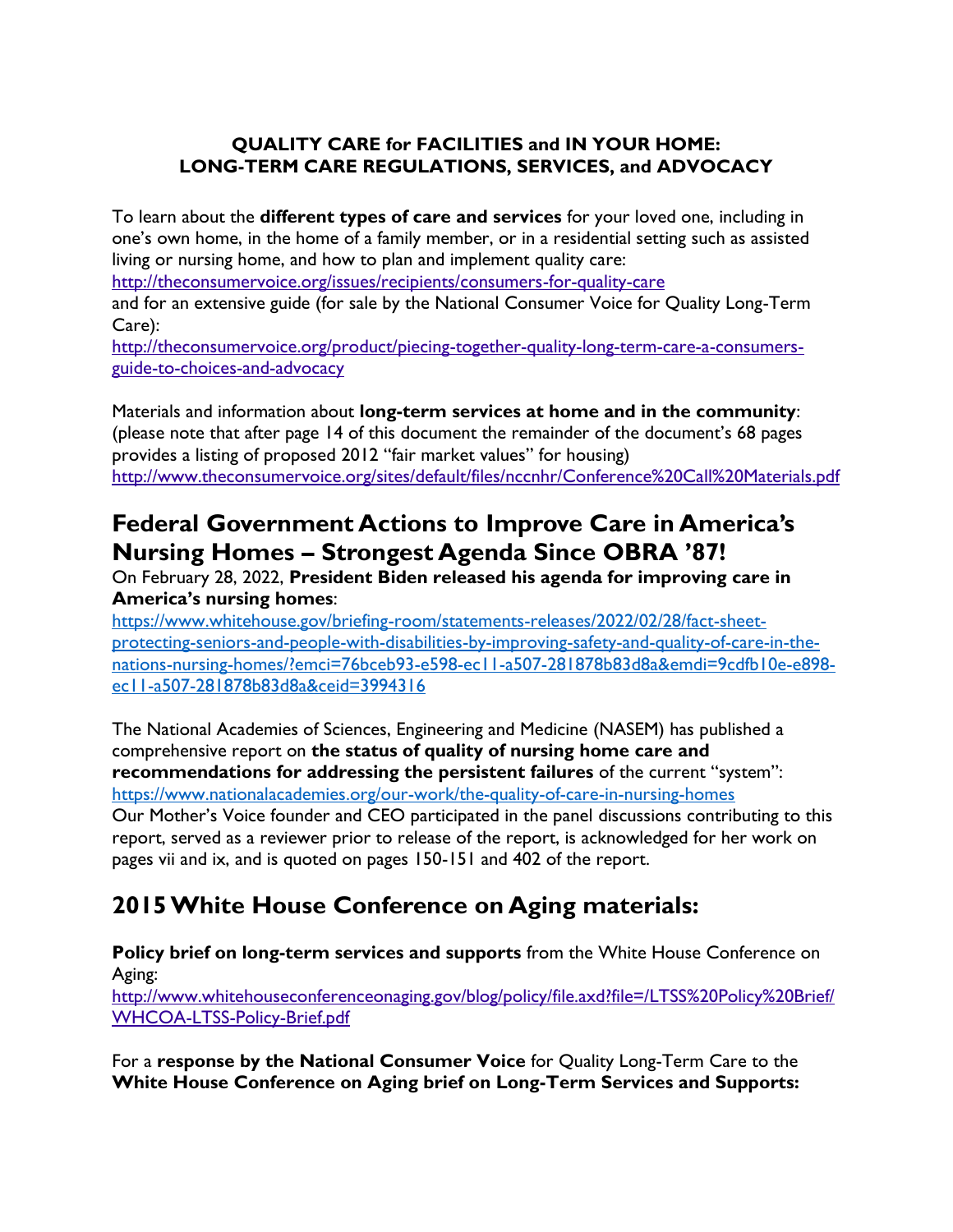[http://theconsumervoice.org/uploads/files/actions-and-news-updates/WHCoA-statement-on-](http://theconsumervoice.org/uploads/files/actions-and-news-updates/WHCoA-statement-on-LTSS.pdf)[LTSS.pdf](http://theconsumervoice.org/uploads/files/actions-and-news-updates/WHCoA-statement-on-LTSS.pdf)

For a **policy brief on healthy aging** from the White House Conference on Aging: [http://www.whitehouseconferenceonaging.gov/blog/policy/file.axd?file=/Healthy%20Aging%20Poli](http://www.whitehouseconferenceonaging.gov/blog/policy/file.axd?file=/Healthy%20Aging%20Policy%20Brief/Healthy%20Aging%20Issue%20Brief.pdf) [cy%20Brief/Healthy%20Aging%20Issue%20Brief.pdf](http://www.whitehouseconferenceonaging.gov/blog/policy/file.axd?file=/Healthy%20Aging%20Policy%20Brief/Healthy%20Aging%20Issue%20Brief.pdf)

For a **policy brief on elder justice** from the White House Conference on Aging: <http://www.whitehouseconferenceonaging.gov/blog/policy/post/elder-justice-policy-brief>

For a **response by the National Consumer Voice** for Quality Long-Term Care to the **White House Conference on Aging brief on Elder Justice:**

http://theconsumervoice.org/uploads/files/issues/WHCOAEIder|usticeBriefComments.pdf

For a policy brief on **retirement security** from the White House Conference on Aging: [http://www.whitehouseconferenceonaging.gov/blog/policy/file.axd?file=/Retirement%20Security/](http://www.whitehouseconferenceonaging.gov/blog/policy/file.axd?file=/Retirement%20Security/Retirement%20Security%20Policy%20Brief%20FINAL.pdf) [Retirement%20Security%20Policy%20Brief%20FINAL.pdf](http://www.whitehouseconferenceonaging.gov/blog/policy/file.axd?file=/Retirement%20Security/Retirement%20Security%20Policy%20Brief%20FINAL.pdf)

For a **summary from the White House Conference on Aging** announcing new initiatives and updates:

[https://www.whitehouse.gov/the-press-office/2015/07/13/fact-sheet-white-house-conference](https://www.whitehouse.gov/the-press-office/2015/07/13/fact-sheet-white-house-conference-aging)[aging](https://www.whitehouse.gov/the-press-office/2015/07/13/fact-sheet-white-house-conference-aging)

**The White House Conference on Aging has issued a final report** from its 2015 series of meetings:

<http://www.whitehouseconferenceonaging.gov/2015-WHCOA-Final-Report.pdf>

# **Federal Regulatory Agencies, Regulations**

# **Agencies**

**Center for Medicare and Medicaid Services:** <https://www.cms.gov/> Search the site for information on various regulated services

**US Department of Health and Human Services:** <https://www.hhs.gov/>

Search the site for various programs and regulations

#### **Regulations**

#### **Nursing Home**

For the text of the **Nursing Home Reform Law of 1987**, which is the basis for Medicare and Medicaid regulations governing care and services in nursing facilities: <http://www.law.cornell.edu/uscode/text/42/1395i-3>

and for a summary of this bill prepared by Hollis Turnham, Esquire, which explains the major provisions of the law: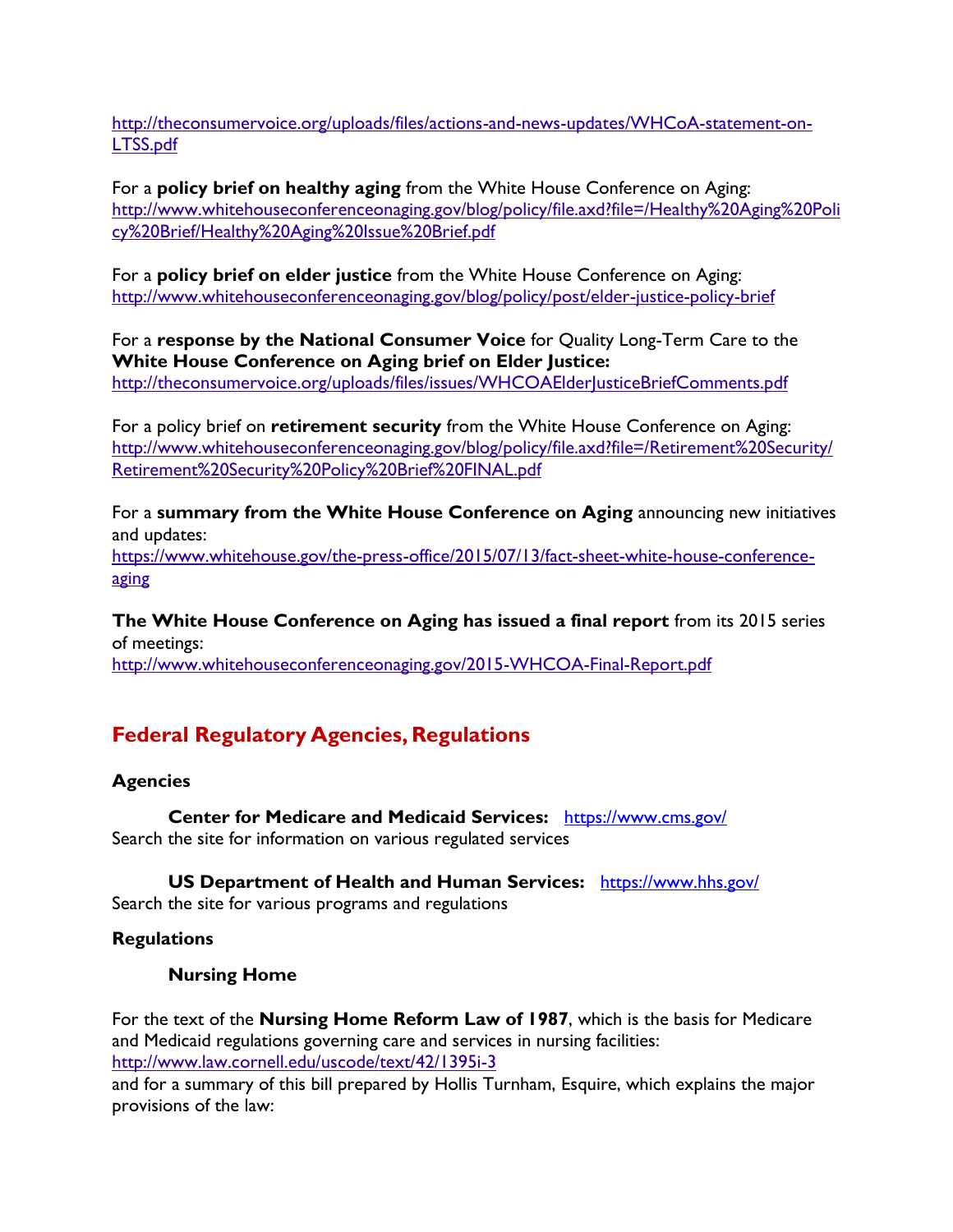<http://www.allhealth.org/briefingmaterials/OBRA87Summary-984.pdf>

To learn the **federal requirements for quality of care and quality of life in nursing homes** which accept Medicare or Medicaid funding, as defined in the Code of Federal Regulations for Nursing Facilities, 42CFR483 Subpart B:

The **Center for Medicare and Medicaid Services has released updated federal regulations governing nursing facilities**, which will be phased in over a 3-year period. **The new Revised Regulations for Long-Term Care Facilities (nursing homes) are now published as a single document available online:**

[https://www.ecfr.gov/cgi-bin/text](https://www.ecfr.gov/cgi-bin/text-idx?SID=f71e183fa73614bf5aa459e2af1a734d&mc=true&node=sp42.5.483.b&rgn=div6)[idx?SID=f71e183fa73614bf5aa459e2af1a734d&mc=true&node=sp42.5.483.b&rgn=div6](https://www.ecfr.gov/cgi-bin/text-idx?SID=f71e183fa73614bf5aa459e2af1a734d&mc=true&node=sp42.5.483.b&rgn=div6)

The **Interpretive Guidance** for surveyors, which further defines the intent of the new regulations, is available here:

[http://theconsumervoice.org/uploads/files/issues/SC17-36.03.Appendix\\_PP\\_with\\_Final\\_IGs.pdf](http://theconsumervoice.org/uploads/files/issues/SC17-36.03.Appendix_PP_with_Final_IGs.pdf) For a **version of the Guidance with a "clickable" Table of Contents** to enable the reader to "jump" to any section rather than searching the entire 700-page document:

1. Click

http://theconsumervoice.org/uploads/files/issues/Revised Interpretive Guidelines with Clickable TOC.pdf to download the Revised Interpretive Guidelines with the clickable Table of Contents.

- 2. Scroll down to page 2 of the document.
- 3. Move your mouse over the section you want to review (e.g. "Resident Rights," "Quality of Care," etc.). You should see your pointer mouse turn into a hand with a finger.

Click on the section you've selected. The document should immediately jump to that section of the Interpretive Guidelines.

The National Consumer Voice is publishing a series of **informative briefs highlighting some of the changes**, the first of which can be accessed here:

[http://theconsumervoice.org/uploads/files/actions-and-news-updates/A-guide-to-Revised-](http://theconsumervoice.org/uploads/files/actions-and-news-updates/A-guide-to-Revised-Nursing-Facility-Regulations.pdf)[Nursing-Facility-Regulations.pdf](http://theconsumervoice.org/uploads/files/actions-and-news-updates/A-guide-to-Revised-Nursing-Facility-Regulations.pdf)

For those who want a more **in-depth** review of the changes in the regulations, the following are two multi-page **summaries of key changes**:

[http://theconsumervoice.org/uploads/files/issues/summary-of-key-changes-effective-phase-1](http://theconsumervoice.org/uploads/files/issues/summary-of-key-changes-effective-phase-1-final.pdf) [final.pdf](http://theconsumervoice.org/uploads/files/issues/summary-of-key-changes-effective-phase-1-final.pdf)

[http://theconsumervoice.org/uploads/files/issues/summary-of-key-changes-effective-phase-1](http://theconsumervoice.org/uploads/files/issues/summary-of-key-changes-effective-phase-1-part-2-FINAL.pdf) [part-2-FINAL.pdf](http://theconsumervoice.org/uploads/files/issues/summary-of-key-changes-effective-phase-1-part-2-FINAL.pdf)

and for a fact sheet that explains some of the **reasons these revisions are vital** to nursing home residents:

[http://theconsumervoice.org/uploads/files/issues/Why-the-Recently-Revised-Nursing-Home-](http://theconsumervoice.org/uploads/files/issues/Why-the-Recently-Revised-Nursing-Home-Regulations-Are-Vital-for-Nursing-Home-Residents_(1).pdf)Regulations-Are-Vital-for-Nursing-Home-Residents (1).pdf

**Topic-specific fact sheets** on the new revised nursing home regulations from the National Consumer Voice for Quality Long-Term Care:

on **transfer & discharge**: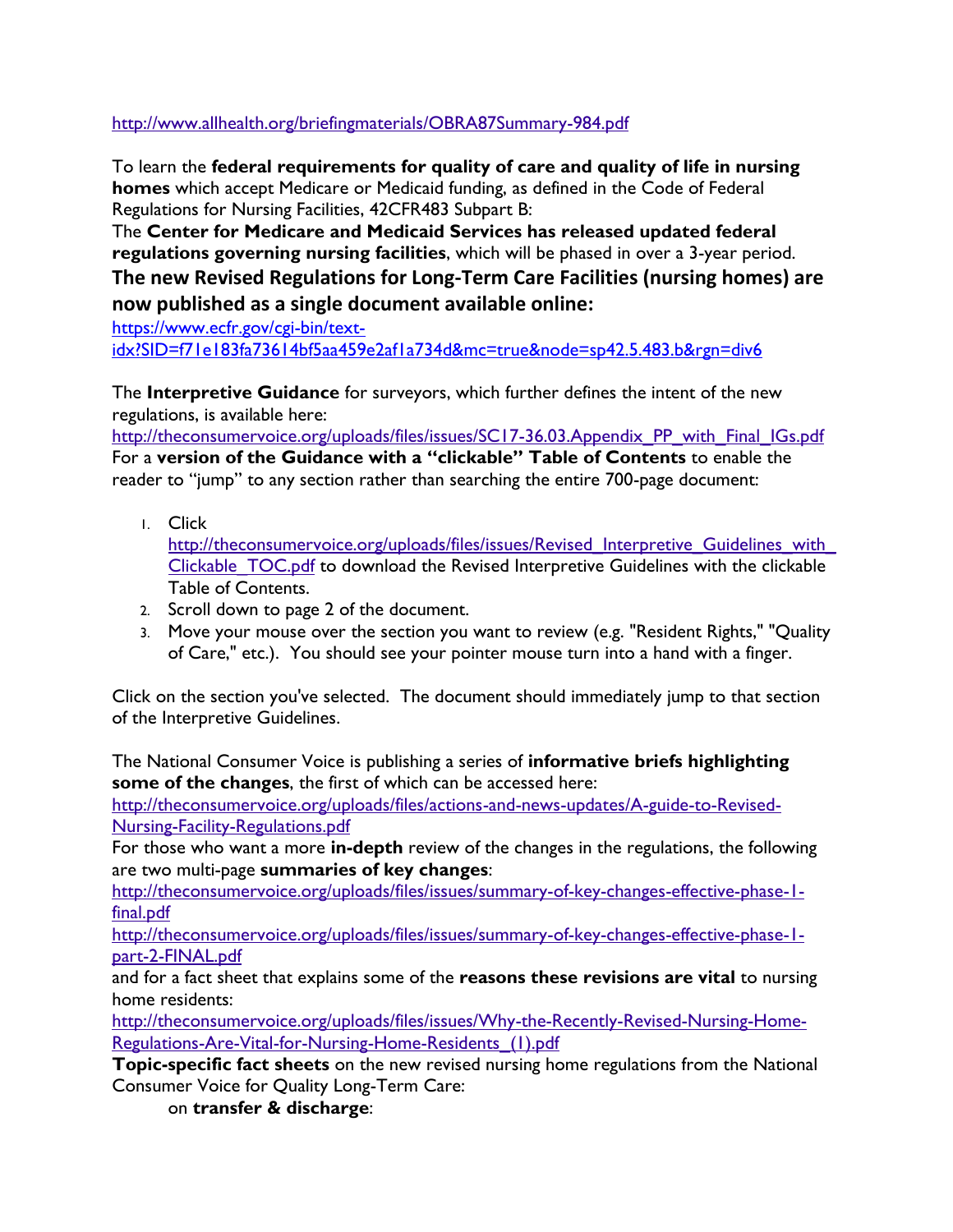[http://www.justiceinaging.org/wp-content/uploads/2017/01/Revised-Nursing-Facility-](http://www.justiceinaging.org/wp-content/uploads/2017/01/Revised-Nursing-Facility-Regulations_Involuntary-Transfer-and-Discharge.pdf)Regulations Involuntary-Transfer-and-Discharge.pdf

#### on **unnecessary drugs and antipsychotic medications**:

[http://www.justiceinaging.org/wp-content/uploads/2017/02/Revised-Nursing-Facility-](http://www.justiceinaging.org/wp-content/uploads/2017/02/Revised-Nursing-Facility-Regulations_Unnecessary-Drugs-and-Antipsychotic-Medications.pdf)Regulations Unnecessary-Drugs-and-Antipsychotic-Medications.pdf

#### on **admission**:

http://theconsumervoice.org/uploads/files/issues/Revised Nursing Facility Regulations Admissi [on.pdf](http://theconsumervoice.org/uploads/files/issues/Revised_Nursing_Facility_Regulations_Admission.pdf)

#### on **assessment, care planning, and discharge planning**:

[http://www.justiceinaging.org/wp-content/uploads/2016/12/A-Guide-to-the-Revised-Nursing-](http://www.justiceinaging.org/wp-content/uploads/2016/12/A-Guide-to-the-Revised-Nursing-Facility-Regulations.pdf)[Facility-Regulations.pdf](http://www.justiceinaging.org/wp-content/uploads/2016/12/A-Guide-to-the-Revised-Nursing-Facility-Regulations.pdf)

#### on **involuntary transfer and discharge**:

http://theconsumervoice.org/uploads/files/issues/Revised Nursing Facility Regulations Involunt ary Transfer and Discharge.pdf

#### on **nursing services**:

[http://theconsumervoice.org/uploads/files/issues/Revised-Nursing-Facility-](http://theconsumervoice.org/uploads/files/issues/Revised-Nursing-Facility-Regulations_Nursing_Services.pdf)

Regulations Nursing Services.pdf

#### on **visitation rights**:

http://theconsumervoice.org/uploads/files/issues/Revised Nursing Facility Regulations Visitatio [n\\_Rights.pdf](http://theconsumervoice.org/uploads/files/issues/Revised_Nursing_Facility_Regulations_Visitation_Rights.pdf)

#### on **specialized rehabilitation services:**

http://theconsumervoice.org/uploads/files/issues/Revised Nursing Facility Regulations Rehabili tation Services.pdf

#### on **Grievances and Resident or Family Councils**:

http://theconsumervoice.org/uploads/files/issues/Revised Nursing Facility Regulations Grievan ces and Resident or Family Councils.pdf

#### on **Return to Facility After Hospitalization**:

http://theconsumervoice.org/uploads/files/issues/Revised Nursing Facility Regulations Return to Facility After Hospitalization.pdf

#### on **Quality of Care**:

http://theconsumervoice.org/uploads/files/issues/Revised Nursing Facility Regulations Quality of Care.pdf

For a summary of **key changes in "phase two" of the new federal regulations** that took effect November 28, 2017, from the Consumer Voice:

<http://theconsumervoice.org/uploads/files/general/summary-of-key-changes-effective-phase-2.pdf>

Information about the **agency that enforces these regulations**: Center for Medicare & Medicaid Services (CMS):<http://www.cms.gov/>

**What Medicare surveyors look for** in quality for nursing homes: http://cms.hhs.gov/manuals/Downloads/som107ap\_pp\_guidelines\_ltcf.pdf

For facilities – and empowered advocates – CMS has released survey tools that can be used to **measure the quality of care for residents with dementia**:

[https://www.cms.gov/Medicare/Provider-Enrollment-and-](https://www.cms.gov/Medicare/Provider-Enrollment-and-Certification/SurveyCertificationGenInfo/Downloads/Survey-and-Cert-Letter-16-04.pdf)[Certification/SurveyCertificationGenInfo/Downloads/Survey-and-Cert-Letter-16-04.pdf](https://www.cms.gov/Medicare/Provider-Enrollment-and-Certification/SurveyCertificationGenInfo/Downloads/Survey-and-Cert-Letter-16-04.pdf)

To **find your state's** nursing home licensing agency, certification agency, Medicare & Medicaid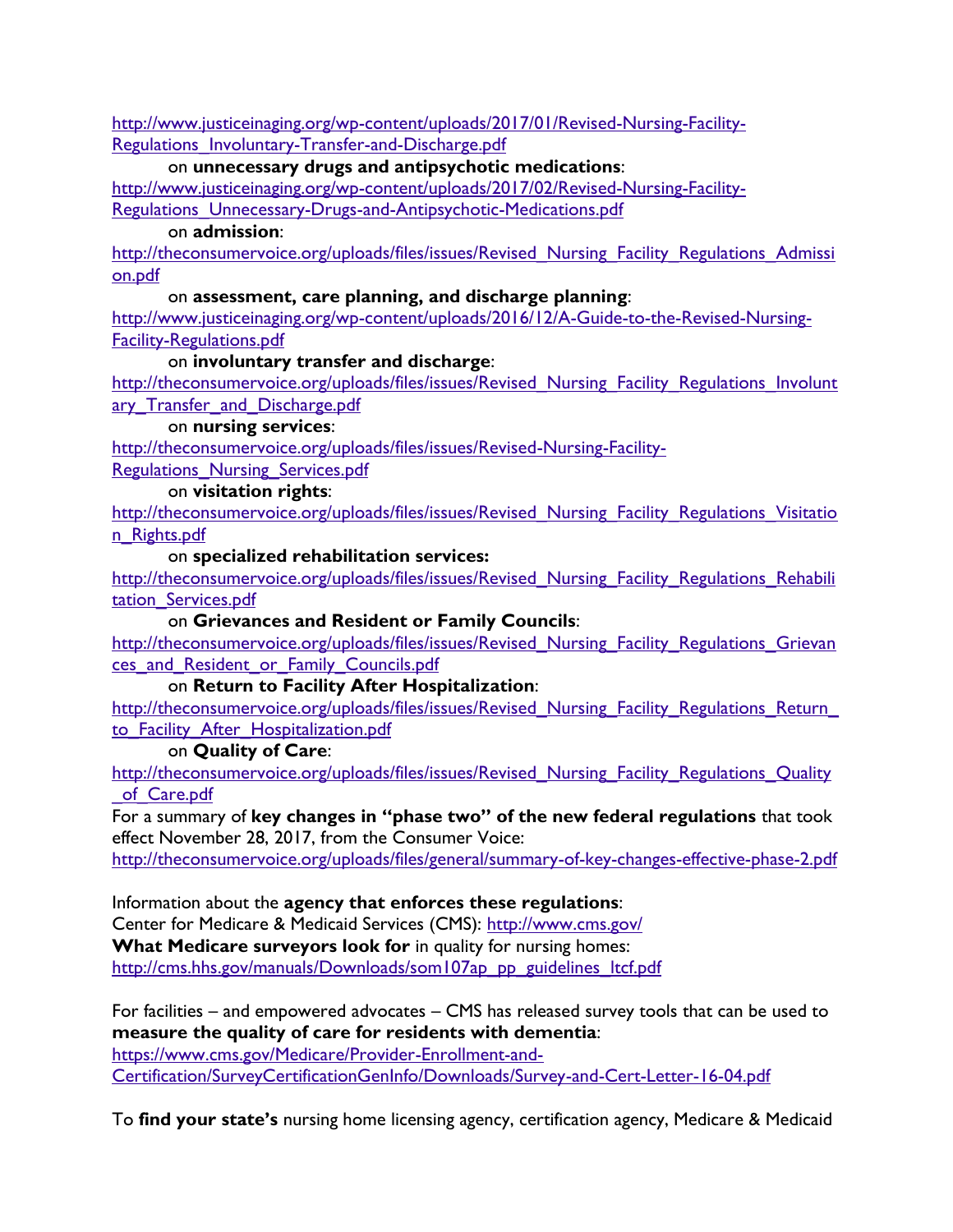administrative agency, and advocacy groups: [https://theconsumervoice.org/get\\_help](https://theconsumervoice.org/get_help)

For a summary of **nursing home resident rights**: [https://theconsumervoice.org/uploads/files/long-term-care](https://theconsumervoice.org/uploads/files/long-term-care-recipient/CV_NHrights_factsheet_final.pdf)[recipient/CV\\_NHrights\\_factsheet\\_final.pdf](https://theconsumervoice.org/uploads/files/long-term-care-recipient/CV_NHrights_factsheet_final.pdf)

The Long-Term Care Community Coalition has published a **Primer on Nursing Home Quality Standards** including regulatory requirements considered most essential to resident safety, dignity and well-being, and featuring a Table of Contents with descriptive titles and clickable hyperlinks:

<http://nursinghome411.org/ltccc-primer-nursing-home-quality-standards/>

Our Founder and CEO presented **testimony to the National Academies of Sciences, Engineering and Medicine's Committee on the Quality of Care in Nursing Homes**, which is tasked with examining "how our nation delivers, regulates, finances and measures quality of nursing home care, including the long-standing challenges brought to light by the COVID-19 pandemic." Her moving remarks begin at 3:26 of this recording: [https://www.nationalacademies.org/event/01-26-2021/the-quality-of-care-in-nursing-homes](https://www.nationalacademies.org/event/01-26-2021/the-quality-of-care-in-nursing-homes-public-webinar-1)[public-webinar-1](https://www.nationalacademies.org/event/01-26-2021/the-quality-of-care-in-nursing-homes-public-webinar-1)

and her **participation in the Q&A** at 1:09:50.

**Assisted Living –** While there are no federal regulations governing Assisted Living facilities, many states have regulations and "best practices" which are accessible here:

The LTCCC has published a report on **best practices in assisted living**: <https://nursinghome411.org/ltccc-report-assisted-living-promising-policies-and-practices/> and a state-by-state comparison of their **assisted living requirements and policies**: <https://nursinghome411.org/assisted-living-state-requirements-chart/>

Kaiser Health News has published a report detailing the **harm caused by absence of consistent, strong regulations governing assisted living for people with dementia**: <https://khn.org/news/assisted-livings-breakneck-growth-leaves-patient-safety-behind/>

#### **Home & Community-Based Services**

Justice In Aging has published a **primer on Home and Community Based Services through Medicaid**:

[https://justiceinaging.org/wp-content/uploads/2021/04/HCBS-](https://justiceinaging.org/wp-content/uploads/2021/04/HCBS-Primer.pdf?eType=EmailBlastContent&eId=7d9cb25c-aaf1-4d70-827a-8ccda95ff8c5)[Primer.pdf?eType=EmailBlastContent&eId=7d9cb25c-aaf1-4d70-827a-8ccda95ff8c5](https://justiceinaging.org/wp-content/uploads/2021/04/HCBS-Primer.pdf?eType=EmailBlastContent&eId=7d9cb25c-aaf1-4d70-827a-8ccda95ff8c5)

Justice In Aging has a 1-page **fact sheet about Medicaid-funded HCBS (Home & Community Based Services)**:

<https://justiceinaging.org/wp-content/uploads/2022/02/HCBS-Messaging-Fact-Sheet-1.pdf>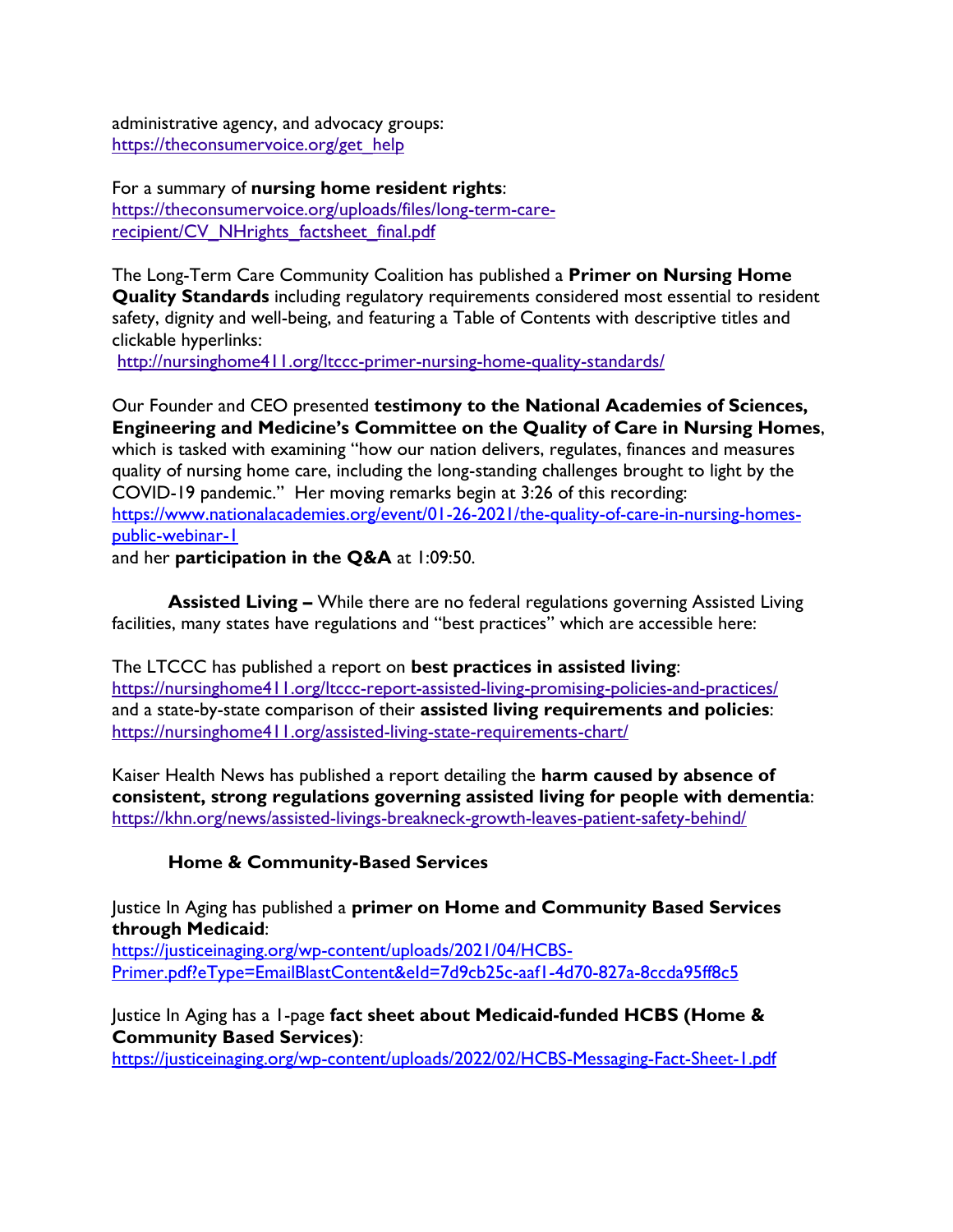For information and resources regarding the **new Home and Community Based Services (HCBS)** settings rule and steps each state is making to comply with the new rule: <http://hcbsadvocacy.org/>

The website features an **[Advocates Checklist](http://wfc2.wiredforchange.com/dia/track.jsp?v=2&c=tT%2BiJIwg3BAjRtRH4bsvV3ooe2j6zzlt)** which offers ideas and steps on how to get involved in a state's assessment and transition plan process, and the [HCBS Worksheet for](http://wfc2.wiredforchange.com/dia/track.jsp?v=2&c=HfNZAYqti8%2BdFA4kQK2r1Xooe2j6zzlt)  [Assessing Services and Settings,](http://wfc2.wiredforchange.com/dia/track.jsp?v=2&c=HfNZAYqti8%2BdFA4kQK2r1Xooe2j6zzlt) which is intended to help State agencies, community members and other stakeholders in reviewing HCBS are currently provided in their states prior to submission of the State's transition plan.

For an interesting **discussion of the pros and cons of a new Medicaid rule requiring more individualized care planning** in home-like community-based settings as alternatives to nursing homes for services for people with disabilities and the elderly: [http://www.pewtrusts.org/en/research-and-analysis/blogs/stateline/2014/11/19/new-medicaid](http://www.pewtrusts.org/en/research-and-analysis/blogs/stateline/2014/11/19/new-medicaid-rule-could-challenge-state-shift-away-from-nursing-homes)[rule-could-challenge-state-shift-away-from-nursing-homes](http://www.pewtrusts.org/en/research-and-analysis/blogs/stateline/2014/11/19/new-medicaid-rule-could-challenge-state-shift-away-from-nursing-homes)

For a report on how the states are performing in their **compliance with federal regulations requiring Person-Centered Care Planning** for Medicaid Home and Community-Based Service recipients: [http://justiceinaging.org/wp-content/uploads/2015/04/FINAL\\_Person-Centered\\_Apr2015.pdf](http://justiceinaging.org/wp-content/uploads/2015/04/FINAL_Person-Centered_Apr2015.pdf)

Often families are told their loved one cannot be served in a community-based setting because of **wandering or other challenging behaviors**. The Center for Medicare and Medicaid services has published **guidance for providers instructing them how they are to meet these needs within the federal regulations**:

<https://www.medicaid.gov/federal-policy-guidance/downloads/faq121516.pdf>

For a guide to **understanding this new rule and how it impacts care and services in adult day settings**, from the Consumer Voice and Justice in Aging: [http://www.justiceinaging.org/wp-content/uploads/2016/10/Medicaids-New-Rule-to-Promote-](http://www.justiceinaging.org/wp-content/uploads/2016/10/Medicaids-New-Rule-to-Promote-Independence.pdf)[Independence.pdf](http://www.justiceinaging.org/wp-content/uploads/2016/10/Medicaids-New-Rule-to-Promote-Independence.pdf)

For information on how you can **advocate for person-centered services in adult day settings** who are governed by these rules, from the Consumer Voice and Justice in Aging: [http://www.justiceinaging.org/wp-content/uploads/2016/10/HCBS-Regs-and-Adult-Day-](http://www.justiceinaging.org/wp-content/uploads/2016/10/HCBS-Regs-and-Adult-Day-Centers.pdf)[Centers.pdf](http://www.justiceinaging.org/wp-content/uploads/2016/10/HCBS-Regs-and-Adult-Day-Centers.pdf)

For a guide to **consumer rights in Medicaid-funded Home and Community Based Services (HCBS)**: <http://www.nsclc.org/index.php/new-advocates-guide/>

Consumer Voice has published a **guide to the new Home and Community Based Services rule**:

[http://theconsumervoice.org/uploads/files/actions-and-news](http://theconsumervoice.org/uploads/files/actions-and-news-updates/NAELA_guide_to_HCBS_settings_rule_FINAL.pdf)[updates/NAELA\\_guide\\_to\\_HCBS\\_settings\\_rule\\_FINAL.pdf](http://theconsumervoice.org/uploads/files/actions-and-news-updates/NAELA_guide_to_HCBS_settings_rule_FINAL.pdf)

**Home Health**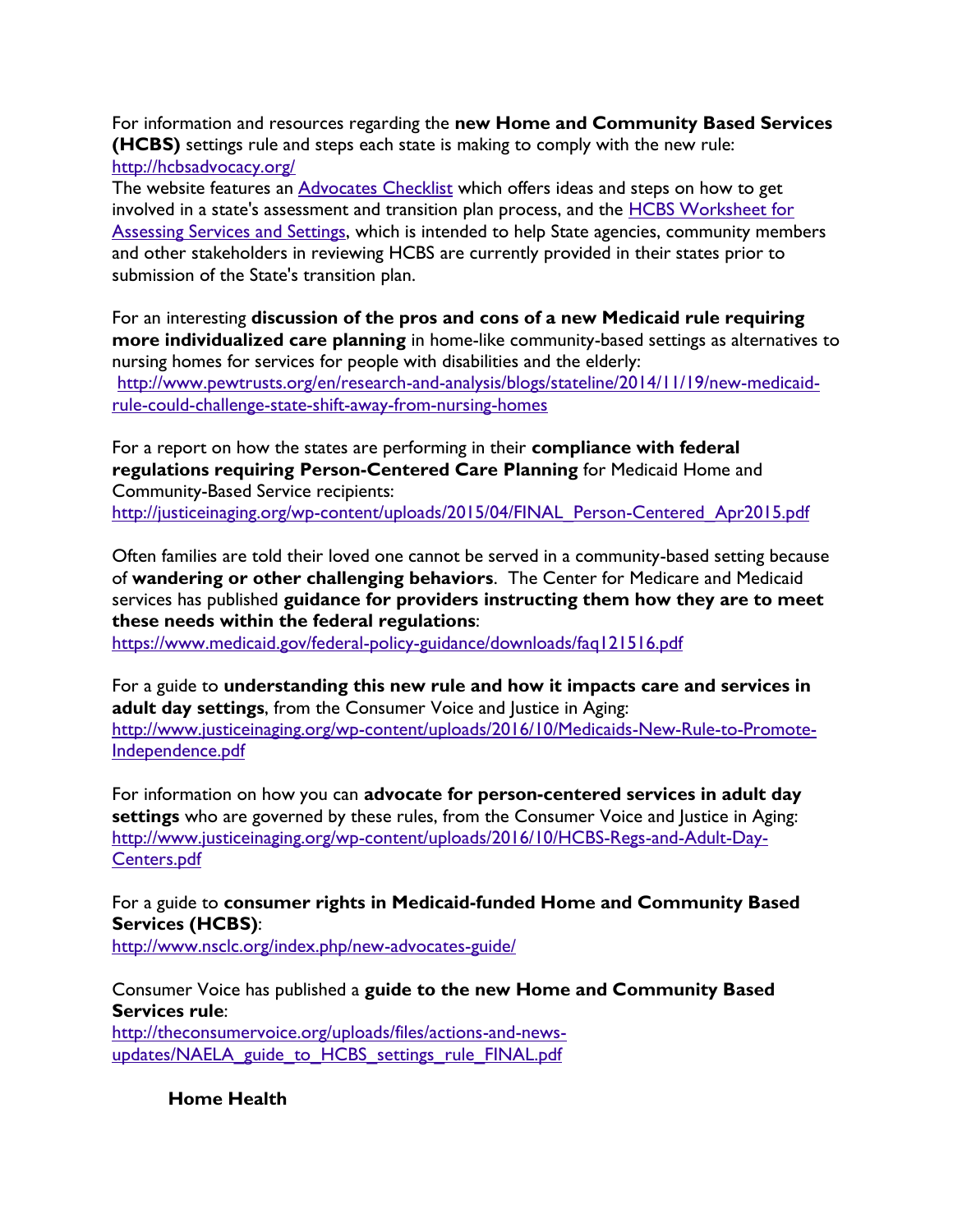**Federal Regulations** may be accessed at:

<https://www.law.cornell.edu/cfr/text/42/part-484/subpart-B>

For regulations related to **patient care, assessment, quality, care coordination, etc.,** click on sections 484.50 – 484.80 of this resource.

The Center for Medicare Advocacy explains that **home health aide services are often misrepresented and under-provided** by home health agencies:

[https://www.medicareadvocacy.org/home-health-aide-coverage-continues-to-shrink-attention](https://www.medicareadvocacy.org/home-health-aide-coverage-continues-to-shrink-attention-must-be-paid/)[must-be-paid/](https://www.medicareadvocacy.org/home-health-aide-coverage-continues-to-shrink-attention-must-be-paid/)

and offers a case study as an **example of how to advocate for needed home health aide services**:

[https://www.medicareadvocacy.org/case-spotlight-a-medicare-beneficiary-in-need-of-home](https://www.medicareadvocacy.org/case-spotlight-a-medicare-beneficiary-in-need-of-home-health-aides/)[health-aides/](https://www.medicareadvocacy.org/case-spotlight-a-medicare-beneficiary-in-need-of-home-health-aides/)

The Center for Medicare Advocacy has published a fact sheet explaining how Medicare can cover **home health aide services**, and describing what services these aides can perform: [https://medicareadvocacy.org/wp-content/uploads/2021/07/CMA-HH-Fact-Sheet-7-](https://medicareadvocacy.org/wp-content/uploads/2021/07/CMA-HH-Fact-Sheet-7-2021.pdf?emci=30109a8d-a1f0-eb11-b563-501ac57b8fa7&emdi=eba8014b-a8f0-eb11-b563-501ac57b8fa7&ceid=8355898) [2021.pdf?emci=30109a8d-a1f0-eb11-b563-501ac57b8fa7&emdi=eba8014b-a8f0-eb11-b563-](https://medicareadvocacy.org/wp-content/uploads/2021/07/CMA-HH-Fact-Sheet-7-2021.pdf?emci=30109a8d-a1f0-eb11-b563-501ac57b8fa7&emdi=eba8014b-a8f0-eb11-b563-501ac57b8fa7&ceid=8355898) [501ac57b8fa7&ceid=8355898](https://medicareadvocacy.org/wp-content/uploads/2021/07/CMA-HH-Fact-Sheet-7-2021.pdf?emci=30109a8d-a1f0-eb11-b563-501ac57b8fa7&emdi=eba8014b-a8f0-eb11-b563-501ac57b8fa7&ceid=8355898)

The Center for Medicare Advocacy has a new factsheet on **Medicare coverage of Home Health Services** in light of the *Jimmo* court settlement: [https://medicareadvocacy.org/wp-content/uploads/2021/05/Fact-Sheet-Home-Health-and-](https://medicareadvocacy.org/wp-content/uploads/2021/05/Fact-Sheet-Home-Health-and-Jimmo.pdf?emci=a1145ccd-17bf-eb11-a7ad-501ac57b8fa7&emdi=be19fcef-1dbf-eb11-a7ad-501ac57b8fa7&ceid=8355898)[Jimmo.pdf?emci=a1145ccd-17bf-eb11-a7ad-501ac57b8fa7&emdi=be19fcef-1dbf-eb11-a7ad-](https://medicareadvocacy.org/wp-content/uploads/2021/05/Fact-Sheet-Home-Health-and-Jimmo.pdf?emci=a1145ccd-17bf-eb11-a7ad-501ac57b8fa7&emdi=be19fcef-1dbf-eb11-a7ad-501ac57b8fa7&ceid=8355898)[501ac57b8fa7&ceid=8355898](https://medicareadvocacy.org/wp-content/uploads/2021/05/Fact-Sheet-Home-Health-and-Jimmo.pdf?emci=a1145ccd-17bf-eb11-a7ad-501ac57b8fa7&emdi=be19fcef-1dbf-eb11-a7ad-501ac57b8fa7&ceid=8355898)

#### **Hospice**

Full **federal regulations governing hospice care** may be found here: [https://www.ecfr.gov/cgi-bin/text](https://www.ecfr.gov/cgi-bin/text-idx?SID=e093ac853ec564a10cc78b244c8decd0&mc=true&node=pt42.3.418&rgn=div5#se42.3.418_156&node=pt42.3.418&rgn=div5)[idx?SID=e093ac853ec564a10cc78b244c8decd0&mc=true&node=pt42.3.418&rgn=div5#se42.3.4](https://www.ecfr.gov/cgi-bin/text-idx?SID=e093ac853ec564a10cc78b244c8decd0&mc=true&node=pt42.3.418&rgn=div5#se42.3.418_156&node=pt42.3.418&rgn=div5) [18\\_156&node=pt42.3.418&rgn=div5#se42.3.418\\_156](https://www.ecfr.gov/cgi-bin/text-idx?SID=e093ac853ec564a10cc78b244c8decd0&mc=true&node=pt42.3.418&rgn=div5#se42.3.418_156&node=pt42.3.418&rgn=div5)

# **Financial (Medicare, Medicaid, Skilled Therapy Services)**

Medicare Beneficiary Guide on **Payment for Nursing Home Care**: <https://www.medicare.gov/Pubs/pdf/10153-Medicare-Skilled-Nursing-Facility-Care.pdf>

Medicare Beneficiary Guide on **Payment for Home Health Services**: <https://www.medicare.gov/Pubs/pdf/10969-Medicare-and-Home-Health-Care.pdf>

Medicare Beneficiary Guide on **Payment for Hospice Care Services**: <https://www.medicare.gov/Pubs/pdf/02154-medicare-hospice-benefits.pdf>

**Medicare must now pay for "maintenance" therapies and treatments, not just "improvement" therapies and treatments!** (This has always been the standard and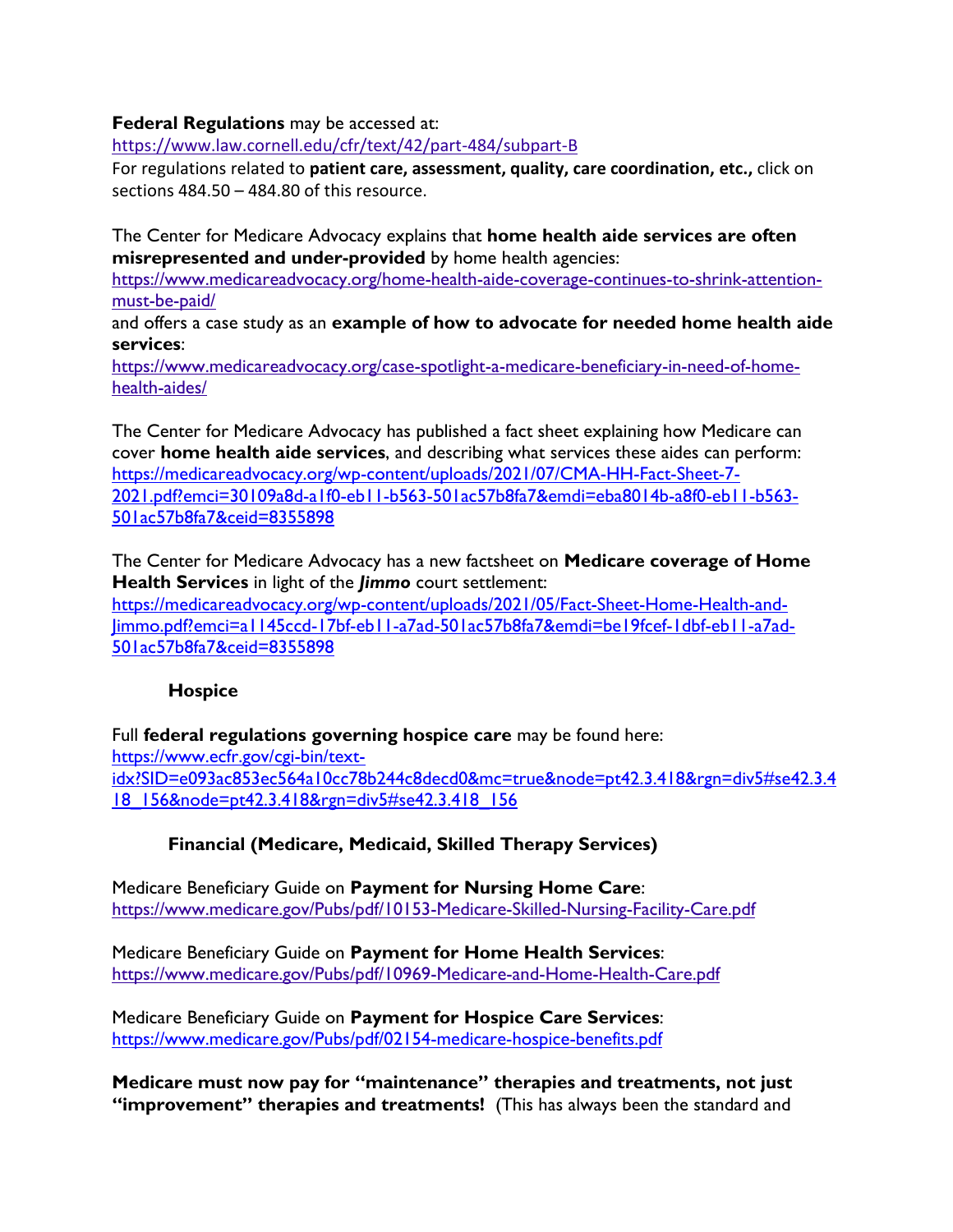federal regulation, but historically Medicare has denied payment for these services.) Read about the court settlement and its implications:

[http://www.medicareadvocacy.org/2013/01/24/judge-approves-settlement-in-jimmo-vs-sebelius](http://www.medicareadvocacy.org/2013/01/24/judge-approves-settlement-in-jimmo-vs-sebelius-after-court-hearing/)[after-court-hearing/](http://www.medicareadvocacy.org/2013/01/24/judge-approves-settlement-in-jimmo-vs-sebelius-after-court-hearing/) 

If you have had a claim denied for "maintenance" therapies or treatments, here is a resource to appeal the denial of payment for:

Skilled nursing facility care therapies/treatments:

[http://www.medicareadvocacy.org/2013/02/12/self-help-packet-for-expedited-skilled-nursing](http://www.medicareadvocacy.org/2013/02/12/self-help-packet-for-expedited-skilled-nursing-facility-appeals-including-improvement-standard-denials/)[facility-appeals-including-improvement-standard-denials/](http://www.medicareadvocacy.org/2013/02/12/self-help-packet-for-expedited-skilled-nursing-facility-appeals-including-improvement-standard-denials/)

in-home care therapies/treatments:

[http://www.medicareadvocacy.org/2013/02/22/self-help-packet-for-expedited-home-health-care](http://www.medicareadvocacy.org/2013/02/22/self-help-packet-for-expedited-home-health-care-appeals-including-improvement-standard-denials/)[appeals-including-improvement-standard-denials/](http://www.medicareadvocacy.org/2013/02/22/self-help-packet-for-expedited-home-health-care-appeals-including-improvement-standard-denials/) 

The Center for Medicare and Medicaid Services (CMS) has issued a brief covering the **Jimmo V. Sebelius settlement and its impact on payment for skilled therapy care** in a variety of settings:

[https://www.medicareadvocacy.org/wp-content/uploads/2019/06/Jimmo-Improvement-Standard-](https://www.medicareadvocacy.org/wp-content/uploads/2019/06/Jimmo-Improvement-Standard-Issue-brief-June-2019.pdf)[Issue-brief-June-2019.pdf](https://www.medicareadvocacy.org/wp-content/uploads/2019/06/Jimmo-Improvement-Standard-Issue-brief-June-2019.pdf)

For a fact sheet on the **impact of the Jimmo v. Sebelius case on Medicare coverage for inpatient rehabilitation**:

<https://www.medicareadvocacy.org/wp-content/uploads/2019/04/IRF-JIMMO-Factsheet.pdf>

The Center for Medicare Advocacy has a new factsheet on **Medicare coverage of Home Health Services** in light of the *Jimmo* court settlement:

[https://medicareadvocacy.org/wp-content/uploads/2021/05/Fact-Sheet-Home-Health-and-](https://medicareadvocacy.org/wp-content/uploads/2021/05/Fact-Sheet-Home-Health-and-Jimmo.pdf?emci=a1145ccd-17bf-eb11-a7ad-501ac57b8fa7&emdi=be19fcef-1dbf-eb11-a7ad-501ac57b8fa7&ceid=8355898)[Jimmo.pdf?emci=a1145ccd-17bf-eb11-a7ad-501ac57b8fa7&emdi=be19fcef-1dbf-eb11-a7ad-](https://medicareadvocacy.org/wp-content/uploads/2021/05/Fact-Sheet-Home-Health-and-Jimmo.pdf?emci=a1145ccd-17bf-eb11-a7ad-501ac57b8fa7&emdi=be19fcef-1dbf-eb11-a7ad-501ac57b8fa7&ceid=8355898)[501ac57b8fa7&ceid=8355898](https://medicareadvocacy.org/wp-content/uploads/2021/05/Fact-Sheet-Home-Health-and-Jimmo.pdf?emci=a1145ccd-17bf-eb11-a7ad-501ac57b8fa7&emdi=be19fcef-1dbf-eb11-a7ad-501ac57b8fa7&ceid=8355898)

Immediately following the CMS **change in payment models for therapies in nursing facilities ("Patient-Driven Payment Model")**, a large number of facilities have drastically reduced the presence of therapists. This article from the Center for Medicare Advocacy describes the **change in payment model, the reduction in therapy staff, and what residents and advocates can do**:

[https://www.medicareadvocacy.org/skilled-nursing-facilities-lay-off-therapists-change-therapy](https://www.medicareadvocacy.org/skilled-nursing-facilities-lay-off-therapists-change-therapy-services-what-can-residents-therapists-do/?emci=9d342872-6023-ea11-a601-2818784d6d68&emdi=be1a6f0e-6b23-ea11-a601-2818784d6d68&ceid=4142979)[services-what-can-residents-therapists-do/?emci=9d342872-6023-ea11-a601-](https://www.medicareadvocacy.org/skilled-nursing-facilities-lay-off-therapists-change-therapy-services-what-can-residents-therapists-do/?emci=9d342872-6023-ea11-a601-2818784d6d68&emdi=be1a6f0e-6b23-ea11-a601-2818784d6d68&ceid=4142979) [2818784d6d68&emdi=be1a6f0e-6b23-ea11-a601-2818784d6d68&ceid=4142979](https://www.medicareadvocacy.org/skilled-nursing-facilities-lay-off-therapists-change-therapy-services-what-can-residents-therapists-do/?emci=9d342872-6023-ea11-a601-2818784d6d68&emdi=be1a6f0e-6b23-ea11-a601-2818784d6d68&ceid=4142979)

The Center for Medicare Advocacy explains that under certain conditions, **residents CAN leave a skilled nursing facility for short-term visits** without losing their Medicare funding for their stay:

[https://www.medicareadvocacy.org/you-can-leave-the-nursing-home/?emci=428713f1-2411](https://www.medicareadvocacy.org/you-can-leave-the-nursing-home/?emci=428713f1-2411-ea11-828b-2818784d6d68&emdi=a00092fd-4611-ea11-828b-2818784d6d68&ceid=4142979) [ea11-828b-2818784d6d68&emdi=a00092fd-4611-ea11-828b-2818784d6d68&ceid=4142979](https://www.medicareadvocacy.org/you-can-leave-the-nursing-home/?emci=428713f1-2411-ea11-828b-2818784d6d68&emdi=a00092fd-4611-ea11-828b-2818784d6d68&ceid=4142979)

A Federal Court has ruled that **patients on "observation status" who are subsequently denied Medicare coverage of long-term care services have the right to appeal**. Justice In Aging has prepared a press release announcing this "win":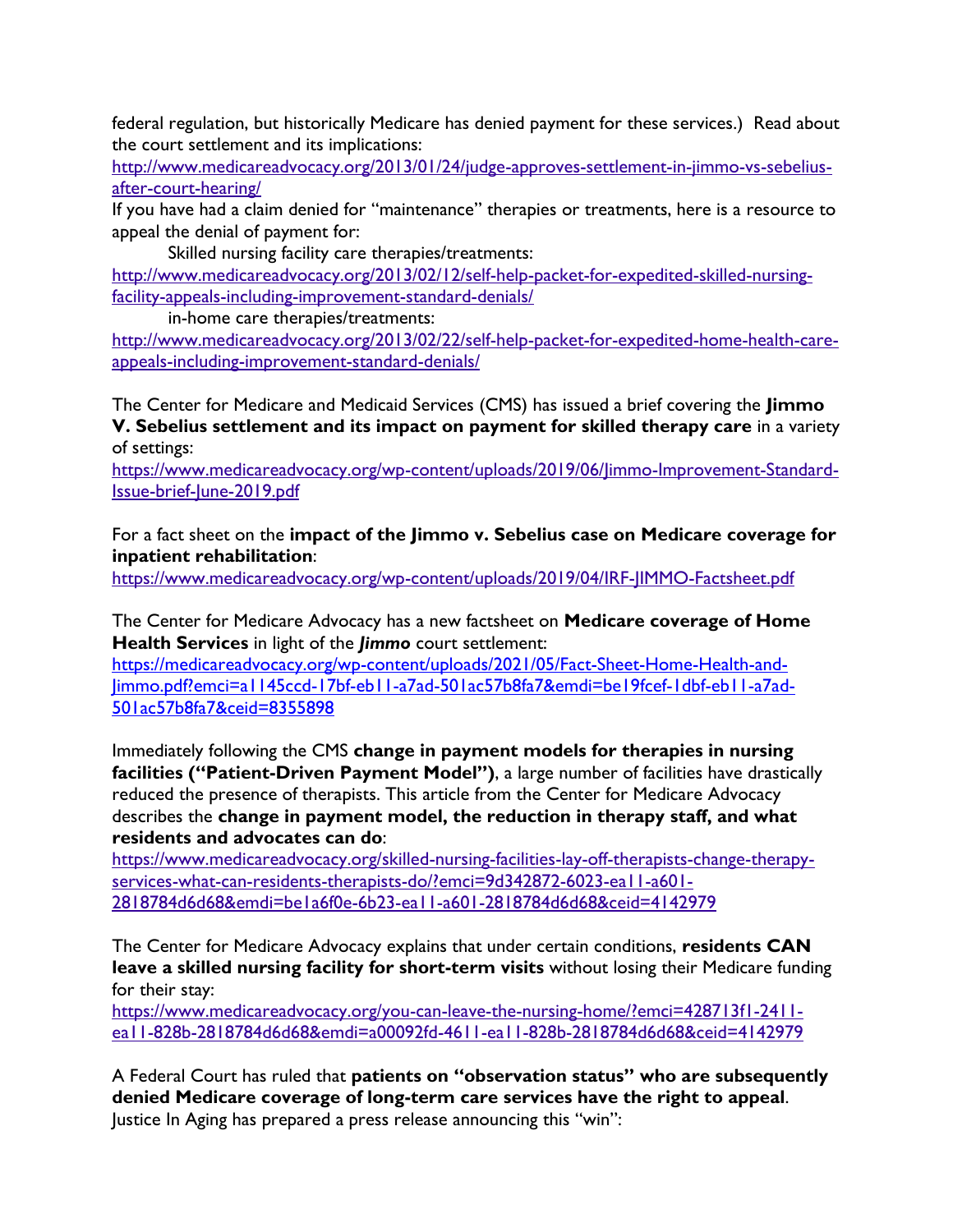[https://www.justiceinaging.org/medicare-patients-placed-under-observation-status-win-right-to](https://www.justiceinaging.org/medicare-patients-placed-under-observation-status-win-right-to-appeal-federal-court-orders/)[appeal-federal-court-orders/](https://www.justiceinaging.org/medicare-patients-placed-under-observation-status-win-right-to-appeal-federal-court-orders/)

**Changes in Medicare payment processes DO NOT change eligibility and coverage for skilled therapies**, although they do provide incentives for providers to change their practices – and not in the interest of consumers. For details of this issue: [https://www.medicareadvocacy.org/wp-content/uploads/2020/03/Issue-Brief.-Medicare-Payment](https://www.medicareadvocacy.org/wp-content/uploads/2020/03/Issue-Brief.-Medicare-Payment-vs.-Coverage.pdf?emci=7ea1b69b-865d-ea11-a94c-00155d039e74&emdi=b7eb2fbd-895d-ea11-a94c-00155d039e74&ceid=4142979)[vs.-Coverage.pdf?emci=7ea1b69b-865d-ea11-a94c-00155d039e74&emdi=b7eb2fbd-895d-ea11](https://www.medicareadvocacy.org/wp-content/uploads/2020/03/Issue-Brief.-Medicare-Payment-vs.-Coverage.pdf?emci=7ea1b69b-865d-ea11-a94c-00155d039e74&emdi=b7eb2fbd-895d-ea11-a94c-00155d039e74&ceid=4142979) [a94c-00155d039e74&ceid=4142979](https://www.medicareadvocacy.org/wp-content/uploads/2020/03/Issue-Brief.-Medicare-Payment-vs.-Coverage.pdf?emci=7ea1b69b-865d-ea11-a94c-00155d039e74&emdi=b7eb2fbd-895d-ea11-a94c-00155d039e74&ceid=4142979)

Medicare payment processes for Home Health services have also changed, but **eligibility and coverage for Home Health services have not changed**; as this fact sheet from CMS confirms:

<https://www.cms.gov/files/document/se20005.pdf>

For information about **tax breaks available to offset buy-in to a retirement community:**

<http://www.dailyfinance.com/2013/07/28/retirement-community-tax-breaks/>

For a "primer" on **Medicare coverage for Home Health Services** from the Center for Medicare Advocacy:

[http://www.medicareadvocacy.org/?s=the+promise+of+medicare+home+health+coverage&op.x](http://www.medicareadvocacy.org/?s=the+promise+of+medicare+home+health+coverage&op.x=0&op.y=0)  $=0$ &op.y=0

**"Observation status" is NOT the same as inpatient admission to a hospital**, and can

affect one's eligibility for Medicare coverage of not only the hospital stay, but also a skilled nursing home stay that may be needed after release from the hospital. To learn about this practice and what advocates can do to fight it:

[http://www.medicareadvocacy.org/wp-content/uploads/2016/11/Observation-Status-](http://www.medicareadvocacy.org/wp-content/uploads/2016/11/Observation-Status-Infographic.pdf)[Infographic.pdf](http://www.medicareadvocacy.org/wp-content/uploads/2016/11/Observation-Status-Infographic.pdf)

For a "toolkit" to **learn about "observation status"** and how to advocate, visit: <http://www.medicareadvocacy.org/medicare-hospital-outpatient-observation-status-toolkit/>

The Center for Medicare Advocacy has developed a toolkit of information and tips to help empower Medicare beneficiaries and advocates to **appeal unfair denials of Medicare funding for skilled nursing facility care**: [http://www.medicareadvocacy.org/wp](http://www.medicareadvocacy.org/wp-content/uploads/2018/01/Medicare%20SNF%20Coverage%20and%20Jimmo%20v.%20Sebelius%20Toolkit.pdf)[content/uploads/2018/01/Medicare%20SNF%20Coverage%20and%20Jimmo%20v.%20Sebelius%2](http://www.medicareadvocacy.org/wp-content/uploads/2018/01/Medicare%20SNF%20Coverage%20and%20Jimmo%20v.%20Sebelius%20Toolkit.pdf) [0Toolkit.pdf](http://www.medicareadvocacy.org/wp-content/uploads/2018/01/Medicare%20SNF%20Coverage%20and%20Jimmo%20v.%20Sebelius%20Toolkit.pdf)

From the Center for Medicare Advocacy, an article expressing concern about the **significant decline in appeals decisions favoring beneficiaries when claims are denied**: [http://www.medicareadvocacy.org/senate-finance-committee-holds-hearing-on-medicare](http://www.medicareadvocacy.org/senate-finance-committee-holds-hearing-on-medicare-appeals-backlog-proposed-solutions-are-of-great-concern/)[appeals-backlog-proposed-solutions-are-of-great-concern/](http://www.medicareadvocacy.org/senate-finance-committee-holds-hearing-on-medicare-appeals-backlog-proposed-solutions-are-of-great-concern/)

Justice In Aging sheds light on the **financial impact of Medicaid's Estate Claims practices**: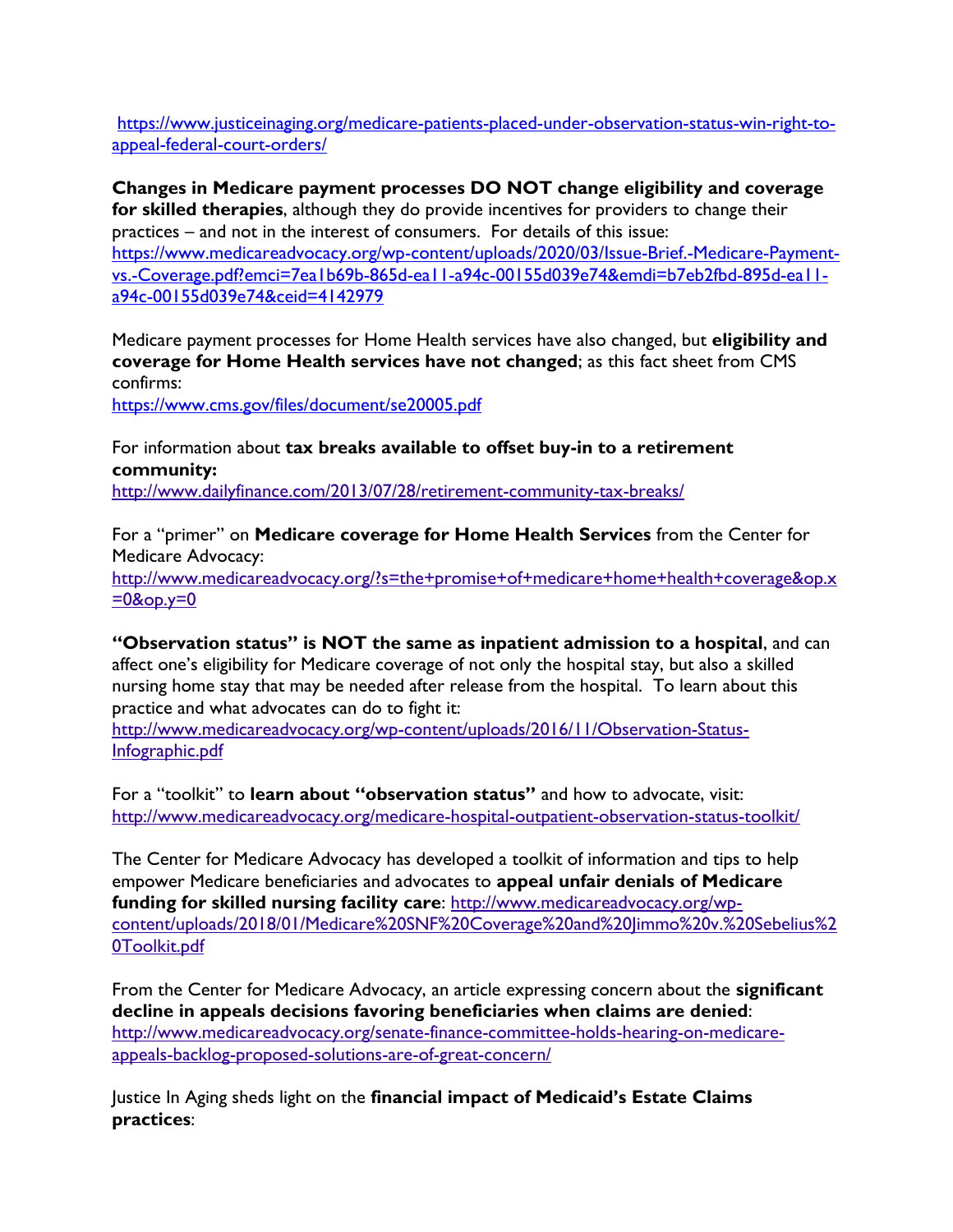[https://justiceinaging.org/wp-content/uploads/2021/04/Medicaid-Estate-](https://justiceinaging.org/wp-content/uploads/2021/04/Medicaid-Estate-Claims.pdf?eType=EmailBlastContent&eId=49402a41-1e4f-4346-90d5-84fca6d8c236)[Claims.pdf?eType=EmailBlastContent&eId=49402a41-1e4f-4346-90d5-84fca6d8c236](https://justiceinaging.org/wp-content/uploads/2021/04/Medicaid-Estate-Claims.pdf?eType=EmailBlastContent&eId=49402a41-1e4f-4346-90d5-84fca6d8c236)

Medicaid has rules **safeguarding the assets of a spouse of a nursing home resident**, explained here: <https://www.medicaid.gov/medicaid/eligibility/spousal-impoverishment/index.html>

# **Quality: How to Find It, How to Get It, How to Keep It**

# **FIND IT**

# **Nursing Home Five Star Ratings**

The Center for Medicare and Medicaid Services has created a new portal to assist consumers and advocates to **locate and research certified nursing homes**, and to compare quality; and to find **information about quality of a variety of health care providers from a single Internet site location** rather than searching numerous help sites: <https://www.medicare.gov/care-compare/>

On a cautionary note, **A study by the Center for Public Integrity Urges Caution:** the Nursing Home Compare website, published by the Centers for Medicare and Medicaid Services, lists information about nursing homes to aid consumers in choosing a facility. Unfortunately, some information on Nursing Home Compare is self-reported by the nursing homes themselves, and some of that information has been shown to be inaccurate. One important inaccuracy is that prior to 2019, over 80% of nursing homes were reporting more coverage by registered nurses than their payroll records show, thus claiming better care than they actually provided. (WEB SITE OWNER'S NOTE: Recently CMS has begun using payroll data directly to develop these statistics. Some other information, however, continues to be either self-reported or indirectly influenced by self-reported information. Consumers should refer to Nursing Home Compare only with this caution in mind.) The study showing such inaccuracies, by the Center for Public Integrity, can be accessed here: [http://www.publicintegrity.org/2014/11/12/16246/analysis-shows-widespread-discrepancies](http://www.publicintegrity.org/2014/11/12/16246/analysis-shows-widespread-discrepancies-staffing-levels-reported-nursing-homes)[staffing-levels-reported-nursing-homes](http://www.publicintegrity.org/2014/11/12/16246/analysis-shows-widespread-discrepancies-staffing-levels-reported-nursing-homes)

The Consumer Voice has released a report examining how largely **self-reported data of the Quality Measures can obscure poor ratings in the other categories** of staffing and health inspections, and advocating for **needed reforms**:

[https://theconsumervoice.org/uploads/files/actions-and-news](https://theconsumervoice.org/uploads/files/actions-and-news-updates/Using_the_Five_Star_Quality_Measure_to_Mask_Bad_Care.pdf)updates/Using the Five Star Quality Measure to Mask Bad Care.pdf

New York's Long-Term Care Community Coalition has a **resource for families, advocates, and consumers seeking information about quality of care and facility performance** on a wide range of factors, including staffing, survey results, poor-performing facilities, and many others. The resource is searchable and can be filtered for geographical area, high-to-low rankings, and other categories to assist in honing your search: <https://nursinghome411.org/states/>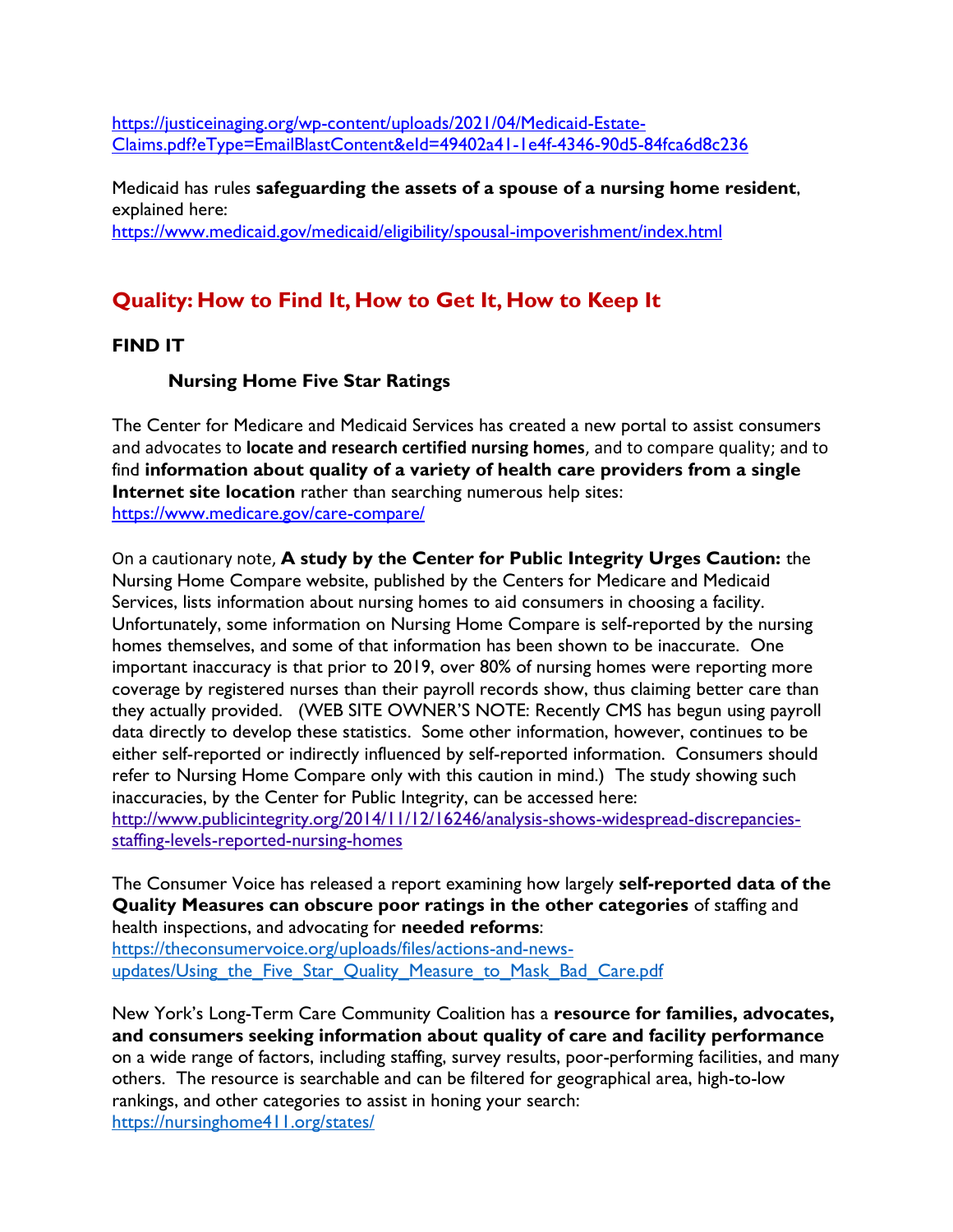For a report on trends **in care and deficiencies found in nursing facilities** throughout the country, 2009 – 2014, by the Kaiser Commission on Medicaid and the Uninsured:

[http://theconsumervoice.org/uploads/files/issues/report-nursing-facilities-staffing-residents-and](http://theconsumervoice.org/uploads/files/issues/report-nursing-facilities-staffing-residents-and-facility-deficiencies-2009-through-2014.pdf)[facility-deficiencies-2009-through-2014.pdf](http://theconsumervoice.org/uploads/files/issues/report-nursing-facilities-staffing-residents-and-facility-deficiencies-2009-through-2014.pdf)

NOTE: this report is NOT just for those interested in care of people who receive Medicaid – it impacts every resident of a facility that participates in federal reimbursement programs, and is a benchmark for measuring the quality of care even in privately-funded facilities.

# **"Special Focus Facilities"**

CMS oversees the **Special Focus Facility (SFF) program, which places special scrutiny on select nursing homes with a documented pattern of providing poor care**. Almost **400 facilities are eligible** for the Special Focus Facilities program because they have a "persistent record of poor care," yet **only about 80 are selected** to participate due to CMS' limited resources. For the **full list of facilities by state, including their participation status**:

[https://www.aging.senate.gov/imo/media/doc/SFF%20List%20with%20Cover%20Letter%2005141](https://www.aging.senate.gov/imo/media/doc/SFF%20List%20with%20Cover%20Letter%20051419%20-%20Casey.pdf) [9%20-%20Casey.pdf](https://www.aging.senate.gov/imo/media/doc/SFF%20List%20with%20Cover%20Letter%20051419%20-%20Casey.pdf)

Senators Bob Casey (D-PA) and Pat Toomey (R-PA) have published a report exposing this situation because these facilities are "indistinguishable" from participants in the program.

"**When a family makes the hard decision to seek nursing home services for a loved one, they deserve to know if a facility under consideration suffers from systemic shortcomings**," Sen. Toomey stated. Find the full report here:

[https://www.aging.senate.gov/imo/media/doc/Casey%20Toomey%20SFF%20Report%20June%202](https://www.aging.senate.gov/imo/media/doc/Casey%20Toomey%20SFF%20Report%20June%202019.pdf) [019.pdf](https://www.aging.senate.gov/imo/media/doc/Casey%20Toomey%20SFF%20Report%20June%202019.pdf)

**AP News** covered this stoy: <https://www.apnews.com/f1f93e5f11634ba994dfd21bbc32e73b>

Despite these findings, **the industry continues to claim they are providing good care**, and getting better. They want to reduce oversight. For a **"fact vs. fiction" report on those claims** from the Center for Medicare Advocacy and the LTCCC:

<https://nursinghome411.org/statement-nursing-home-safety-profits-june2019/>

and here is a report on staffing in nursing homes for first quarter 2019:

<https://nursinghome411.org/nursing-home-staffing-2019-q1/>

and a list of the 10 top and 10 bottom performing nursing homes in each state: <https://nursinghome411.org/top-ten-bottom-ten-nursing-homes-for-each-state-2019-q1/>

The New York-based Long-Term Care Community Coalition (LTCCC) has created a [database](https://click.everyaction.com/k/8669059/84247128/760096551?nvep=ew0KICAiVGVuYW50VXJpIjogIm5ncHZhbjovL3Zhbi9FQS9FQTAwMi8xLzYzODUyIiwNCiAgIkRpc3RyaWJ1dGlvblVuaXF1ZUlkIjogIjljNDkzOTQ4LWYzYjItZTkxMS1iY2QwLTI4MTg3ODM5MWVmYiIsDQogICJFbWFpbEFkZHJlc3MiOiAia2hheWI1NUBhb2wuY29tIg0KfQ%3D%3D&hmac=AjvLTiXVLpz86jqoZVW7UYogFDhd8G4l2VL7iiu5sBk=) including all U.S. **nursing homes identified by CMS as SFF (Special Focus Facility) candidates**. The database is available at [https://nursinghome411.org/special-focus](https://click.everyaction.com/k/8669060/84247129/760096551?nvep=ew0KICAiVGVuYW50VXJpIjogIm5ncHZhbjovL3Zhbi9FQS9FQTAwMi8xLzYzODUyIiwNCiAgIkRpc3RyaWJ1dGlvblVuaXF1ZUlkIjogIjljNDkzOTQ4LWYzYjItZTkxMS1iY2QwLTI4MTg3ODM5MWVmYiIsDQogICJFbWFpbEFkZHJlc3MiOiAia2hheWI1NUBhb2wuY29tIg0KfQ%3D%3D&hmac=AjvLTiXVLpz86jqoZVW7UYogFDhd8G4l2VL7iiu5sBk=)[facility-candidate-list-july-2019/.](https://click.everyaction.com/k/8669060/84247129/760096551?nvep=ew0KICAiVGVuYW50VXJpIjogIm5ncHZhbjovL3Zhbi9FQS9FQTAwMi8xLzYzODUyIiwNCiAgIkRpc3RyaWJ1dGlvblVuaXF1ZUlkIjogIjljNDkzOTQ4LWYzYjItZTkxMS1iY2QwLTI4MTg3ODM5MWVmYiIsDQogICJFbWFpbEFkZHJlc3MiOiAia2hheWI1NUBhb2wuY29tIg0KfQ%3D%3D&hmac=AjvLTiXVLpz86jqoZVW7UYogFDhd8G4l2VL7iiu5sBk=) It is easily searchable and sortable by facility name, address, city, state, zip code, months as an SFF candidate, overall star rating, and ratings for Health Inspections, Quality Measures, and Staffing.

The Center for Medicare and Medicaid Services (CMS) has updated its list of **Special Focus Facilities and candidates** for this designation. These are facilities receiving federal funds,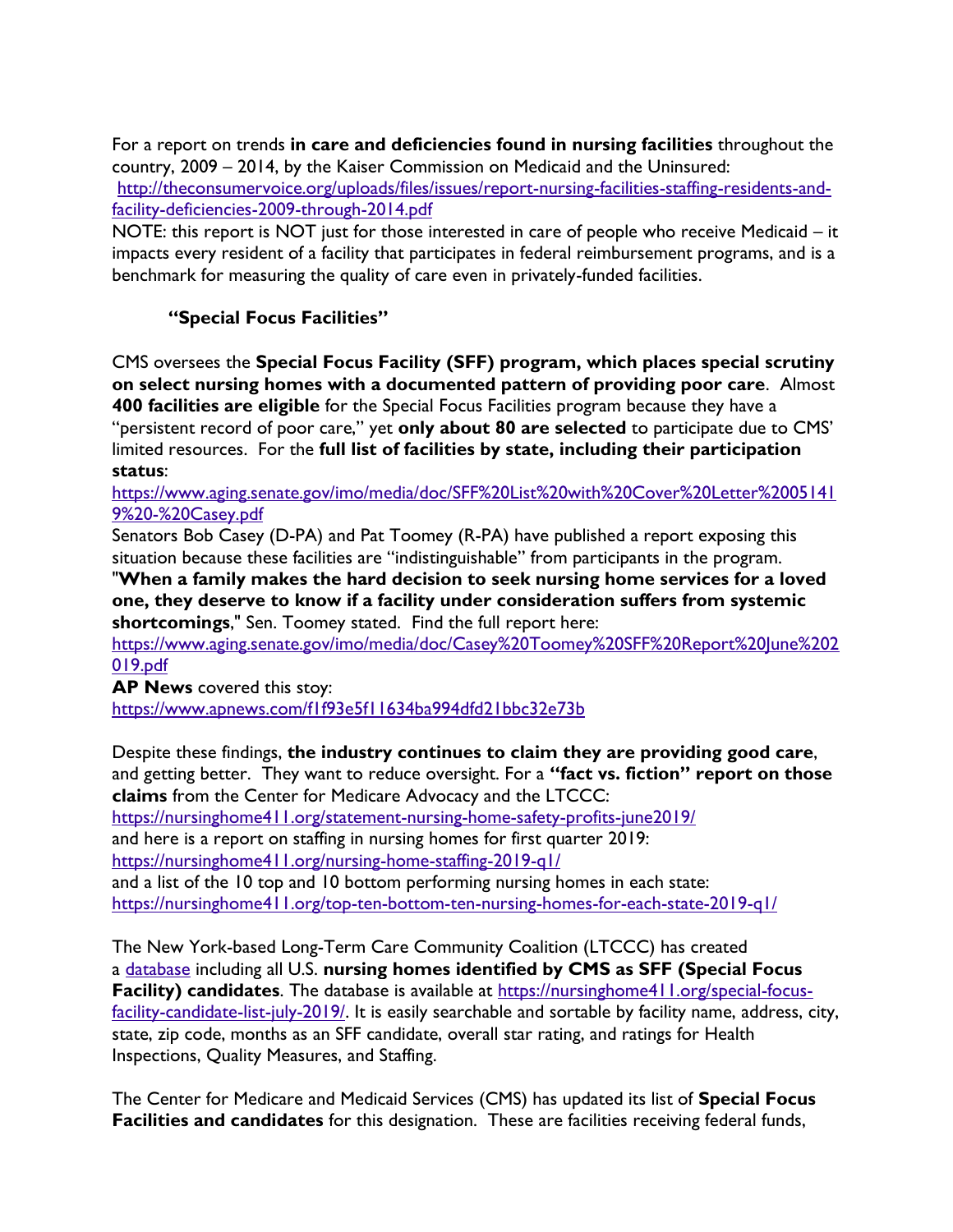with a **history of poor survey results and repeated deficiencies**. Advocates can search this list when searching for a nursing facility: https:// www.cms.gov/Medicare/Provider-Enrollment-and-Certification/CertificationandComplianc/Downloads/SFFList.pdf

#### **Tips & Checklists – Nursing Home, Assisted Living, Day Services, Home & Community-Based Services, Home Health**

AARP has published an article with **questions to ask everyone involved in making decisions about whether to provide care in the home** if loved ones need long-term care: [https://www.aarp.org/caregiving/home-care/info-2021/caregiving-questions.html?intcmp=AE-](https://www.aarp.org/caregiving/home-care/info-2021/caregiving-questions.html?intcmp=AE-CAR-CAH-BB)[CAR-CAH-BB](https://www.aarp.org/caregiving/home-care/info-2021/caregiving-questions.html?intcmp=AE-CAR-CAH-BB)

Justice In Aging has a 1-page **fact sheet about Medicaid-funded HCBS (Home & Community Based Services)**: <https://justiceinaging.org/wp-content/uploads/2022/02/HCBS-Messaging-Fact-Sheet-1.pdf>

For a **checklist to help** consumers and families **find the right nursing facility**: <https://www.medicare.gov/files/nursing-home-checklist.pdf>

For **tips for choosing a nursing facility**:

[http://theconsumervoice.org/uploads/files/advocate/Consumer\\_Guide\\_to\\_Choosing\\_a\\_NH.pdf](http://theconsumervoice.org/uploads/files/advocate/Consumer_Guide_to_Choosing_a_NH.pdf)

**Questions to ask when choosing a nursing facility**, from a consumer's and an advocate's perspectives:

[http://health.usnews.com/health-news/best-nursing-homes/articles/2015/03/05/crucial-questions](http://health.usnews.com/health-news/best-nursing-homes/articles/2015/03/05/crucial-questions-to-ask-when-youre-choosing-a-nursing-home)[to-ask-when-youre-choosing-a-nursing-home](http://health.usnews.com/health-news/best-nursing-homes/articles/2015/03/05/crucial-questions-to-ask-when-youre-choosing-a-nursing-home)

#### For tips on **spotting a poor nursing home**:

[http://money.usnews.com/money/personal-finance/articles/2014/05/07/5-traits-of-the-worst](http://money.usnews.com/money/personal-finance/articles/2014/05/07/5-traits-of-the-worst-nursing-homes)[nursing-homes](http://money.usnews.com/money/personal-finance/articles/2014/05/07/5-traits-of-the-worst-nursing-homes)

HOWEVER – a word about the article's link to "Best Nursing Homes 2014" at US News – this ranking is based on SELF-REPORTING OF THE NURSING FACILITIES and should be taken with that caution in mind.

This article from Consumer Voice offers more information: <http://www.theconsumervoice.org/node/1234>

For additional information regarding this issue, the 2014 report on the **"scorecard" status of long-term care services** in the USA by state:

[http://longtermscorecard.org/~/link.aspx?\\_id=DCD2C261D26D414C971D574D577A78FE&\\_z=](http://longtermscorecard.org/~/link.aspx?_id=DCD2C261D26D414C971D574D577A78FE&_z=z#.U61iVfldUud) [z#.U61iVfldUud](http://longtermscorecard.org/~/link.aspx?_id=DCD2C261D26D414C971D574D577A78FE&_z=z#.U61iVfldUud)

THE NY based LTCCC has published a series of **guidebooks to assist those navigating the issues of assisted living**, available here:

[https://nursinghome411.org/assisted-living-guidebooks/?emci=1847a5d0-9a72-ea11-a94c-](https://nursinghome411.org/assisted-living-guidebooks/?emci=1847a5d0-9a72-ea11-a94c-00155d03b1e8&emdi=10f5448d-5c73-ea11-a94c-00155d03b1e8&ceid=3994316)[00155d03b1e8&emdi=10f5448d-5c73-ea11-a94c-00155d03b1e8&ceid=3994316](https://nursinghome411.org/assisted-living-guidebooks/?emci=1847a5d0-9a72-ea11-a94c-00155d03b1e8&emdi=10f5448d-5c73-ea11-a94c-00155d03b1e8&ceid=3994316)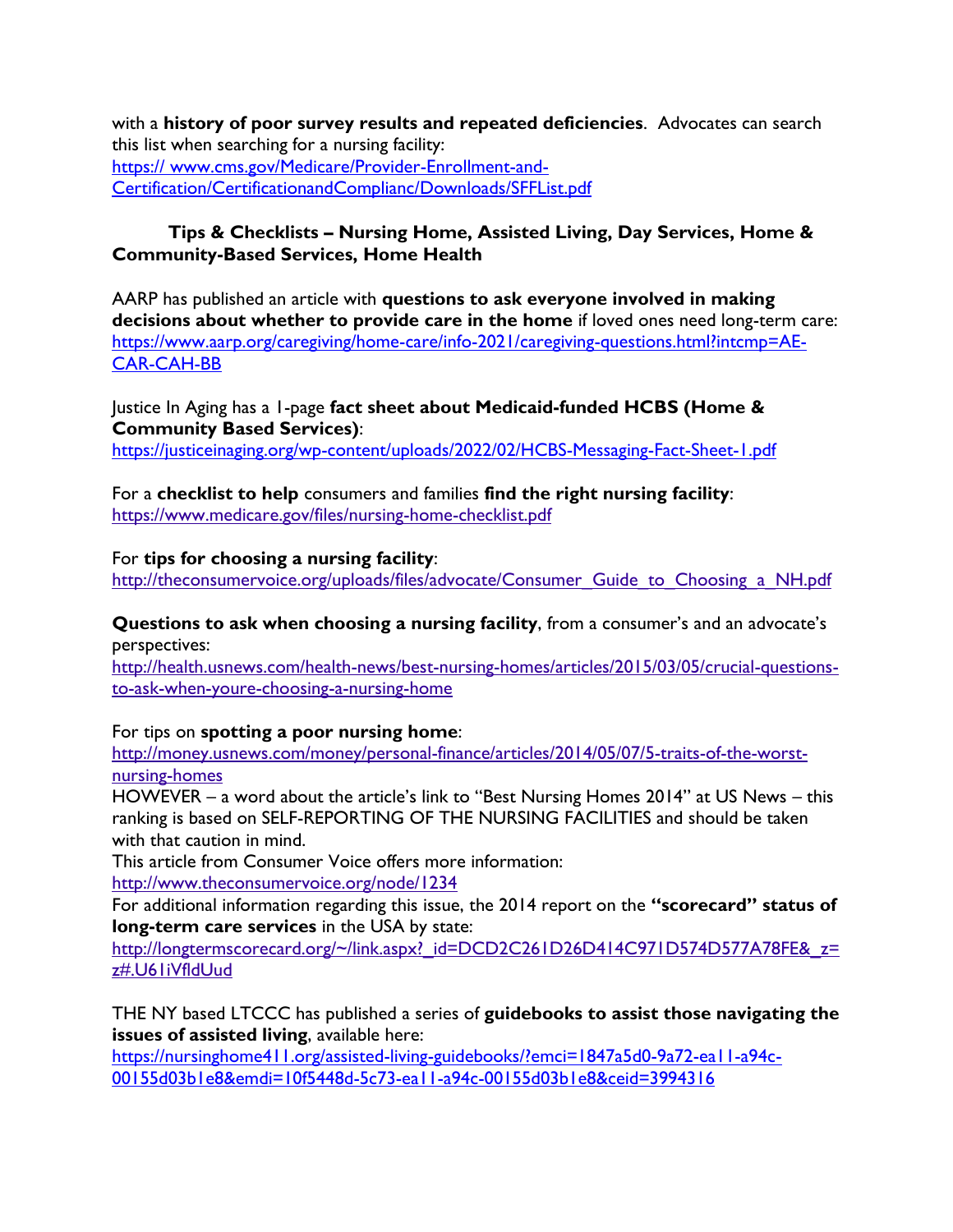Families and consumers can **search for home health providers** in their area using this search tool from Medicare:

<https://www.medicare.gov/care-compare/?providerType=HomeHealth&redirect=true>

For a state-specific tool to learn about the **quality of health care providers**, including doctors, hospitals, and nursing homes: <https://www.informedpatientinstitute.org/>

CMS has launched a new web page for consumers and families seeking Hospice care, providing **comparative data on the performance of Hospice providers**: <https://www.medicare.gov/hospicecompare/>

For a **primer on nursing home quality standards** based on the CMS federal regulations and produced by the Long-Term Care Community Coalition: [https://nursinghome411.org/wp-content/uploads/2018/05/LTCCC-Primer-Essential-Nursing-](https://nursinghome411.org/wp-content/uploads/2018/05/LTCCC-Primer-Essential-Nursing-Home-Quality-Standards-2018Update-May.pdf)[Home-Quality-Standards-2018Update-May.pdf](https://nursinghome411.org/wp-content/uploads/2018/05/LTCCC-Primer-Essential-Nursing-Home-Quality-Standards-2018Update-May.pdf)

For a quick reference describing **culture change and person-directed principles** in longterm care:

[https://theconsumervoice.org/uploads/files/issues/culture-change-in-nursing-homes-fact-sheet](https://theconsumervoice.org/uploads/files/issues/culture-change-in-nursing-homes-fact-sheet-final_(1).pdf)final (1).pdf

For links to a number of resources related to **quality of life and resident-directed care**: <http://theconsumervoice.org/issues/recipients/nursing-home-residents/getting-quality-care> <http://theconsumervoice.org/issues/for-advocates/resident-directed-care>

For information on the **human and financial costs of poor nursing home care**: [http://www.theconsumervoice.org/sites/default/files/advocate/action-center/The-High-Cost-of-](http://www.theconsumervoice.org/sites/default/files/advocate/action-center/The-High-Cost-of-Poor-Care.pdf)[Poor-Care.pdf](http://www.theconsumervoice.org/sites/default/files/advocate/action-center/The-High-Cost-of-Poor-Care.pdf)

Advancing Excellence Campaign's tips for **finding the right nursing home**: <http://www.nhqualitycampaign.org/files/Tip%20Sheet%20Formatted.pdf>

# **GET IT**

#### **Advocacy Organizations**

The National Council on Aging is a **national advocacy group with many resources** and partnerships with nonprofit, governmental, and business groups: <https://www.ncoa.org/>

**National Advocacy Groups** for people living in long-term care facilities, their families and advocates:

[http://www.theconsumervoice.org](http://www.theconsumervoice.org/) – National Consumer Voice for Quality Long-Term Care [http://www.pioneernetwork.net](http://www.pioneernetwork.net/) – The Pioneer Network [http://aarp.org](http://aarp.org/) – American Association of Retired Persons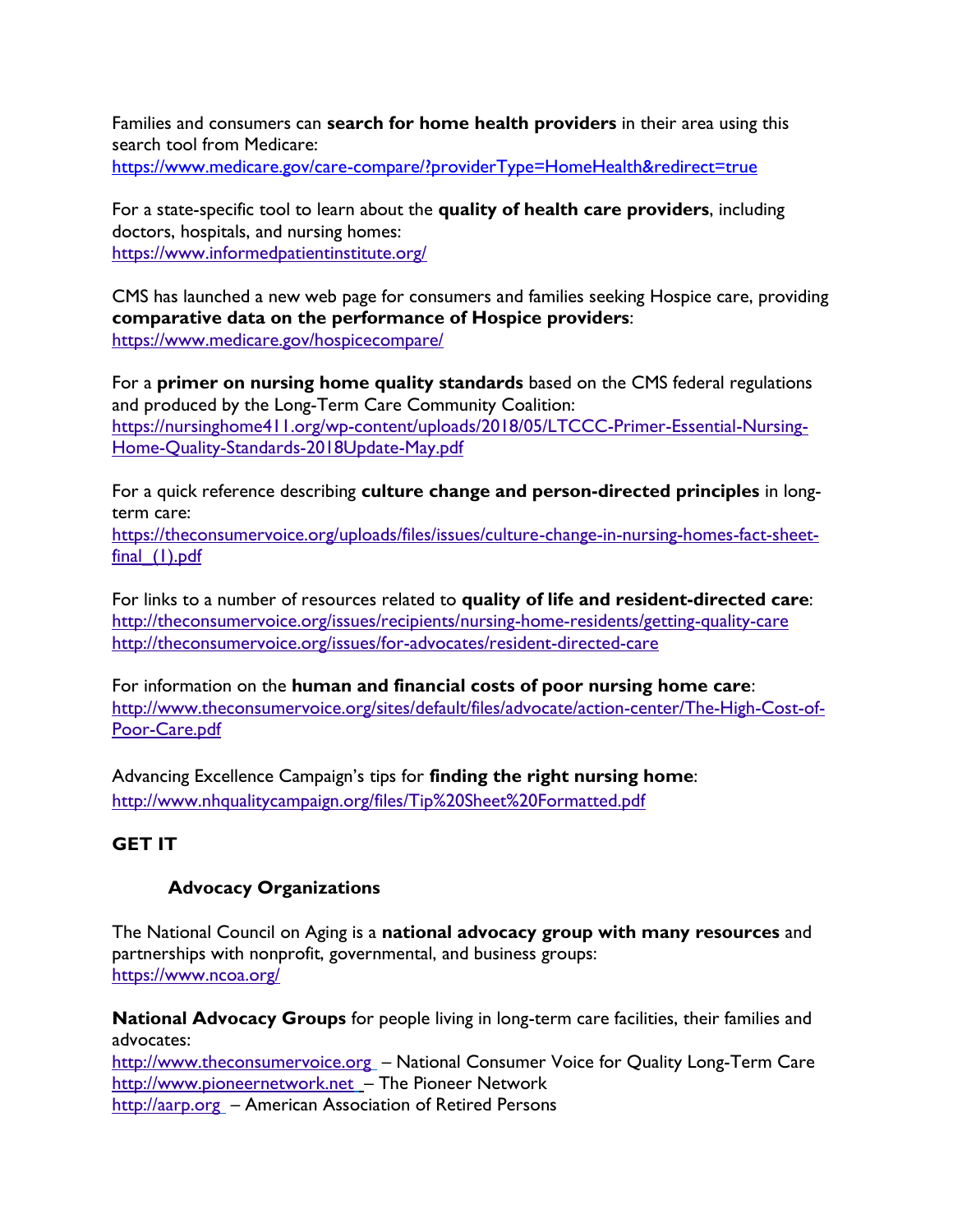Long Term Care Community Coalition, a national coalition **advocating for policy and practice** excellence in the treatment of the vulnerable elderly and disabled in all settings: [http://www.ltccc.org](http://www.ltccc.org/)

Center for Medicare Advocacy, Inc., an organization dedicated to helping consumers **understand Medicare** and the current issues related to both policy and quality, and helping consumers advocate for Medicare coverage:

[http://www.medicareadvocacy.org](http://www.medicareadvocacy.org/)

For an Ombudsman's perspective on the **benefits of accessing the Ombudsman program**:

[http://health.usnews.com/health-news/best-nursing-homes/articles/2015/03/05/nursing-home](http://health.usnews.com/health-news/best-nursing-homes/articles/2015/03/05/nursing-home-ombudsman-speaks-up-for-residents-rights)[ombudsman-speaks-up-for-residents-rights](http://health.usnews.com/health-news/best-nursing-homes/articles/2015/03/05/nursing-home-ombudsman-speaks-up-for-residents-rights)

#### For the **new federal regulations governing the operation of the states' Long-Term Care Ombudsman programs**:

<http://www.gpo.gov/fdsys/pkg/FR-2015-02-11/pdf/2015-01914.pdf>

The National Consumer Voice is on **Facebook**! [http://www.facebook.com/pages/National-Consumer-Voice-for-Quality-Long-Term-](http://www.facebook.com/pages/National-Consumer-Voice-for-Quality-Long-Term-Care/168090666588164)[Care/168090666588164](http://www.facebook.com/pages/National-Consumer-Voice-for-Quality-Long-Term-Care/168090666588164)

The National Consumer Voice for Quality Long-Term Care was featured in the September 2016 issue of *Philanthropy Journal News* as an **outstanding advocacy organization that makes a difference**: <http://pj.news.chass.ncsu.edu/2016/09/06/a-national-voice-for-long-term-resident-care/>

The **Long-Term Care Ombudsman Program** serves as the advocate for residents in various long-term care settings. Access a **national resource center** here: <https://ltcombudsman.org/> and find **your state's Ombudsman offices** here: [https://theconsumervoice.org/get\\_help](https://theconsumervoice.org/get_help)

#### **Advocacy Training**

The Consumer Voice has a **Podcast series focused on "Pursuing Quality Long-Term Care"**, available in two formats:

Apple podcasts:

<https://podcasts.apple.com/us/podcast/pursuing-quality-long-term-care/id1522955998> and directly from the Consumer Voice web site: <https://theconsumervoice.org/pursuingquality>

Justice In Aging has a page hosting all their recorded **webinars on a variety of advocacy topics related to the exercise of rights; from benefits, to admission, to care and treatment, to eviction**:

<https://justiceinaging.org/resource-library/>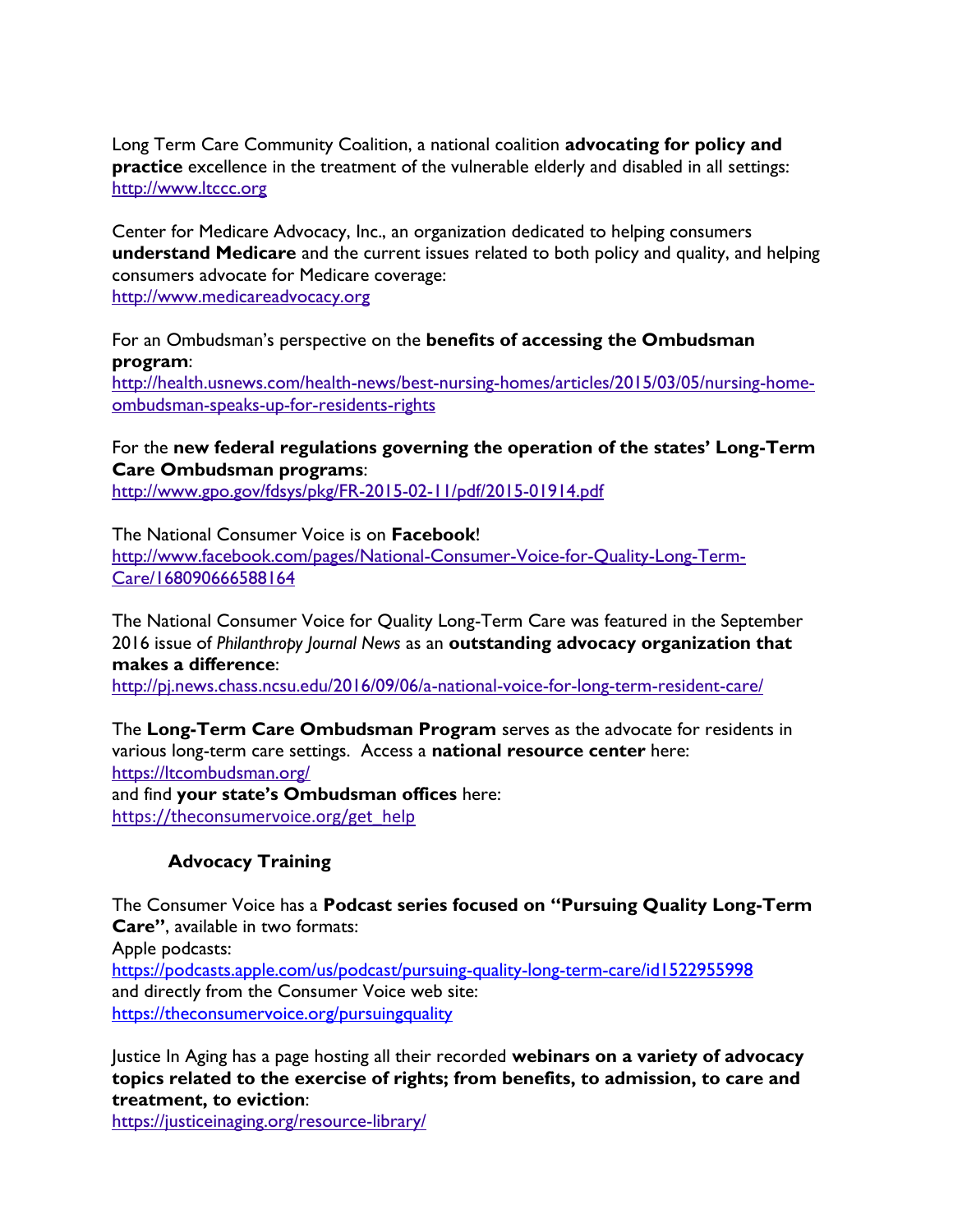For a fact sheet detailing the **rights of Resident Councils** in nursing homes, from the National Consumer Voice on Quality Long-Term Care: [http://theconsumervoice.org/uploads/files/long-term-care](http://theconsumervoice.org/uploads/files/long-term-care-recipient/Resident_Council_Rights_Fact_Sheet.pdf)recipient/Resident Council Rights Fact Sheet.pdf

For information about **Family Councils** and how to establish & operate one: <http://www.theconsumervoice.org/familymember/family-council-center>

For a radio broadcast about **Family Councils** and how they work: [http://www.blogtalkradio.com/kindethics/2011/03/21/jessica-brill-ortiz-the-consumer-voice](http://www.blogtalkradio.com/kindethics/2011/03/21/jessica-brill-ortiz-the-consumer-voice-empowered-effective-and-independent-family-councils)[empowered-effective-and-independent-family-councils](http://www.blogtalkradio.com/kindethics/2011/03/21/jessica-brill-ortiz-the-consumer-voice-empowered-effective-and-independent-family-councils)

Consumer Voice has initiated a **newsletter for residents**, to empower them to be their own advocates (families can also benefit from this resource). Issues can be accessed and downloaded here:

<http://theconsumervoice.org/issues/recipients/nursing-home-residents/resident-advocate>

To help people think about **what makes "quality of life"** for themselves or for a loved one, Consumer Voice has developed a **simple questionnaire in fillable pdf format**: <https://ltcombudsman.org/uploads/files/library/my-personal-directions-blank-revised-fillable.pdf> with a **sample to help with ideas** or to get the conversation started: [https://theconsumervoice.org/uploads/files/long-term-care-recipient/my-personal-directions](https://theconsumervoice.org/uploads/files/long-term-care-recipient/my-personal-directions-example-revised.pdf)[example-revised.pdf](https://theconsumervoice.org/uploads/files/long-term-care-recipient/my-personal-directions-example-revised.pdf)

The National Center for State Courts, with the assistance of the American Bar Association Commission on Law and Aging, has produced an online training on **how to support someone who needs help making decisions and managing life**: [https://eji.courtlms.org](https://urldefense.proofpoint.com/v2/url?u=https-3A__eji.courtlms.org&d=DwMFAg&c=l2yuVHfpC_9lAv0gltv6ZQ&r=ZQX-04i_5idSaM8OXkeBwsfjed7-A9HsaXIz9wB-RpU&m=JnkwgnRvxKgWOTGGrgGu76ZVlxBtRoDKjttAIfxyvK8&s=aii7UtNhbQhb3hTLat5kTLHds5KdDMEmNTHrNeitIx8&e=)

**"Put a STOP to Poor Care" Webinar** from the National Consumer Voice for Quality Long-Term Care, with **Our Mother's Voice CEO as a panelist** (click on the image of the PowerPoint slide):

<http://theconsumervoice.org/news/detail/latest/put-a-stop-to-poor-care-webinar>

For long-term care information geared toward promoting **effective advocacy and consumer-directed care, as well as legislative activities** (this is a free service for which you can register): [clearinghouse.theconsumervoice.org](http://wfc2.wiredforchange.com/dia/track.jsp?v=2&c=%2BIKp4yy4kg%2FuXAENK91aGvyQ4037lwA%2F)

Webinar on how to **craft your message for successful advocacy**: [http://assistedlivingconsumers.org/2013/webinar-successful-advocacy-crafting-and-delivering](http://assistedlivingconsumers.org/2013/webinar-successful-advocacy-crafting-and-delivering-your-message/)[your-message/](http://assistedlivingconsumers.org/2013/webinar-successful-advocacy-crafting-and-delivering-your-message/) 

For **materials from a series of 4 advocacy training webinars** from the National Consumer Voice for Quality Long-Term Care: <http://theconsumervoice.org/issues/for-advocates/advocacy-toolkit>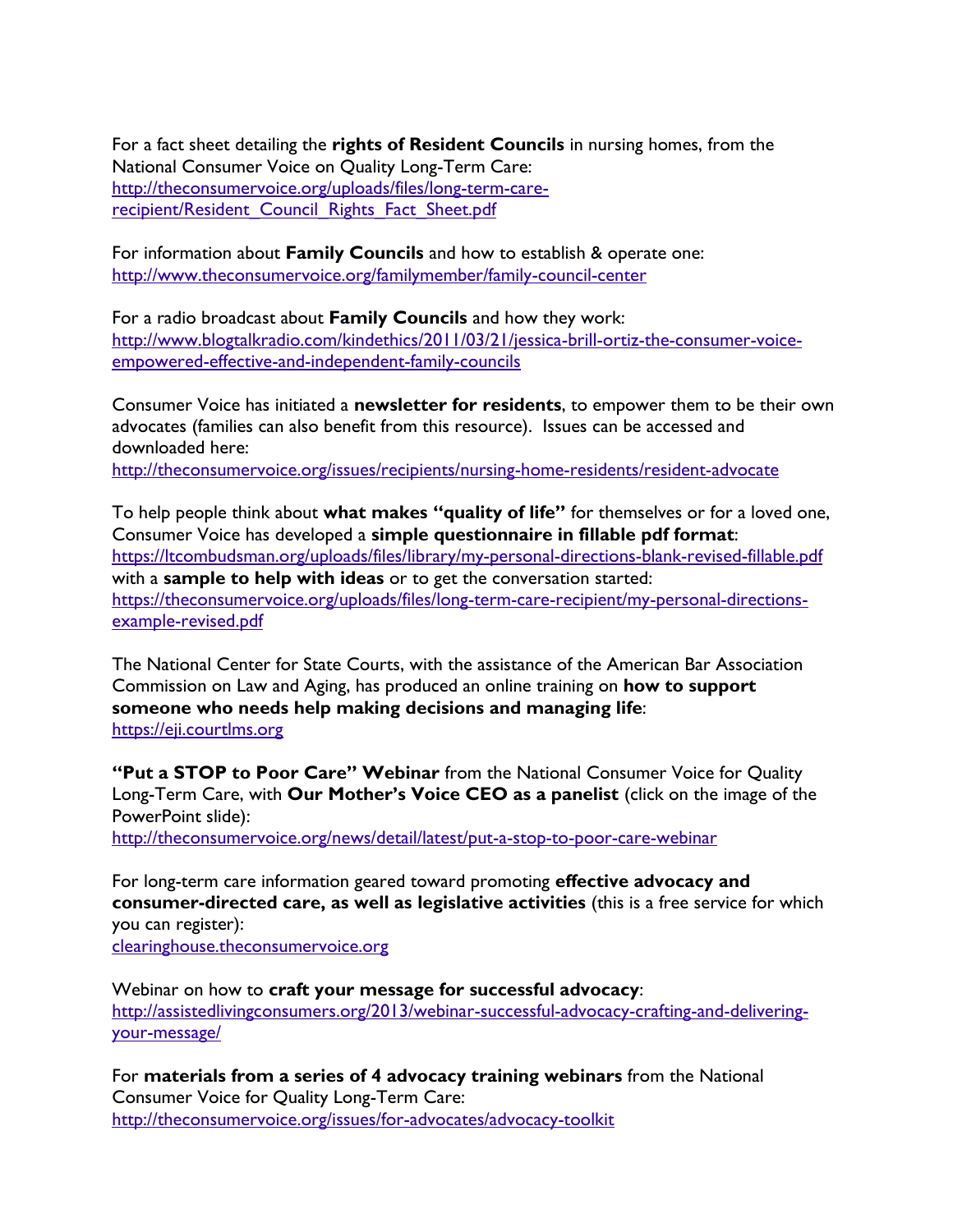and for **links to the webinars**:

<https://theconsumervoice.org/issues/for-advocates/advocacy-training-webinars>

For a number of educational resources for consumers and advocates for **quality care in home or in nursing facilities**, including several state-specific guides: [http://theconsumervoice.org/consumers-for-quality-care#Consumer\\_Educational\\_Materials](http://theconsumervoice.org/consumers-for-quality-care#Consumer_Educational_Materials)

For an overview of the **concepts of individualized quality care**: [http://theconsumervoice.org/uploads/files/issues/basics-of-individualized-quality-care-factsheet](http://theconsumervoice.org/uploads/files/issues/basics-of-individualized-quality-care-factsheet-final.pdf)[final.pdf](http://theconsumervoice.org/uploads/files/issues/basics-of-individualized-quality-care-factsheet-final.pdf)

AARP article on the **concepts and principles of Person-centered care**: [http://www.aarp.org/content/dam/aarp/research/public\\_policy\\_institute/ltc/2012/moving](http://www.aarp.org/content/dam/aarp/research/public_policy_institute/ltc/2012/moving-toward-person-and-family-centered-care-insight-AARP-ppi-ltc.pdf)[toward-person-and-family-centered-care-insight-AARP-ppi-ltc.pdf](http://www.aarp.org/content/dam/aarp/research/public_policy_institute/ltc/2012/moving-toward-person-and-family-centered-care-insight-AARP-ppi-ltc.pdf)

for brief and uplifting **examples of resident-centered care** that truly enhances quality of life: http://pubs.aarp.org/aarpbulletin/20120708 DC?folio=14#pg14

for a **resident's perspective on what constitutes "quality of life":** <http://newoldage.blogs.nytimes.com/2013/03/20/how-to-live-in-assisted-living/>

For information about the Center for Medicare & Medicaid Services (CMS) initiative supporting and encouraging facilities to implement **person and family involvement in care planning**: [https://www.cms.gov/Medicare/Quality-Initiatives-Patient-Assessment-](https://www.cms.gov/Medicare/Quality-Initiatives-Patient-Assessment-Instruments/QualityInitiativesGenInfo/Person-and-Family-Engagement.html)[Instruments/QualityInitiativesGenInfo/Person-and-Family-Engagement.html](https://www.cms.gov/Medicare/Quality-Initiatives-Patient-Assessment-Instruments/QualityInitiativesGenInfo/Person-and-Family-Engagement.html)

For a number of brief "fact sheets" on **how to plan and implement quality care** whether in-home, from a variety of sources, or in a long-term care facility: <https://theconsumervoice.org/issues/family/fact-sheets#Getting%20Quality%20Care> and for a **discussion of the guidebook** "Piecing Together Quality Long-Term Care" (book available for sale at [http://theconsumervoice.org/product/piecing-together-quality-long-term](http://theconsumervoice.org/product/piecing-together-quality-long-term-care-a-consumers-guide-to-choices-and-advocacy)[care-a-consumers-guide-to-choices-and-advocacy](http://theconsumervoice.org/product/piecing-together-quality-long-term-care-a-consumers-guide-to-choices-and-advocacy)):

[http://www.blogtalkradio.com/kindethics/2011/07/27/piecing-together-quality-long-term](http://www.blogtalkradio.com/kindethics/2011/07/27/piecing-together-quality-long-term-care-a-consumers-guide)[care-a-consumers-guide](http://www.blogtalkradio.com/kindethics/2011/07/27/piecing-together-quality-long-term-care-a-consumers-guide)

For examples of how to advocate for, design, and monitor **Individualized Quality of Care** and Quality of Life:

<http://theconsumervoice.org/uploads/files/family-member/basics-of-individualized-quality-care.pdf> and for a guide to advocating for individualized quality care when the family is confronted with a loved one with **"behavioral issues":**

[http://theconsumervoice.org/uploads/files/family-](http://theconsumervoice.org/uploads/files/family-member/INDIVIDUALIZED_ASSESSMENT_with_Behavior_Symptoms.pdf)

[member/INDIVIDUALIZED\\_ASSESSMENT\\_with\\_Behavior\\_Symptoms.pdf](http://theconsumervoice.org/uploads/files/family-member/INDIVIDUALIZED_ASSESSMENT_with_Behavior_Symptoms.pdf)

for an **award-winning documentary view of assisted living in a NON-personcentered environment**:

<https://www.youtube.com/watch?v=UciTFCPCivI>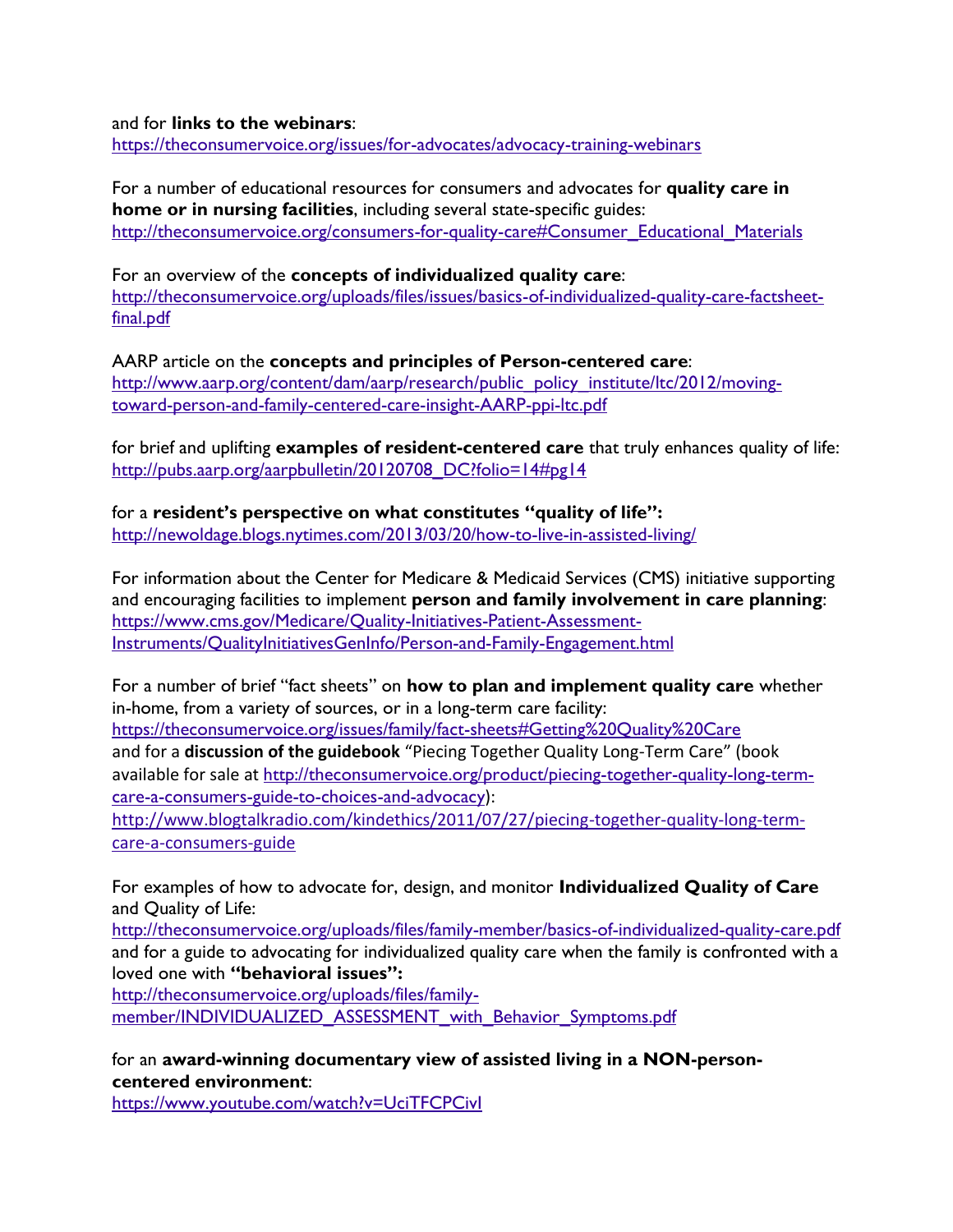#### For a guide to **coordinating your own or a family member's long-term care in a home setting**:

http://www.nextstepincare.org/Caregiver\_Home/Care\_Coordination/

For several **resources on transitioning from a nursing facility to another setting**, including a status report on current practices nationwide, tips for successful transitions, and advocacy tools, from the National Consumer Voice on Quality Long-Term Care: <http://theconsumervoice.org/issues/other-issues-and-resources/nh-transitions>

The Pioneer Network, trailblazers for **culture change** in nursing homes, has published a compilation of case studies demonstrating the **life-changing outcomes of person-directed care** in a variety of nursing homes – for both residents and facilities: [https://www.pioneernetwork.net/wp-content/uploads/2016/10/Case-Studies-in-Person-](https://www.pioneernetwork.net/wp-content/uploads/2016/10/Case-Studies-in-Person-Directed-Care.pdf)[Directed-Care.pdf](https://www.pioneernetwork.net/wp-content/uploads/2016/10/Case-Studies-in-Person-Directed-Care.pdf)

**2014 annual conference materials from the National Consumer Voice for Quality Long-Term Care**, "Care Matters: Unlocking the Door to Quality" including a **presentation by the Founder & CEO of Our Mother's Voice**:

<http://theconsumervoice.org/misc/2014-annual-conference/2014-annual-conference-materials>

To access workshop materials from the **2015 Consumer Voice annual conference**: <https://theconsumervoice.org/events/2015-consumer-voice-annual-conference/archived>

The Long-Term Care Community Coalition has published a brief about the **importance of staffing levels to quality of care** in nursing homes, what the regulations say about "sufficient" staffing, and how advocates can find out about staffing levels: <http://nursinghome411.org/ltccc-issue-alert-nursing-home-staffing-requirements/>

The National Consumer Voice web site page on **public policy, covering a multitude of issues**:

<http://www.theconsumervoice.org/advocate/policy-tools>

Fact sheet on the importance of the **Older Americans Act**, up for reauthorization this year: <http://www.theconsumervoice.org/sites/default/files/CVFactSheetonOAA.pdf>

The National Consumer Voice web page on the **Older Americans Act**: <http://www.theconsumervoice.org/advocate/reauthorize-older-americans-act>

The National Consumer Voice web page on the **Long-Term Care Ombudsman** provisions in the **Older Americans Act**: <http://www.theconsumervoice.org/ltcopandoaa>

For fact sheets on **many topics of interest for advocates**: <http://www.theconsumervoice.org/resident/nursinghomes/fact-sheets>

National Consumer Voice **fact sheets on numerous topics** related to nursing home best practices, advocacy, care planning, advance care wishes, and other topics of interest: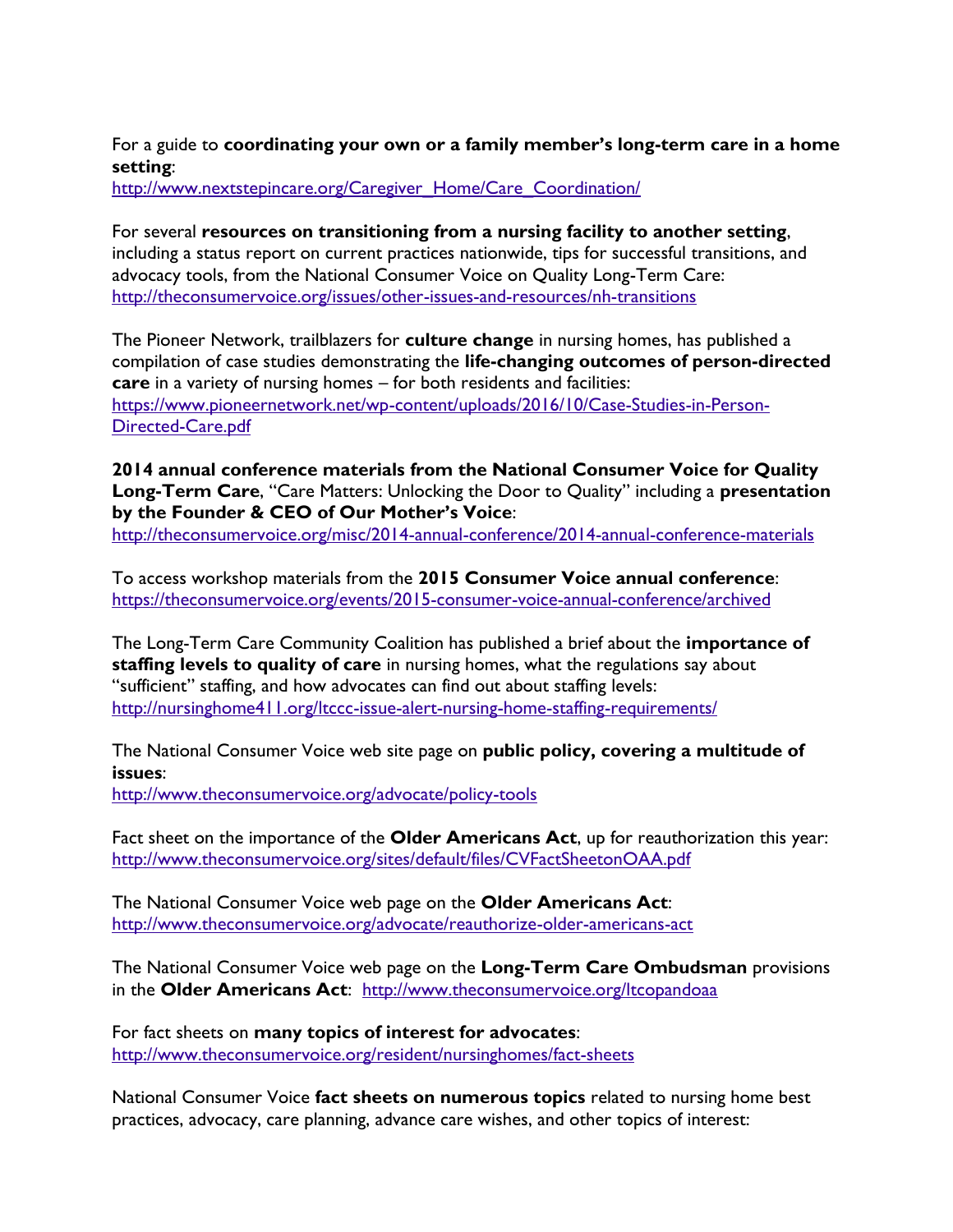[http://www.theconsumervoice.org/sites/default/files/resident/nursing-home/2011-resident-call](http://www.theconsumervoice.org/sites/default/files/resident/nursing-home/2011-resident-call-series-call-handouts.pdf)[series-call-handouts.pdf](http://www.theconsumervoice.org/sites/default/files/resident/nursing-home/2011-resident-call-series-call-handouts.pdf) 

The **threat of transfer or discharge from a nursing home** can be both frightening and stressful for residents and their families. Consumer Voice has a variety of **resources and materials about your rights and what to do next** if you've been given a discharge notice: <https://theconsumervoice.org/nursing-home-discharges>

# **KEEP IT**

# **Problem-Solving**

Justice In Aging has updated their **guide for identifying and dealing with 20 common problems** experienced in nursing homes. Fill out the form and download it for free: [http://www.justiceinaging.org/wp-content/uploads/2019/01/25-Common-Nursing-Home-](http://www.justiceinaging.org/wp-content/uploads/2019/01/25-Common-Nursing-Home-Problems-and-How-to-Resolve-Them_Final.pdf)[Problems-and-How-to-Resolve-Them\\_Final.pdf](http://www.justiceinaging.org/wp-content/uploads/2019/01/25-Common-Nursing-Home-Problems-and-How-to-Resolve-Them_Final.pdf)

and for a **webinar focused on the 10 most common problems** & how to solve them: <https://vimeo.com/339413587>

Justice in Aging has updated its essential guide, **25 Common Nursing Home Problems – & How to Resolve Them**. The 25 problems identified in the guide are common across the country and in all types of nursing homes. The guide gives residents, family members, friends, and other advocates the tools they need to identify and solve the problems residents most frequently face.

[https://justiceinaging.org/updated-with-new-information-25-common-nursing-home-problems](https://justiceinaging.org/updated-with-new-information-25-common-nursing-home-problems-how-to-resolve-them/?eType=EmailBlastContent&eId=ae5c18ac-a767-40ce-af85-be171950dcf6)[how-to-resolve-them/?eType=EmailBlastContent&eId=ae5c18ac-a767-40ce-af85-be171950dcf6](https://justiceinaging.org/updated-with-new-information-25-common-nursing-home-problems-how-to-resolve-them/?eType=EmailBlastContent&eId=ae5c18ac-a767-40ce-af85-be171950dcf6)

For a Consumer Voice tip sheet summarizing **steps to problem-solving in a nursing home**: [http://theconsumervoice.org/uploads/files/long-term-care](http://theconsumervoice.org/uploads/files/long-term-care-recipient/9._How_to_Solve_Problems_in_a_Nursing_Home.pdf)recipient/9. How to Solve Problems in a Nursing Home.pdf

For a report from the Center for Medicare Advocacy on the **truth about nursing home "discharge" determinations**:

[http://www.medicareadvocacy.org/discharge-from-a-skilled-nursing-facility-what-does-it-mean](http://www.medicareadvocacy.org/discharge-from-a-skilled-nursing-facility-what-does-it-mean-and-what-rights-does-a-resident-have/)[and-what-rights-does-a-resident-have/](http://www.medicareadvocacy.org/discharge-from-a-skilled-nursing-facility-what-does-it-mean-and-what-rights-does-a-resident-have/) 

(**HINT**: it's not what you may be told by the facility. The truth is that when a SNF tells a beneficiary that he or she is "discharged," at that point, **Medicare has not yet made any determination about coverage** and a resident cannot be evicted solely because Medicare will not pay for the stay.)

For audio and transcript of a NPR **segment on involuntary discharge or "nursing home evictions"**:

[http://www.npr.org/sections/health-shots/2016/02/25/467958665/nursing-home-evictions](http://www.npr.org/sections/health-shots/2016/02/25/467958665/nursing-home-evictions-strand-the-disabled-in-costly-hospitals)[strand-the-disabled-in-costly-hospitals](http://www.npr.org/sections/health-shots/2016/02/25/467958665/nursing-home-evictions-strand-the-disabled-in-costly-hospitals)

For a summary of the federal **rules about discharge from a nursing home**: <http://ltcombudsman.org/uploads/files/support/nursing-home-discharges-final.pdf>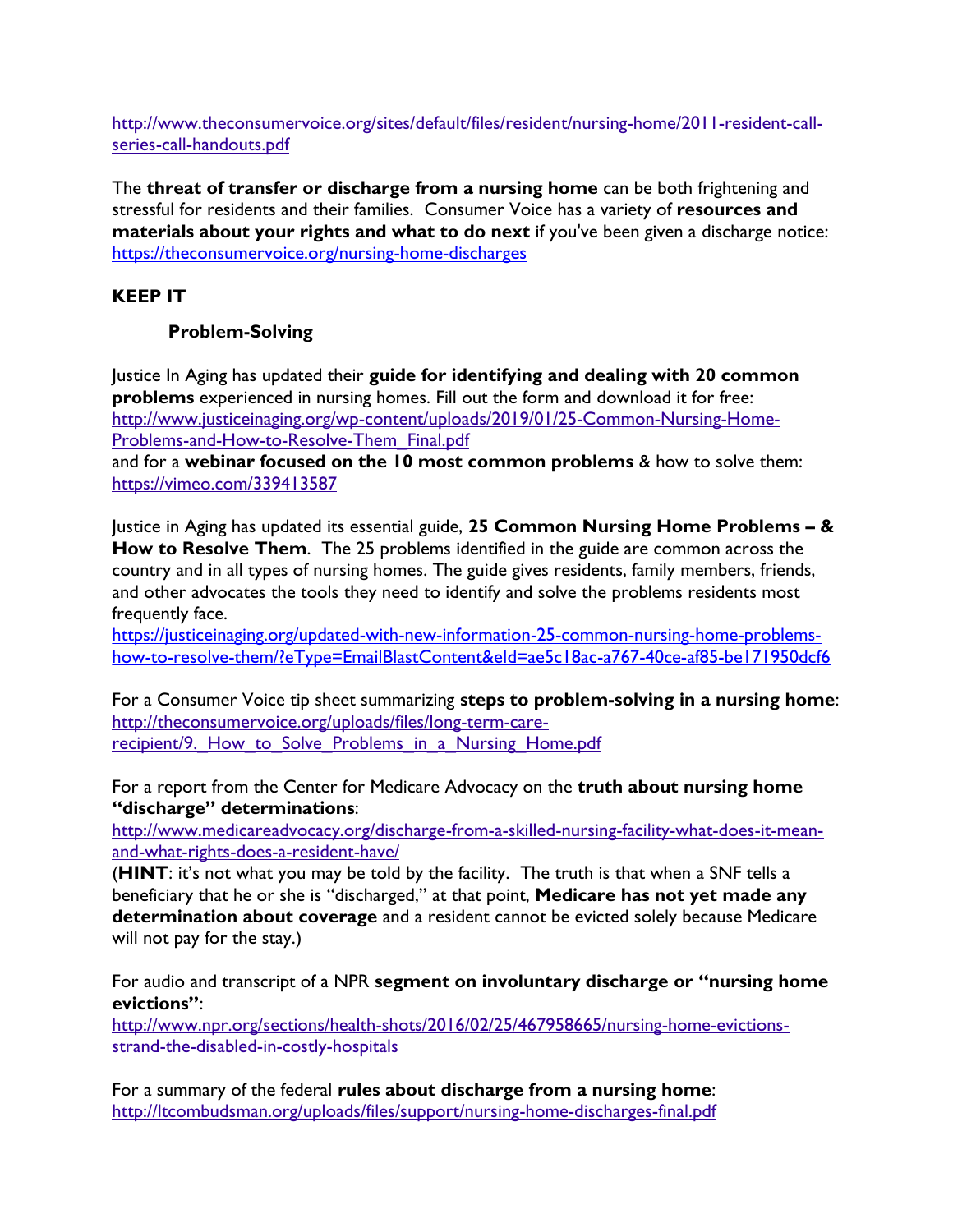Justice in Aging has published a toolkit to help families **fight improper evictions from nursing homes**:

[https://justiceinaging.org/our-work/healthcare/long-term-services-and-supports/nursing](https://justiceinaging.org/our-work/healthcare/long-term-services-and-supports/nursing-facilities/?eType=EmailBlastContent&eId=0c61e950-1606-43e2-b6ee-cb0252e01391)[facilities/?eType=EmailBlastContent&eId=0c61e950-1606-43e2-b6ee-cb0252e01391](https://justiceinaging.org/our-work/healthcare/long-term-services-and-supports/nursing-facilities/?eType=EmailBlastContent&eId=0c61e950-1606-43e2-b6ee-cb0252e01391)

The South Carolina Oral Health Coalition's Older Adult Work Group, in collaboration with the James B. Edwards College of Dental Medicine at the Medical University of South Carolina, has developed and distributed a **training curriculum in oral health care competency for certified nursing assistants and other caregivers** for those who need assistance with oral care. Oral health is essential for overall health, and especially so for those who are frail and at risk for nutritional deficits. This curriculum is available free online at <https://prezi.com/mpon3cvbck85/floss/>

# **Jimmo Implementation Resources**

The **"improvement standard" can no longer be cited** as a reason to discontinue Medicare payment for therapies or other skilled services: [http://www.medicareadvocacy.org/wp-content/uploads/2018/04/Jimmo-Fact-Sheet-04.2018-](http://www.medicareadvocacy.org/wp-content/uploads/2018/04/Jimmo-Fact-Sheet-04.2018-00293969xC6348.pdf) [00293969xC6348.pdf](http://www.medicareadvocacy.org/wp-content/uploads/2018/04/Jimmo-Fact-Sheet-04.2018-00293969xC6348.pdf)

Center for Medicare Advocacy has crafted **resources advocates can use to educate providers, contractors, and adjudicators who are not versed in the federal court decision Jimmo v Sebelius,** which made the so-called "improvement standard" invalid in determining the appropriateness of physical, occupational, speech, and other special therapies: [https://www.medicareadvocacy.org/wp-content/uploads/2018/12/Jimmo-Fact-Sheet-for-](https://www.medicareadvocacy.org/wp-content/uploads/2018/12/Jimmo-Fact-Sheet-for-Providers-Contractors-Adjudicators.pdf)[Providers-Contractors-Adjudicators.pdf](https://www.medicareadvocacy.org/wp-content/uploads/2018/12/Jimmo-Fact-Sheet-for-Providers-Contractors-Adjudicators.pdf)

CMS has consolidated onto one web page the **materials related to the provision of skilled nursing and therapy services resulting from the Jimmo Settlement** of January 2013 (which clarified that Medicare will pay for skilled nursing and therapy services regardless of anticipated improvement in the underlying condition), making access much more user-friendly: <https://www.cms.gov/Center/Special-Topic/Jimmo-Center>

The Center for Medicare Advocacy has issued a **checklist to help patients when the socalled (and illegal) "improvement standard" is used to deny Medicare payment** for skilled nursing and therapy care:\

<http://www.medicareadvocacy.org/wp-content/uploads/2018/08/Checklist.pdf>

The Kaiser Family Foundation's news service has published an article highlighting the **challenges Medicare beneficiaries face in accessing Medicare funding for services despite the Jimmo ruling**:

[https://retiredamericans.org/khn-analysis-home-care-agencies-often-wrongly-deny-medicare](https://retiredamericans.org/khn-analysis-home-care-agencies-often-wrongly-deny-medicare-help-chronically-ill/?link_id=3&can_id=ad0b69ff6bddf219e44617ec11f417f3&source=email-january-19-2018-friday-alert&email_referrer=email_288806&email_subject=january-19-2018-friday-alert)[help-chronically-ill/?link\\_id=3&can\\_id=ad0b69ff6bddf219e44617ec11f417f3&source=email](https://retiredamericans.org/khn-analysis-home-care-agencies-often-wrongly-deny-medicare-help-chronically-ill/?link_id=3&can_id=ad0b69ff6bddf219e44617ec11f417f3&source=email-january-19-2018-friday-alert&email_referrer=email_288806&email_subject=january-19-2018-friday-alert)[january-19-2018-friday-alert&email\\_referrer=email\\_288806&email\\_subject=january-19-2018](https://retiredamericans.org/khn-analysis-home-care-agencies-often-wrongly-deny-medicare-help-chronically-ill/?link_id=3&can_id=ad0b69ff6bddf219e44617ec11f417f3&source=email-january-19-2018-friday-alert&email_referrer=email_288806&email_subject=january-19-2018-friday-alert) [friday-alert](https://retiredamericans.org/khn-analysis-home-care-agencies-often-wrongly-deny-medicare-help-chronically-ill/?link_id=3&can_id=ad0b69ff6bddf219e44617ec11f417f3&source=email-january-19-2018-friday-alert&email_referrer=email_288806&email_subject=january-19-2018-friday-alert)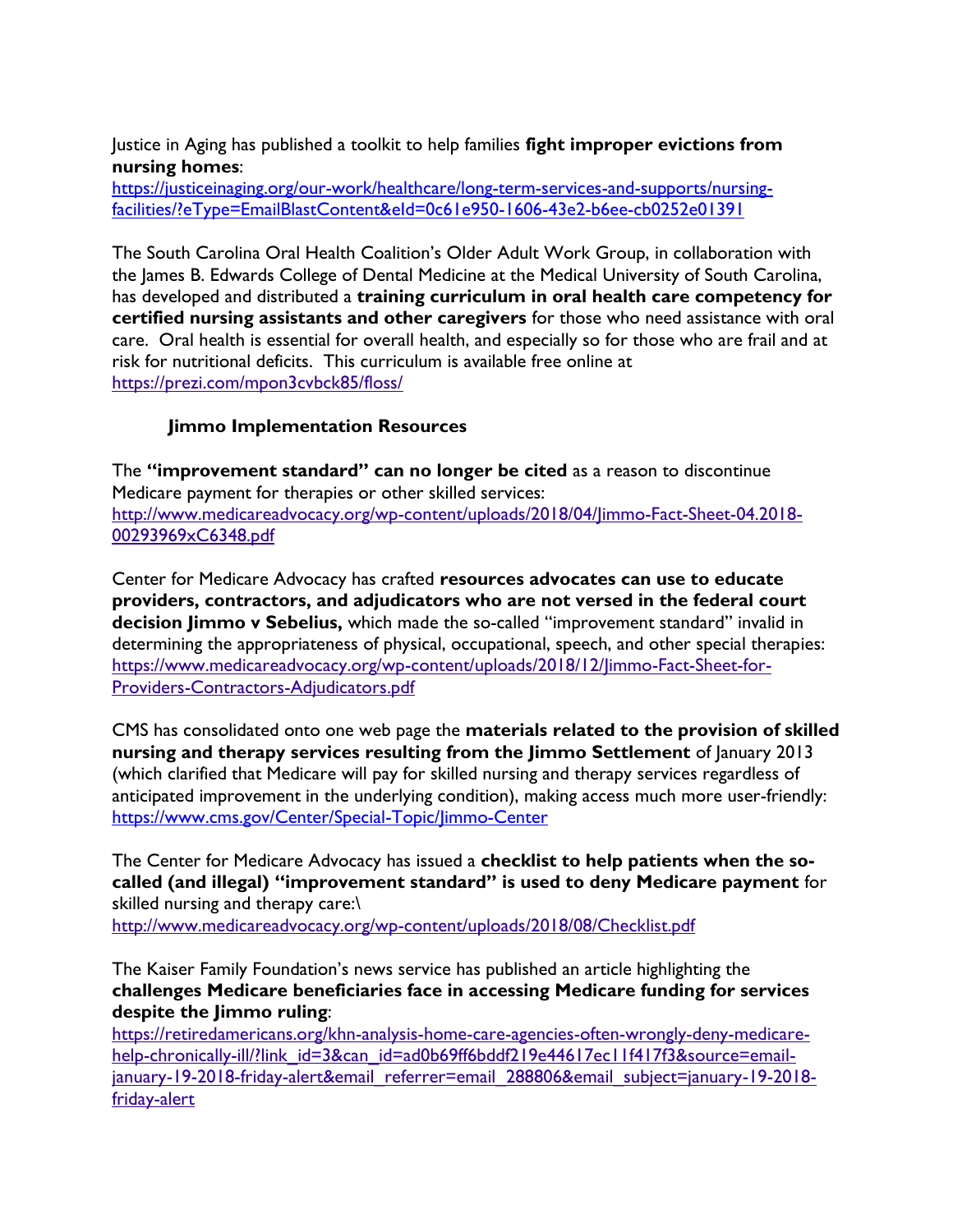The Center for Medicare Advocacy has new resources on **navigating the "no improvement required" provision of the federal court case Jimmo V. Sebelius when patients and advocates encounter problems or barriers by providers of therapies**: [https://www.medicareadvocacy.org/you-do-not-have-to-improve-new-jimmo-resources-for](https://www.medicareadvocacy.org/you-do-not-have-to-improve-new-jimmo-resources-for-appealing-medicare-denials-in-nursing-homes/?emci=936407f5-9cf9-e911-828b-2818784d6d68&emdi=c592b0df-b4f9-e911-828b-2818784d6d68&ceid=4142979)[appealing-medicare-denials-in-nursing-homes/?emci=936407f5-9cf9-e911-828b-](https://www.medicareadvocacy.org/you-do-not-have-to-improve-new-jimmo-resources-for-appealing-medicare-denials-in-nursing-homes/?emci=936407f5-9cf9-e911-828b-2818784d6d68&emdi=c592b0df-b4f9-e911-828b-2818784d6d68&ceid=4142979)[2818784d6d68&emdi=c592b0df-b4f9-e911-828b-2818784d6d68&ceid=4142979](https://www.medicareadvocacy.org/you-do-not-have-to-improve-new-jimmo-resources-for-appealing-medicare-denials-in-nursing-homes/?emci=936407f5-9cf9-e911-828b-2818784d6d68&emdi=c592b0df-b4f9-e911-828b-2818784d6d68&ceid=4142979)

The **new payment models** by which Medicare began paying for therapies beginning January 1, 2020, has already also resulted in **home health consumers not receiving prescribed care**. The Center for Medicare Advocacy has published a **case-study-based guide for consumers to respond to provider misinterpretations** of the new rule: <https://www.medicareadvocacy.org/home-health-practice-guide/>

# **Find Your LTC Ombudsman**

Find **your state's Ombudsman offices** here: [https://theconsumervoice.org/get\\_help](https://theconsumervoice.org/get_help)

# **Abuse/Neglect/Exploitation**

The National Consumer Voice for Quality Long-Term Care has several resources that include **important information about abuse prevention, abuse reporting, and protection of individual rights**: <https://theconsumervoice.org/issues/other-issues-and-resources/elder-abuse> And this guide **defining abuse, neglect, and misappropriation of property**: <https://theconsumervoice.org/uploads/files/long-term-care-recipient/abuse-fact-sheet-18.pdf> Resources from Consumer Voice to help advocates **recognize, prevent, and report abuse, neglect, and exploitation** of loved ones in long-term care: Fact sheet and PowerPoint: [https://theconsumervoice.org/issues/other-issues-and](https://theconsumervoice.org/issues/other-issues-and-resources/elder-abuse#Abuse-Neglect)[resources/elder-abuse#Abuse-Neglect](https://theconsumervoice.org/issues/other-issues-and-resources/elder-abuse#Abuse-Neglect) Brochure and webinar: [https://theconsumervoice.org/issues/other-issues-and-resources/elder](https://theconsumervoice.org/issues/other-issues-and-resources/elder-abuse#put-a-stop)[abuse#put-a-stop](https://theconsumervoice.org/issues/other-issues-and-resources/elder-abuse#put-a-stop) Fact sheet on **recognizing neglect in nursing homes and getting help** if you identify neglect: <https://theconsumervoice.org/uploads/files/general/cv-ncea-nh-neglect-list.pdf> and a brief YouTube **video tutorial** to accompany the factsheet: <https://www.youtube.com/watch?v=aLYWq6qvTY0> Fact sheet and webinar on **financial exploitation**: [https://theconsumervoice.org/issues/other-](https://theconsumervoice.org/issues/other-issues-and-resources/financial-exploitation)

[issues-and-resources/financial-exploitation](https://theconsumervoice.org/issues/other-issues-and-resources/financial-exploitation)

For a quick reference **defining abuse, neglect, exploitation, and the requirements for nursing homes to protect residents**:

[https://docs.google.com/viewerng/viewer?url=https://nursinghome411.org/wp](https://docs.google.com/viewerng/viewer?url=https://nursinghome411.org/wp-content/uploads/2017/09/LTCCC-Fact-Sheet-Nursing-Home-Reqmts-Abuse-Neglect.pdf&hl=en)[content/uploads/2017/09/LTCCC-Fact-Sheet-Nursing-Home-Reqmts-Abuse-Neglect.pdf&hl=en](https://docs.google.com/viewerng/viewer?url=https://nursinghome411.org/wp-content/uploads/2017/09/LTCCC-Fact-Sheet-Nursing-Home-Reqmts-Abuse-Neglect.pdf&hl=en)

The LTCCC has also published a report **defining abuse and neglect, describing federal regulations** in place to protect residents, and **discussing promising practices** that can be adopted by facilities to address these issues.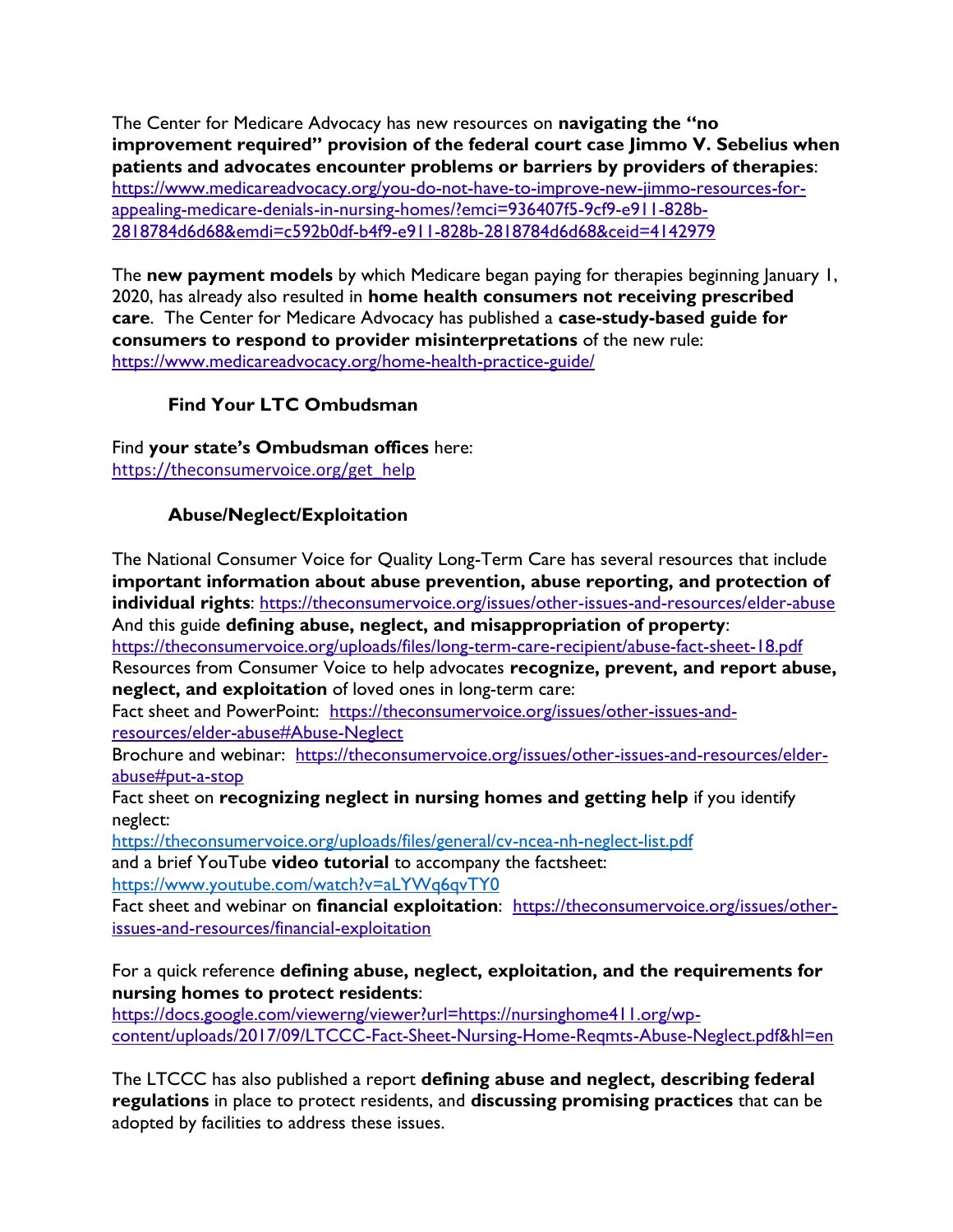#### <https://nursinghome411.org/ltccc-report-abuse-neglect-crime/>

Consumer Voice and NORC (National Ombudsman Resource Center) have created several new **training materials on the topic of abuse, neglect, exploitation and misappropriation of property**. The materials are based on the revised nursing home regulations. The new materials can be used together as an educational toolkit for training by and for Ombudsman program representatives, for members of resident and family councils, facility in-service training and community education.

- **Prezi** A Prezi is a visual storytelling alternative to a PowerPoint presentation. The Abuse, Neglect, Exploitation and Misappropriation of Property Prezi uses the map-like layout to provide information on identifying, preventing and reporting abuse and knowing the signs of abuse. The Prezi is available as a video with a voiceover at [http://theconsumervoice.org/uploads/files/issues/Abuse\\_prezi\\_with\\_voiceover.mp4](http://theconsumervoice.org/uploads/files/issues/Abuse_prezi_with_voiceover.mp4) or as a clickable presentation without voiceover at [https://prezi.com/view/VSszKpW4Z0Khre6UUEjW/.](https://prezi.com/view/VSszKpW4Z0Khre6UUEjW/) Use the script at http://theconsumervoice.org/uploads/files/issues/ANE\_Prezi\_Script-\_FINAL\_-\_2018.pdf to follow along with the presentation and learn further details on each topic.
- **PowerPoint** The downloadable PowerPoint can be used for training purposes. The slides include presenter notes and are customizable for state and local information. See the link for all materials, below, to download the PowerPoint.
- **Fact Sheet** This updated fact sheet at [http://theconsumervoice.org/uploads/files/long](http://theconsumervoice.org/uploads/files/long-term-care-recipient/abuse-fact-sheet-18.pdf)[term-care-recipient/abuse-fact-sheet-18.pdf](http://theconsumervoice.org/uploads/files/long-term-care-recipient/abuse-fact-sheet-18.pdf) is an easy-to-use handout with information on the topic.
- **All materials** are available on the Consumer Voice website at [http://theconsumervoice.org/issues/issue\\_details/proposed-revisions-to-the-federal](http://theconsumervoice.org/issues/issue_details/proposed-revisions-to-the-federal-nursing-home-regulations#education-materials)[nursing-home-regulations#education-materials](http://theconsumervoice.org/issues/issue_details/proposed-revisions-to-the-federal-nursing-home-regulations#education-materials) and on the NORC website at [http://ltcombudsman.org/library/fed\\_laws/federal-nursing-home-regulations#training.](http://ltcombudsman.org/library/fed_laws/federal-nursing-home-regulations#training)

#### **Training Resources on Elder Abuse**

from the University of Southern California: <http://trea.usc.edu/> and from the National Center on Elder Abuse: <http://www.ncea.aoa.gov/Training/Curricula/index.aspx>

for information on **elder abuse and prevention**: [http://www.centeronelderabuse.org](http://www.centeronelderabuse.org/)

The National Center on Law and Elder Rights has a collection of **resources available to assist those dealing with elder abuse**:

<https://ncler.acl.gov/ElderJustice-Toolkit/About-Elder-Justice-Toolkit.aspx>

For an interview from South Carolina raising awareness of **elder abuse**: [https://www.youtube.com/watch?v=q\\_J-MygPB94](https://www.youtube.com/watch?v=q_J-MygPB94) Be sure to view the videos on the right side of the page related to dementia as well!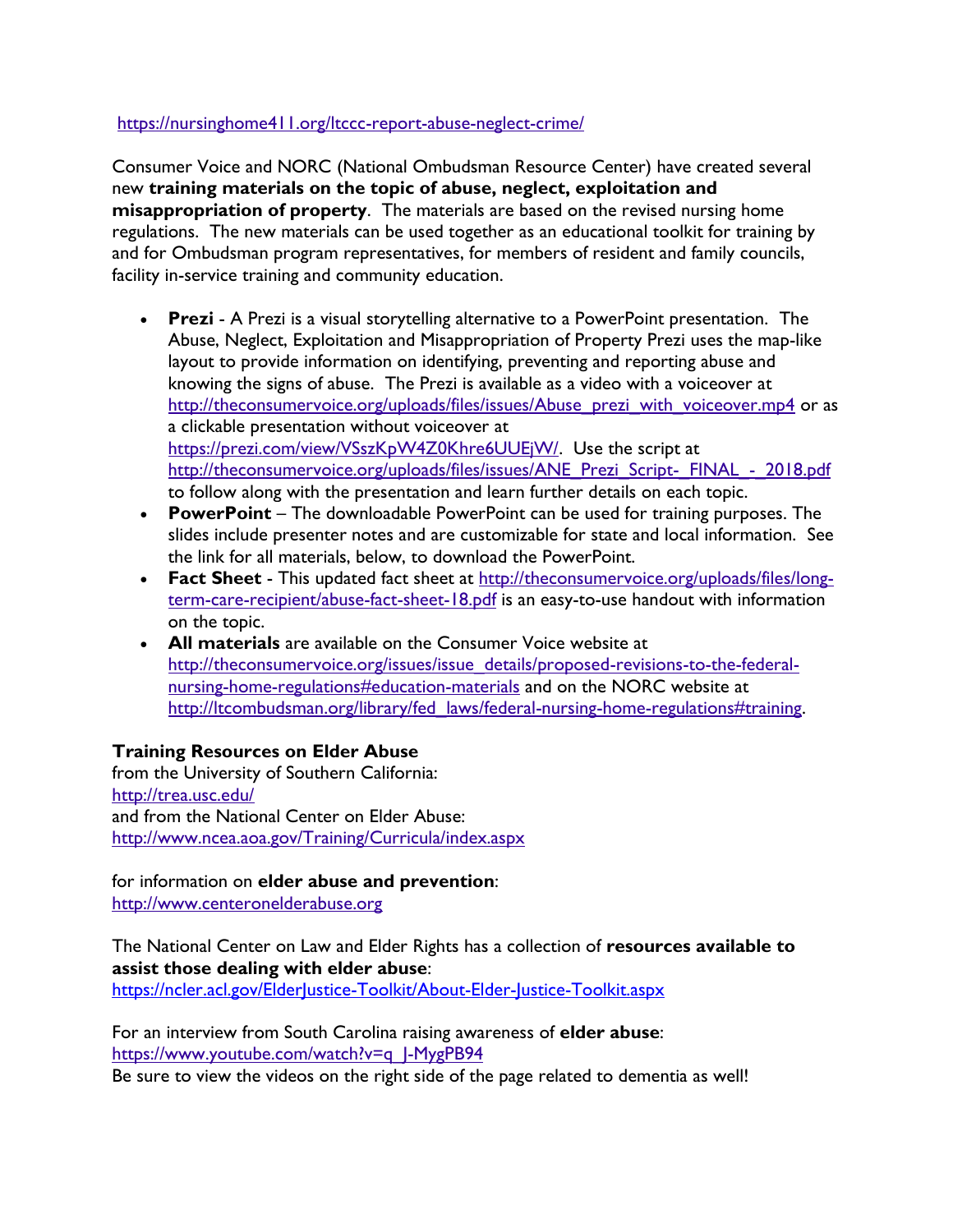For a number of fact sheets related to **financial abuse and exploitation** in various residential settings:

<http://www.ltcombudsman.org/issues/elder-abuse-elder-justice>

For information about new laws to **protect vulnerable people from financial abuse** by telemarketer scams that access bank accounts and withdraw money: [https://www.ftc.gov/news-events/blogs/business-blog/2016/06/tsr-update-new-banned-payment](https://www.ftc.gov/news-events/blogs/business-blog/2016/06/tsr-update-new-banned-payment-methods-now-effect?utm_source=govdelivery)[methods-now-effect?utm\\_source=govdelivery](https://www.ftc.gov/news-events/blogs/business-blog/2016/06/tsr-update-new-banned-payment-methods-now-effect?utm_source=govdelivery)

For tips and tools for **preventing and responding to financial exploitation** in long-term care facilities: <http://www.theconsumervoice.org/node/1237>

Stetson University's Elder Consumer Protection Program provides helpful guides to **state-bystate compilations of various elder protection laws**: <http://www.stetson.edu/law/academics/elder/ecpp/statutory-updates.php>

For information about the **prevalence of malnutrition and dehydration** in nursing homes: [http://www.commonwealthfund.org/usr\\_doc/burger\\_mal\\_386.pdf](http://www.commonwealthfund.org/usr_doc/burger_mal_386.pdf) and for information about how dehydration can be assessed and treated: [http://consultgerirn.org/topics/hydration\\_management/want\\_to\\_know\\_more](http://consultgerirn.org/topics/hydration_management/want_to_know_more)

**Resident-on Resident Abuse** is often cited as a reason to discharge an "aggressive" resident. For a **guide to successfully addressing these behaviors**, and avoiding the threat of involuntary discharge of the "aggressive" resident, the National Center on Elder Abuse has published this brief:

[http://eldermistreatment.usc.edu/wp-content/uploads/2016/10/RR-Aggression-Research-](http://eldermistreatment.usc.edu/wp-content/uploads/2016/10/RR-Aggression-Research-Practice.pdf)[Practice.pdf](http://eldermistreatment.usc.edu/wp-content/uploads/2016/10/RR-Aggression-Research-Practice.pdf)

#### **Psychotropic/Antipsychotic Drug Misuse**

The National Consumer Voice for Quality Long-Term Care has launched a consumer education campaign on the **misuse of medications to control behavioral "problems"**, often at the expense of the well-being and even the lives of consumers: <https://theconsumervoice.org/stop-chemical-restraints>

The National Consumer Voice for Quality Long-Term Care has developed a campaign to empower consumers and advocates to speak out against the overuse and misuse of antipsychotic and psychotropic medications. "**Avoiding Drugs as Chemical Restraints: Changing the Culture of Care"** materials and resources are available here: <https://theconsumervoice.org/stop-chemical-restraints>

The Consumer Voice has published an **advocate's fact sheet** that is essential for anyone faced with the age-old complaint (or threat) from a facility that their loved one is "difficult". **"Difficult" is Not a Diagnosis: What to Do When Your Loved One is Being Pushed to Take Antipsychotic Drugs** is available here:

[https://theconsumervoice.org/uploads/files/general/CV\\_DifficultDiagnosis\\_AdvocateFS\\_web.pdf](https://theconsumervoice.org/uploads/files/general/CV_DifficultDiagnosis_AdvocateFS_web.pdf)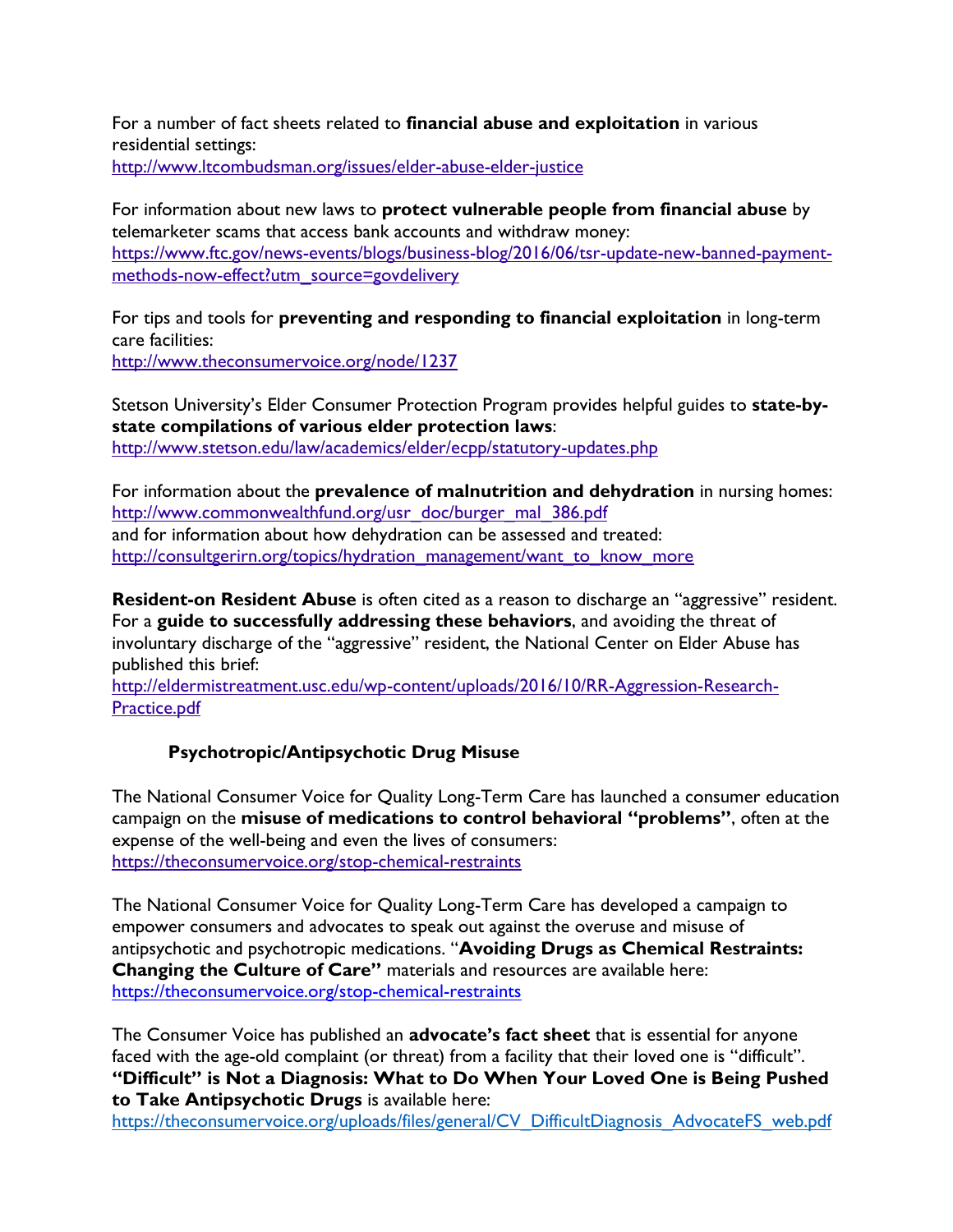A cooperative effort among multiple agencies including CMS has developed a **guide for physicians and other practitioners to avoid the inappropriate use of antipsychotic medications** for those in community settings, which consumers can use to advocate for proper treatment for their loved one:

[https://store.samhsa.gov/system/files/pep19-inappuse-br\\_0.pdf](https://store.samhsa.gov/system/files/pep19-inappuse-br_0.pdf)

If this article doesn't convince you of the **benefits of person-centered care vs. antipsychotic medications**, we don't know what will:

[https://www.mcknights.com/news/the-secret-ingredient-to-one-nursing-homes-dramatic-drop](https://www.mcknights.com/news/the-secret-ingredient-to-one-nursing-homes-dramatic-drop-in-antipsychotic-use/)[in-antipsychotic-use/](https://www.mcknights.com/news/the-secret-ingredient-to-one-nursing-homes-dramatic-drop-in-antipsychotic-use/)

The National Consumer Voice's public policy resolutions, presented to Congress, on the serious problem of **over-prescribing of antipsychotic medications** in nursing homes:

Requesting Department of Health and Human Services intervention: <http://theconsumervoice.org/sites/default/files/nccnhr/ResolutionOne.pdf>

Ending the practice of consulting pharmacists for nursing homes also being affiliated with long-term care provider pharmacies or drug companies: <http://theconsumervoice.org/sites/default/files/nccnhr/ResolutionTwo.pdf>

Article describing the **extent of the problem of overuse of antipsychotic drugs** in nursing home patients:

[http://oig.hhs.gov/newsroom/testimony-and-speeches/levinson\\_051011.asp](http://oig.hhs.gov/newsroom/testimony-and-speeches/levinson_051011.asp)

Center for Medicare Advocacy's 3-part series on **inappropriate use of antipsychotic drugs** in nursing facilities:

Part One: [http://www.medicareadvocacy.org/cma-report-examining-inappropriate-use-of](http://www.medicareadvocacy.org/cma-report-examining-inappropriate-use-of-antipsychotic-drugs-in-nursing-facilities/)[antipsychotic-drugs-in-nursing-facilities/](http://www.medicareadvocacy.org/cma-report-examining-inappropriate-use-of-antipsychotic-drugs-in-nursing-facilities/) 

Part Two: [http://www.medicareadvocacy.org/cma-report-on-inappropriate-use-of](http://www.medicareadvocacy.org/cma-report-on-inappropriate-use-of-antipsychotic-drugs-in-nursing-homes-part-two-what-the-surveyors-say/)[antipsychotic-drugs-in-nursing-homes-part-two-what-the-surveyors-say/](http://www.medicareadvocacy.org/cma-report-on-inappropriate-use-of-antipsychotic-drugs-in-nursing-homes-part-two-what-the-surveyors-say/) 

Part Three: [http://www.medicareadvocacy.org/cma-report-inappropriate-use-of-antipsychotic](http://www.medicareadvocacy.org/cma-report-inappropriate-use-of-antipsychotic-drugs-in-nursing-homes-part-three-recommendations-to-improve-the-citing-of-deficiencies/)[drugs-in-nursing-homes-part-three-recommendations-to-improve-the-citing-of-deficiencies/](http://www.medicareadvocacy.org/cma-report-inappropriate-use-of-antipsychotic-drugs-in-nursing-homes-part-three-recommendations-to-improve-the-citing-of-deficiencies/)

For an article about the **abuse of antipsychotic medications** in nursing facilities: [http://www.aarp.org/health/drugs-supplements/info-2014/antipsychotics](http://www.aarp.org/health/drugs-supplements/info-2014/antipsychotics-overprescribed.html?intcmp=BUBB2)[overprescribed.html?intcmp=BUBB2](http://www.aarp.org/health/drugs-supplements/info-2014/antipsychotics-overprescribed.html?intcmp=BUBB2)

For a report from the federal General Accounting Office on the **use of psychotropic medications** in the elderly in various settings: <http://www.gao.gov/products/GAO-15-211?source=ra> and access the full report directly at: <http://www.gao.gov/assets/670/668221.pdf>

Human Rights Watch has published an in-depth study of the **overuse of antipsychotic medications** in nursing homes, including its impact on the lives of residents: https: [//www.hrw.org/report/2018/02/05/they-want-docile/how-nursing-homes-united-states](https://www.hrw.org/report/2018/02/05/they-want-docile/how-nursing-homes-united-states-overmedicate-people-dementia)[overmedicate-people-dementia](https://www.hrw.org/report/2018/02/05/they-want-docile/how-nursing-homes-united-states-overmedicate-people-dementia)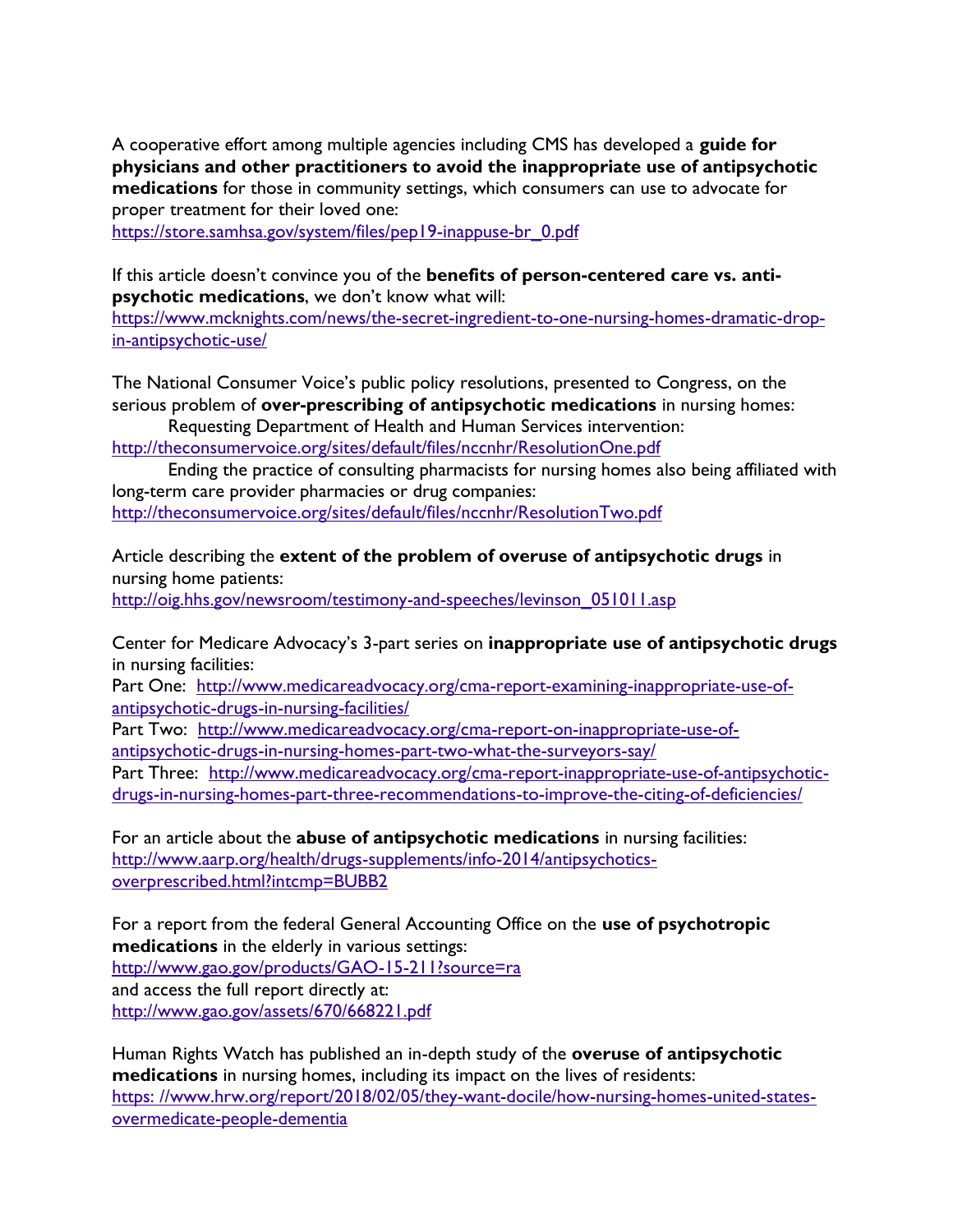Human Rights Watch released a **guide about nursing facility residents' rights concerning medication** in easy-to-read formats, available as an electronic or print leaflet and as a video here:

<https://www.hrw.org/news/2020/07/09/us-nursing-home-residents-should-know-their-rights>

For a report on the effectiveness of the partnership between CMS and the nursing home industry in **reducing the overuse of antipsychotic drugs**:

[http://www.medicareadvocacy.org/has-cmss-partnership-with-the-nursing-home-industry-really](http://www.medicareadvocacy.org/has-cmss-partnership-with-the-nursing-home-industry-really-reduced-the-inappropriate-use-of-antipsychotic-drugs-by-nursing-home-residents-as-much-as-cms-claims-no/)[reduced-the-inappropriate-use-of-antipsychotic-drugs-by-nursing-home-residents-as-much-as](http://www.medicareadvocacy.org/has-cmss-partnership-with-the-nursing-home-industry-really-reduced-the-inappropriate-use-of-antipsychotic-drugs-by-nursing-home-residents-as-much-as-cms-claims-no/)[cms-claims-no/](http://www.medicareadvocacy.org/has-cmss-partnership-with-the-nursing-home-industry-really-reduced-the-inappropriate-use-of-antipsychotic-drugs-by-nursing-home-residents-as-much-as-cms-claims-no/) The report states, among many interesting facts, that "more than 200,000 residents who should not be taking these drugs continue to take them."

For a report from the Center for Medicare Advocacy on **overuse of antipsychotic medications** in nursing homes:

[http://www.medicareadvocacy.org/elder-abuse-in-nursing-facilities-the-over-administration-of](http://www.medicareadvocacy.org/elder-abuse-in-nursing-facilities-the-over-administration-of-antipsychotic-drugs-to-nursing-home-residents/)[antipsychotic-drugs-to-nursing-home-residents/](http://www.medicareadvocacy.org/elder-abuse-in-nursing-facilities-the-over-administration-of-antipsychotic-drugs-to-nursing-home-residents/)

#### **Adverse Events**

**The Office of the Inspector General of the United States** has issued a report about the incidence of adverse events in nursing homes which can be accessed at <http://oig.hhs.gov/oei/reports/oei-06-11-00370.pdf>

Despite this highly critical report, the Center for Medicare and Medicaid Services is considering loosening its regulation of nursing facilities and its enforcement processes even more than in recent years under the current standards. A report on the **reduction in enforcement actions nationwide** can be found at

<http://www.ltccc.org/news/documents/EnforcementTrends--2007-2013-June2013.xls>

The National Consumer Voice for Quality Long-Term Care is **urging CMS not to change the regulations**, but to step up its enforcement of sanctions and penalties for facilities that are in violation of the current regulations. Visit [www.theconsumervoice.org](http://www.theconsumervoice.org/) to learn about various quality initiatives you can support with your voice to Congress.

The Center for Medicare and Medicaid Services has released a "Change Package" resource of **best practices to prevent harm from all causes in nursing homes**. The project explanation and content of the resource are described here:

<https://qioprogram.org/all-cause-harm-prevention-nursing-homes>

and the **resource can be downloaded** here:

https://gioprogram.org/sites/default/files/editors/141/C2 Change\_Package\_20181226\_FNL\_508. [pdf](https://qioprogram.org/sites/default/files/editors/141/C2_Change_Package_20181226_FNL_508.pdf)

Article about **underreporting of adverse events** in Medicare patient care: <http://www.everydayhealth.com/healthy-living/0109/harm-in-hospitals-seldom-reported.aspx>

The Quality Improvement Organizations, under contract with CMS, has published a resource titled *All Cause Harm Prevention in Nursing Homes*, which offers many strategies for preventing a variety of adverse events: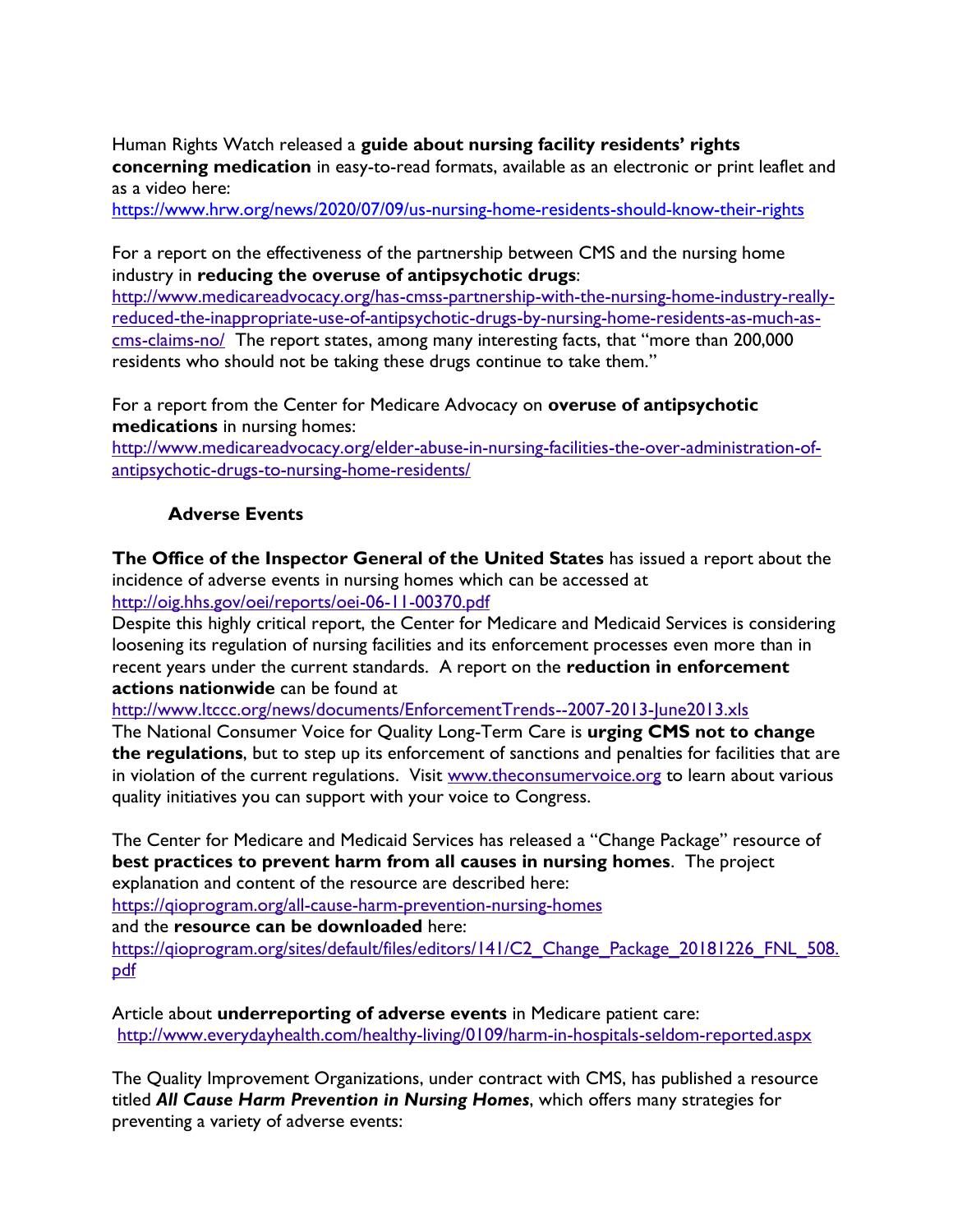https://qioprogram.org/sites/default/files/editors/141/C2 Change Package 20181226 FNL 508. [pdf](https://qioprogram.org/sites/default/files/editors/141/C2_Change_Package_20181226_FNL_508.pdf)

# **Other "At-Risk" Issues**

On the **use of certain medications and supplements** with elderly patients: [http://www.aarp.org/health/drugs-supplements/info-07-2011/medications-older-adults-should](http://www.aarp.org/health/drugs-supplements/info-07-2011/medications-older-adults-should-use-with-caution.1.html)[use-with-caution.1.html](http://www.aarp.org/health/drugs-supplements/info-07-2011/medications-older-adults-should-use-with-caution.1.html)

For a personal story about the **dangers of misdiagnosis** and how that **puts a life at risk** when medical professionals stop looking for answers: [https://www.washingtonpost.com/lifestyle/2018/11/23/doctors-said-my-mother-was-her-death](https://www.washingtonpost.com/lifestyle/2018/11/23/doctors-said-my-mother-was-her-death-bed-she-actually-just-needed-bananas/?noredirect=on&utm_term=.e0cabfd3c889)[bed-she-actually-just-needed-bananas/?noredirect=on&utm\\_term=.e0cabfd3c889](https://www.washingtonpost.com/lifestyle/2018/11/23/doctors-said-my-mother-was-her-death-bed-she-actually-just-needed-bananas/?noredirect=on&utm_term=.e0cabfd3c889)

For a fact sheet on **surveillance cameras in rooms** of nursing home residents: [http://theconsumervoice.org/uploads/files/long-term-care](http://theconsumervoice.org/uploads/files/long-term-care-recipient/CV_NCEA_Surveillance_factsheet_web.pdf)[recipient/CV\\_NCEA\\_Surveillance\\_factsheet\\_web.pdf](http://theconsumervoice.org/uploads/files/long-term-care-recipient/CV_NCEA_Surveillance_factsheet_web.pdf)

The Office of the Inspector General of the US has issued a **report on the performance of nursing homes in investigating complaints** 2011-2015, available here: <https://oig.hhs.gov/oei/reports/oei-01-16-00330.pdf>

The Center for Medicare Advocacy publishes newsletters discussing the **true impact of socalled "no-harm" deficiencies**, providing real-life examples. The issues are available here: [https://www.medicareadvocacy.org/newsletter-elder-justice-what-no-harm-really-means-for](https://www.medicareadvocacy.org/newsletter-elder-justice-what-no-harm-really-means-for-residents/?emci=5251ab41-1633-ea11-a1cc-2818784d084f&emdi=95104e56-2233-ea11-a1cc-2818784d084f&ceid=4142979)[residents/?emci=5251ab41-1633-ea11-a1cc-2818784d084f&emdi=95104e56-2233-ea11-a1cc-](https://www.medicareadvocacy.org/newsletter-elder-justice-what-no-harm-really-means-for-residents/?emci=5251ab41-1633-ea11-a1cc-2818784d084f&emdi=95104e56-2233-ea11-a1cc-2818784d084f&ceid=4142979)[2818784d084f&ceid=4142979](https://www.medicareadvocacy.org/newsletter-elder-justice-what-no-harm-really-means-for-residents/?emci=5251ab41-1633-ea11-a1cc-2818784d084f&emdi=95104e56-2233-ea11-a1cc-2818784d084f&ceid=4142979)

Illustrating further the **failure of nursing homes to provide even basic quality of care**, the Long-Term Care Community Coalition (LTCCC) has published an alarming report: [https://nursinghome411.org/wp-content/uploads/2020/01/LTCCC-Report-Resident-Care-](https://nursinghome411.org/wp-content/uploads/2020/01/LTCCC-Report-Resident-Care-Experience-vs-Animal-Care-Stds.pdf)[Experience-vs-Animal-Care-Stds.pdf](https://nursinghome411.org/wp-content/uploads/2020/01/LTCCC-Report-Resident-Care-Experience-vs-Animal-Care-Stds.pdf)

For an explanation of the **dangers of insufficient fire protection in nursing homes** and a state-by-state list of facilities that are out of compliance with federal fire sprinkler regulations: <http://www.theconsumervoice.org/HallOfFlame>

The Long Term Care Community Coalition (LTCCC) has published **a report on nursing home ownership** which identifies promising practices among states for evaluating nursing home owners for state licensure and provides essential principles for improving accountability and integrity in the licensure process. The report can be accessed at: *[Meaningful Safeguards: Promising Practices & Recommendations for Evaluating Nursing Home Owners](https://click.everyaction.com/k/15886982/168179142/799668186?nvep=ew0KICAiVGVuYW50VXJpIjogIm5ncHZhbjovL3Zhbi9FQS9FQTAwMi8xLzYzODUyIiwNCiAgIkRpc3RyaWJ1dGlvblVuaXF1ZUlkIjogIjBkNWQ1MzgzLTE3NjItZWExMS1hOTRjLTAwMTU1ZDAzYjVkZCIsDQogICJFbWFpbEFkZHJlc3MiOiAiY29udGFjdEBvdXJtb3RoZXJzdm9pY2Uub3JnIg0KfQ%3D%3D&hmac=zn_ymngqDkT712oZ2PzpiTuHIs-JR89bSA9Rd340IUM=&emci=fe9c7c69-c45f-ea11-a94c-00155d03b5dd&emdi=0d5d5383-1762-ea11-a94c-00155d03b5dd&ceid=2300713)*. Consumers can **speak out in support of these measures** by writing to their representatives via the LTCCC's Action Center: [https://secure.everyaction.com/Y0f9xL5M5Uul\\_UUS3fgp0g2](https://secure.everyaction.com/Y0f9xL5M5Uul_UUS3fgp0g2)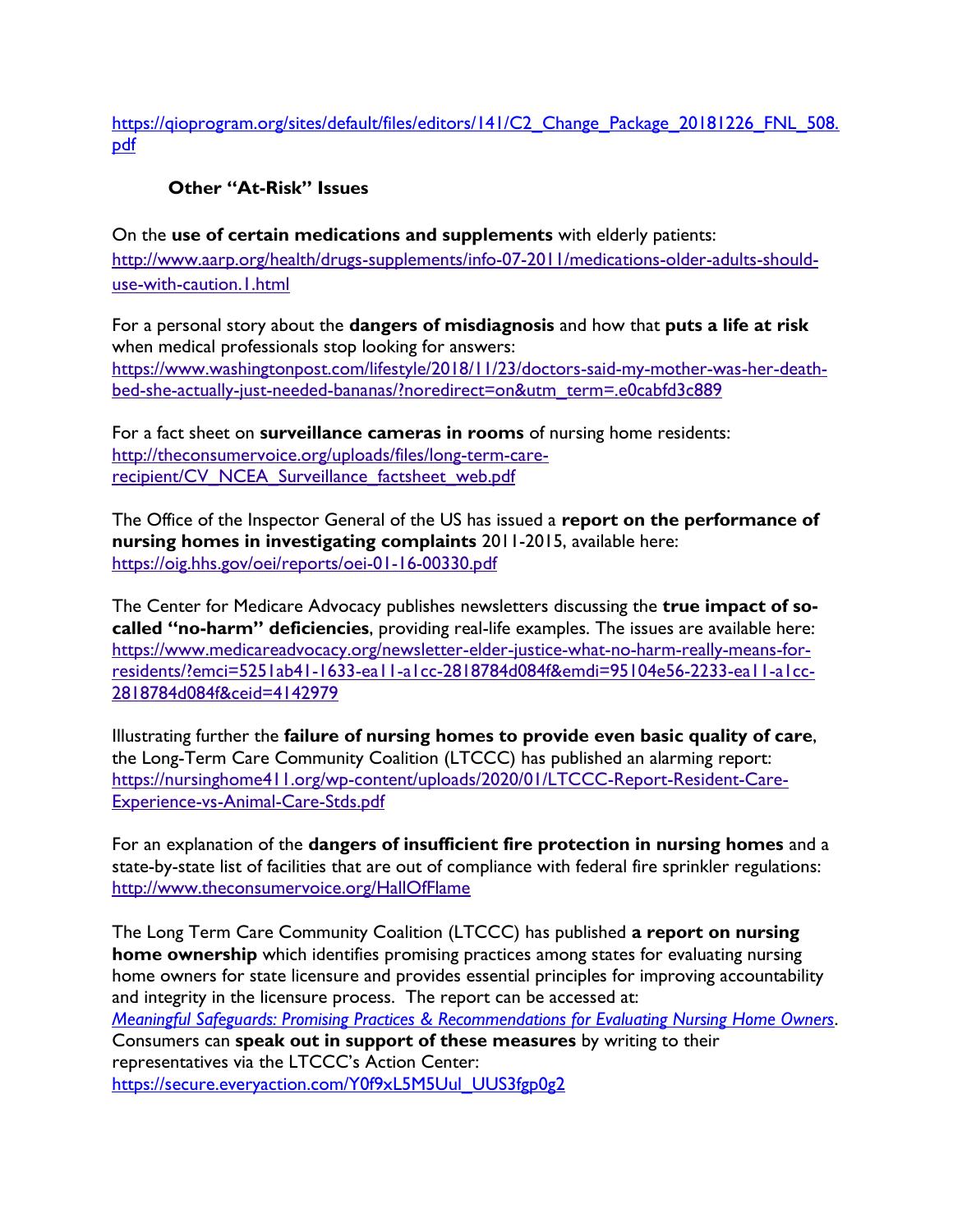#### **Corporate Takeover Issues**

This New York Times article from January 2018 illustrates a growing trend in a **get-rich scheme in which owners of nursing homes also have ownership interest in numerous support services companies** (therapy, meal service, etc.) with whom they contract – and overpay – for these support services, thereby reaping large profits while underfunding the nursing homes.

https://www.nytimes.com/2018/01/02/business/nursing-homes-care-corporate.html? r=0

An article from JustCare warns that **"chain" (i.e. corporate-owned multi-location) nursing homes may not mean quality**:

<http://justcareusa.org/beware-of-chain-nursing-homes/>

For an article on just how bad the **profit motive has become in the "market" of "treating" people with dementia** in nursing homes:

[https://www.medicareadvocacy.org/drug-company-sued-over-kickbacks-for-off-label-marketing](https://www.medicareadvocacy.org/drug-company-sued-over-kickbacks-for-off-label-marketing-of-psychotropic-drug-for-nursing-home-residents-to-pay-over-115-million/?emci=6d6c72cd-15f1-e911-b5e9-2818784d6d68&emdi=e914e13d-21f1-e911-b5e9-2818784d6d68&ceid=4142979)[of-psychotropic-drug-for-nursing-home-residents-to-pay-over-115-million/?emci=6d6c72cd-](https://www.medicareadvocacy.org/drug-company-sued-over-kickbacks-for-off-label-marketing-of-psychotropic-drug-for-nursing-home-residents-to-pay-over-115-million/?emci=6d6c72cd-15f1-e911-b5e9-2818784d6d68&emdi=e914e13d-21f1-e911-b5e9-2818784d6d68&ceid=4142979)[15f1-e911-b5e9-2818784d6d68&emdi=e914e13d-21f1-e911-b5e9-](https://www.medicareadvocacy.org/drug-company-sued-over-kickbacks-for-off-label-marketing-of-psychotropic-drug-for-nursing-home-residents-to-pay-over-115-million/?emci=6d6c72cd-15f1-e911-b5e9-2818784d6d68&emdi=e914e13d-21f1-e911-b5e9-2818784d6d68&ceid=4142979) [2818784d6d68&ceid=4142979](https://www.medicareadvocacy.org/drug-company-sued-over-kickbacks-for-off-label-marketing-of-psychotropic-drug-for-nursing-home-residents-to-pay-over-115-million/?emci=6d6c72cd-15f1-e911-b5e9-2818784d6d68&emdi=e914e13d-21f1-e911-b5e9-2818784d6d68&ceid=4142979)

Private Equity Stakeholder Project has published a study focused on the **concerns that private corporate ownership of nursing homes raises** on many levels: [https://pestakeholder.org/wp](https://pestakeholder.org/wp-content/uploads/2021/07/PESP_Report_NursingHomes_July2021.pdf?emci=51f18799-0401-ec11-b563-501ac57b8fa7&emdi=7f4d4ff9-2901-ec11-b563-501ac57b8fa7&ceid=4142979)[content/uploads/2021/07/PESP\\_Report\\_NursingHomes\\_July2021.pdf?emci=51f18799-0401-](https://pestakeholder.org/wp-content/uploads/2021/07/PESP_Report_NursingHomes_July2021.pdf?emci=51f18799-0401-ec11-b563-501ac57b8fa7&emdi=7f4d4ff9-2901-ec11-b563-501ac57b8fa7&ceid=4142979)

[ec11-b563-501ac57b8fa7&emdi=7f4d4ff9-2901-ec11-b563-501ac57b8fa7&ceid=4142979](https://pestakeholder.org/wp-content/uploads/2021/07/PESP_Report_NursingHomes_July2021.pdf?emci=51f18799-0401-ec11-b563-501ac57b8fa7&emdi=7f4d4ff9-2901-ec11-b563-501ac57b8fa7&ceid=4142979)

# **Quality of Care, Quality of Life, and Advocacy – Learning Resources for Nursing Home Staff and Advocates**

For a guide book containing **best practices for preventing harm** to residents in nursing homes from a variety of causes:

https://qioprogram.org/sites/default/files/editors/141/C2 Change\_Package\_20181107\_FNL\_508. [pdf](https://qioprogram.org/sites/default/files/editors/141/C2_Change_Package_20181107_FNL_508.pdf)

For a personal story about the **dangers of misdiagnosis** and how that **puts a life at risk** when medical professionals stop looking for answers:

[https://www.washingtonpost.com/lifestyle/2018/11/23/doctors-said-my-mother-was-her-death](https://www.washingtonpost.com/lifestyle/2018/11/23/doctors-said-my-mother-was-her-death-bed-she-actually-just-needed-bananas/?noredirect=on&utm_term=.e0cabfd3c889)[bed-she-actually-just-needed-bananas/?noredirect=on&utm\\_term=.e0cabfd3c889](https://www.washingtonpost.com/lifestyle/2018/11/23/doctors-said-my-mother-was-her-death-bed-she-actually-just-needed-bananas/?noredirect=on&utm_term=.e0cabfd3c889)

We mention inexpensive resources for staff training on our site, and CMS has just updated one **FREE resource, its "Hand-In-Hand" training for staff working with people with dementia**. Anyone can access it FREE at this link:

[https://surveyortraining.cms.hhs.gov/pubs/ClassInformation.aspx?cid=0CMSHIH\\_ONL](https://surveyortraining.cms.hhs.gov/pubs/ClassInformation.aspx?cid=0CMSHIH_ONL) Feel free to PASS IT ON if a facility you know needs training (whether they claim they have trained staff or not!)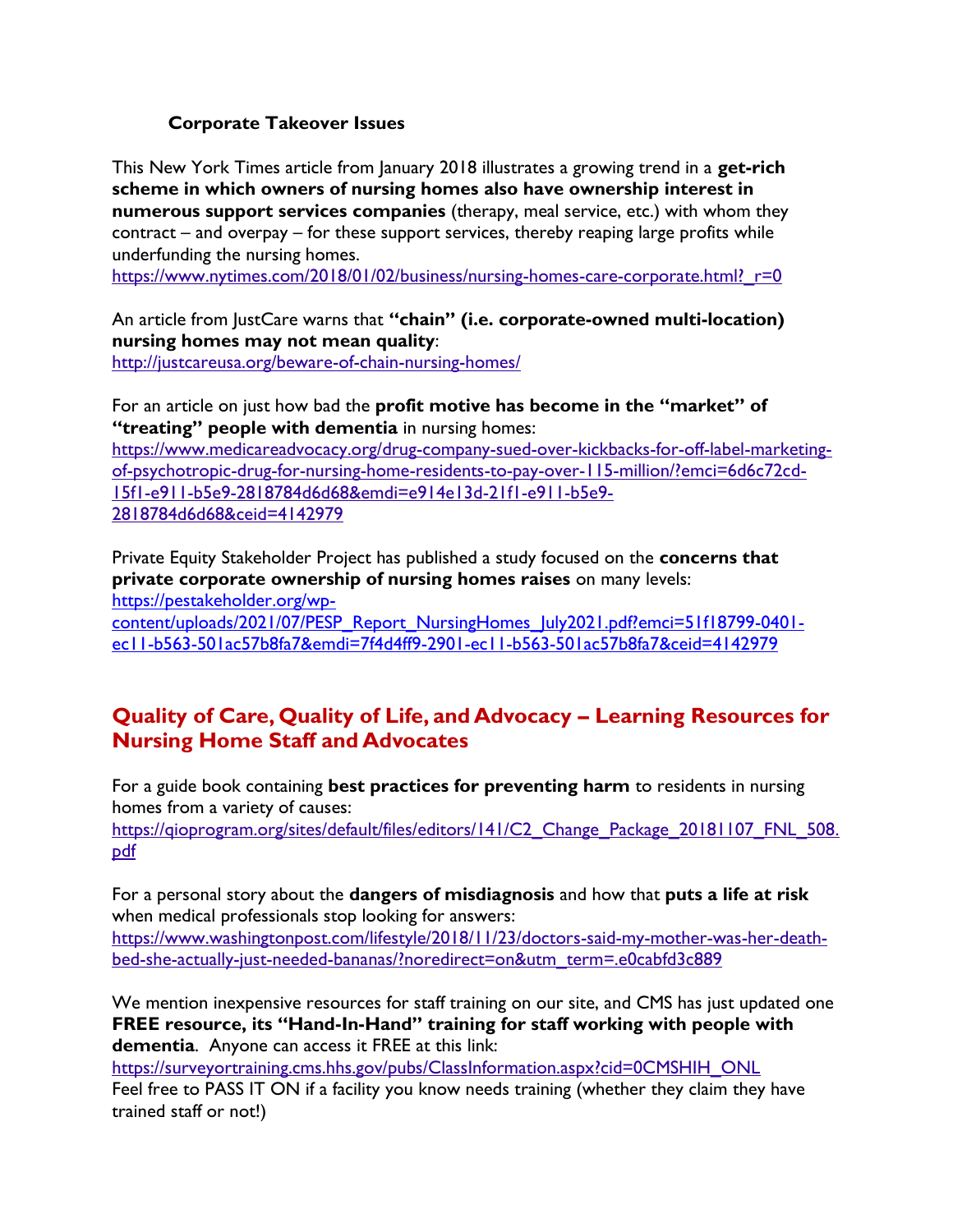Dr. Macie Smith, a South Carolina expert on dementia and caregiver issues, has published a downloadable training video for families, caregivers, and staff on the topic of **dealing with some of the challenging behaviors** that dementia often brings:

<https://www.youtube.com/watch?v=r5hNw1OL6Eo&feature=youtu.be>

Dr. Smith also presents a down-home and practical approach to **understanding dementia**: <https://www.youtube.com/watch?v=BhZpZSFZgNU&t=1629s>

**Our Mother's Voice CEO** discusses how Quality of Life changes when caregivers begin to understand the **communicative intent of behavior in people with dementia**, in the video presentation "Behavior IS Communication! – My Mother's Story": <https://vimeo.com/462311247>

The Pioneer Network, trailblazers for **culture change** in nursing homes, has published a compilation of case studies demonstrating the **life-changing outcomes of person-directed care** in a variety of nursing homes – for both residents and facilities: [https://www.pioneernetwork.net/wp-content/uploads/2016/10/Case-Studies-in-Person-](https://www.pioneernetwork.net/wp-content/uploads/2016/10/Case-Studies-in-Person-Directed-Care.pdf)[Directed-Care.pdf](https://www.pioneernetwork.net/wp-content/uploads/2016/10/Case-Studies-in-Person-Directed-Care.pdf)

CMS has also begun developing a series of **"toolkits" to help nursing homes improve care and safety for residents**. The first is now available (scroll about 2/3 down the page), along with a list of their ongoing activities in this nation-wide project: [https://www.cms.gov/Medicare/Provider-Enrollment-and-](https://www.cms.gov/Medicare/Provider-Enrollment-and-Certification/SurveyCertificationGenInfo/LTC-CMP-Reinvestment.html)[Certification/SurveyCertificationGenInfo/LTC-CMP-Reinvestment.html](https://www.cms.gov/Medicare/Provider-Enrollment-and-Certification/SurveyCertificationGenInfo/LTC-CMP-Reinvestment.html)

The South Carolina Oral Health Coalition's Older Adult Work Group, in collaboration with the James B. Edwards College of Dental Medicine at the Medical University of South Carolina, has developed and distributed a **training curriculum in oral health care competency for certified nursing assistants and other caregivers** for those who need assistance with oral care. Oral health is essential for overall health, and especially so for those who are frail and at risk for nutritional deficits. This curriculum is available free online at <https://prezi.com/mpon3cvbck85/floss/>

Oral Health America and their resources are now owned by Authority Dental, which features pages dedicated to **oral care for seniors**: <https://www.authoritydental.com/senior-dental-care> and <https://www.authoritydental.com/toothwisdom>

**YouTube** hosts many instructional videos, both stand-alone and in series, for **providing oral care for those with dementia**:

[https://www.youtube.com/results?search\\_query=daily+oral+care+for+people+with+dementia](https://www.youtube.com/results?search_query=daily+oral+care+for+people+with+dementia)

The University of North Carolina has produced a **training course for trainers and for caregivers who provide daily oral care** for those unable to meet their own oral care needs:

<https://www.mouthcarewithoutabattle.org/>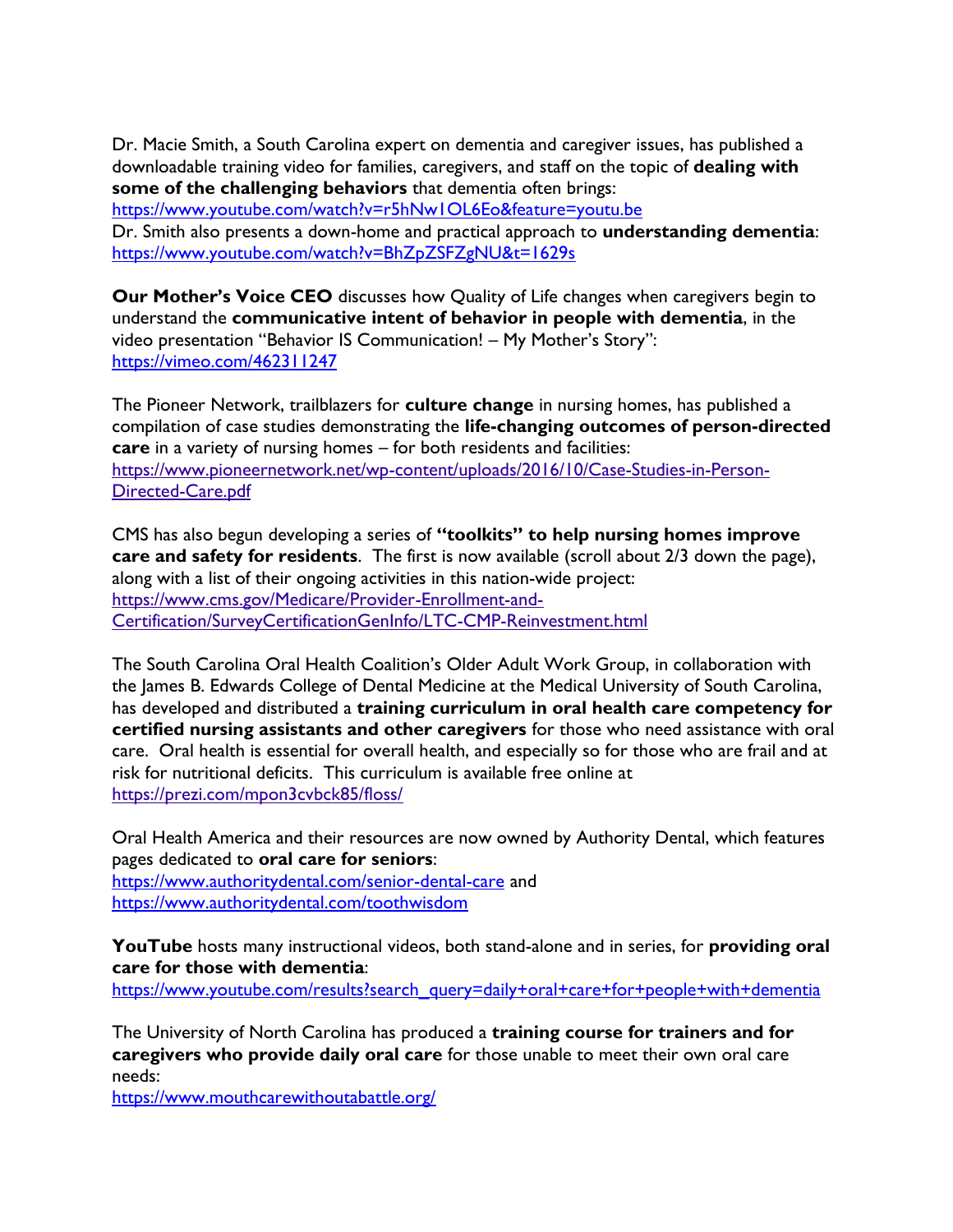For numerous training **modules in many aspects of care for people with Alzheimer's disease and other types of dementia** from the National Council of Certified Dementia Practitioners:

<http://www.nccdp.org/staff-education-week.htm>

See how one nursing home is bringing **new meaning to the lives of residents with dementia** as they nurture orphaned kittens:

[http://www.upworthy.com/how-one-nursing-home-is-helping-its-residents-regain-a-sense-of](http://www.upworthy.com/how-one-nursing-home-is-helping-its-residents-regain-a-sense-of-purpose?c=upw1&u=6df61ed4fafa7b40055721db3ad0f6dabe20df7a)[purpose?c=upw1&u=6df61ed4fafa7b40055721db3ad0f6dabe20df7a](http://www.upworthy.com/how-one-nursing-home-is-helping-its-residents-regain-a-sense-of-purpose?c=upw1&u=6df61ed4fafa7b40055721db3ad0f6dabe20df7a)

For information on the **"Advancing Excellence in America's Nursing Homes"** Campaign:

<http://www.nhqualitycampaign.org/>

Advancing Excellence Campaign **Implementation Manual** for nursing homes implementing culture change toward excellent care:

[http://www.nhqualitycampaign.org/files/Implementation\\_Manual\\_Part\\_1\\_FINAL.pdf](http://www.nhqualitycampaign.org/files/Implementation_Manual_Part_1_FINAL.pdf)

Advancing Excellence Campaign's ten ways to **involve staff in culture change** for excellence: <http://www.nhqualitycampaign.org/files/toptenInvolveAE.pdf>

Advancing Excellence Campaign's **implementation guides** for nursing homes to implement excellence:

http://www.nhqualitycampaign.org/star\_index.aspx?controls=resImplementationGuides

For a **review and analysis of data** of nursing facilities participating in the **"Advancing Excellence"** campaign, **revealing that participation does not result in higher quality care:**

[http://www.medicareadvocacy.org/advancing-excellence-very-few-nursing-homes-are-full-active](http://www.medicareadvocacy.org/advancing-excellence-very-few-nursing-homes-are-full-active-participants-and-nearly-half-of-them-provide-poor-care/)[participants-and-nearly-half-of-them-provide-poor-care/](http://www.medicareadvocacy.org/advancing-excellence-very-few-nursing-homes-are-full-active-participants-and-nearly-half-of-them-provide-poor-care/) 

Video of **training from CMS in their initiative to improve behavioral health** and **reduce the use of antipsychotic medications** in nursing homes:

<http://surveyortraining.cms.hhs.gov/pubs/VideoInformation.aspx?cid=1098>

curriculum, referenced in the above video training from CMS, which **trains staff to avoid unnecessary hospitalizations or other escalations of problems**: <http://www.interact2.net/>

For educational information and toolkits to assist facilities and advocates in providing **personcentered dining practices**, from the Pioneer Network: <http://pioneernetwork.net/Providers/JustInTime/Dining>

For an excellent resource on **new best-practices guidelines for food and dining services** for nursing home residents, with consensus from numerous dietary, health, gerontology, and therapy professional organizations:

<http://www.pioneernetwork.net/Data/Documents/NewDiningPracticeStandards.pdf>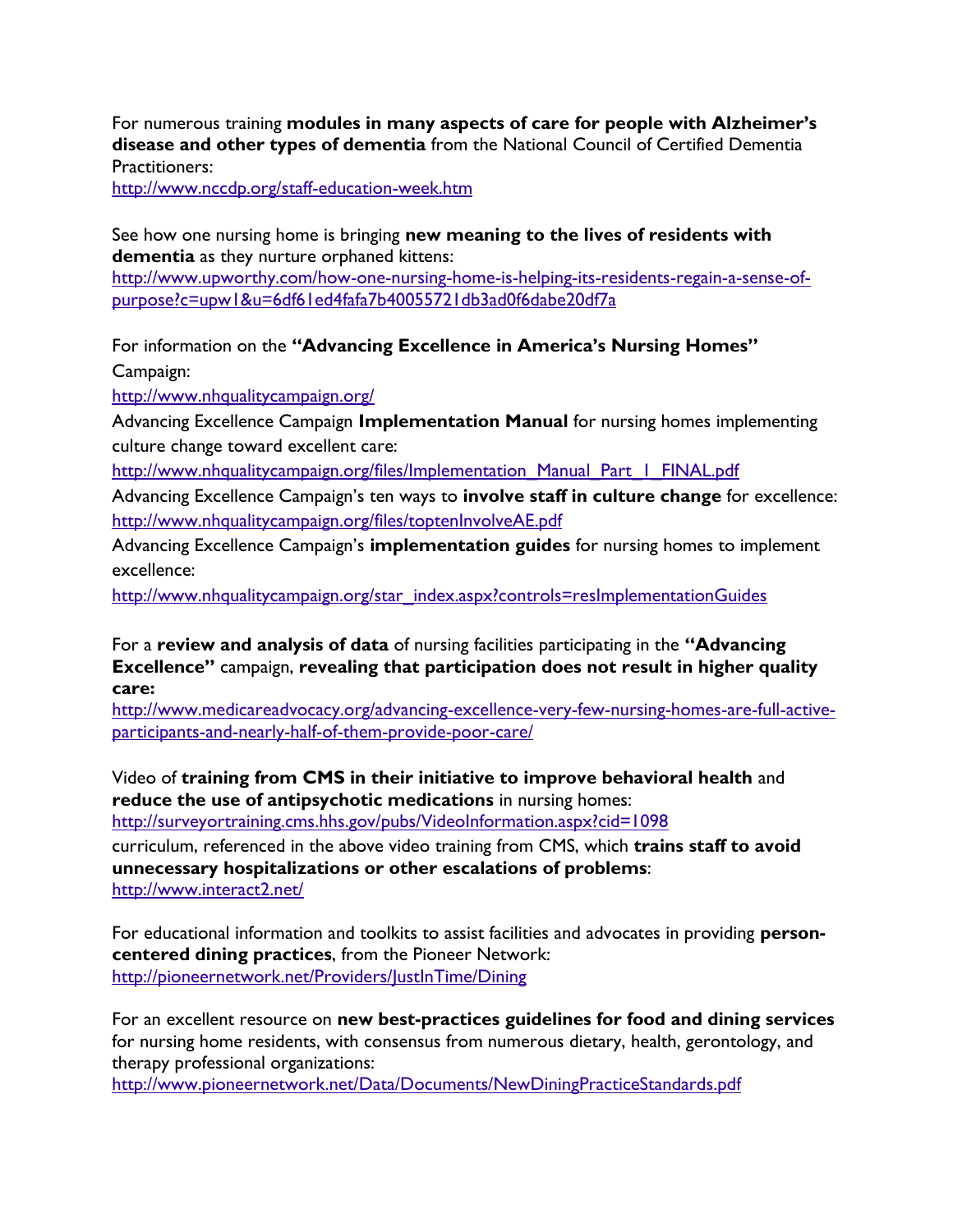The Long-Term Care Community Coalition has published a **Primer on Nursing Home Quality Standards** including regulatory requirements considered most essential to resident safety, dignity and well-being, and featuring a Table of Contents with descriptive titles and clickable hyperlinks:

<http://nursinghome411.org/ltccc-primer-nursing-home-quality-standards/>

# **MORE RESOURCES**

**ON CAREGIVING**, for family members providing care

National collaborative group of professional service providers for **resources and planning for in-home care** for senior citizens: <http://www.ageinplace.org/>

The Administration on Community Living and the Administration on Aging partner for a website containing information on many **support resources for caring for an elder loved one**:

<https://eldercare.acl.gov/Public/Index.aspx>

For tips on **helping an older loved one age in place safely**, from the National Center on Elder Abuse:

[http://eldermistreatment.usc.edu/wp-content/uploads/2016/10/Home-for-the-Holidays-What](http://eldermistreatment.usc.edu/wp-content/uploads/2016/10/Home-for-the-Holidays-What-to-look-for-when-visiting-an-elderly-relative.pdf)[to-look-for-when-visiting-an-elderly-relative.pdf](http://eldermistreatment.usc.edu/wp-content/uploads/2016/10/Home-for-the-Holidays-What-to-look-for-when-visiting-an-elderly-relative.pdf)

The National Institute on Aging has published "**Six Tips for Long-Distance Caregiving**" to assist family members who live an hour or more away in organizing, managing, and engaging in their loved one's care:

<https://www.nia.nih.gov/health/infographics/six-tips-long-distance-caregiving>

The National Center for State Courts, with the assistance of the American Bar Association Commission on Law and Aging, have created a training designed to assist individuals in exploring ways to help someone who may need **assistance in making decisions with informal supports, legal options, and/or adult guardianship**:

<https://trea.usc.edu/resource/finding-the-right-fit-decision-making-supports-and-guardianship-2/>

**AARP's Caregiving Resource Center**:

<https://www.aarp.org/caregiving>

Official website of the **National Family Caregivers Association**. Offers information and support for caregivers: <http://www.nfcacares.org/>

**Leeza Gibbons' website** dedicated to caregivers: <http://www.leezascareconnection.org/>

Official website of the **National Alliance for Caregiving:**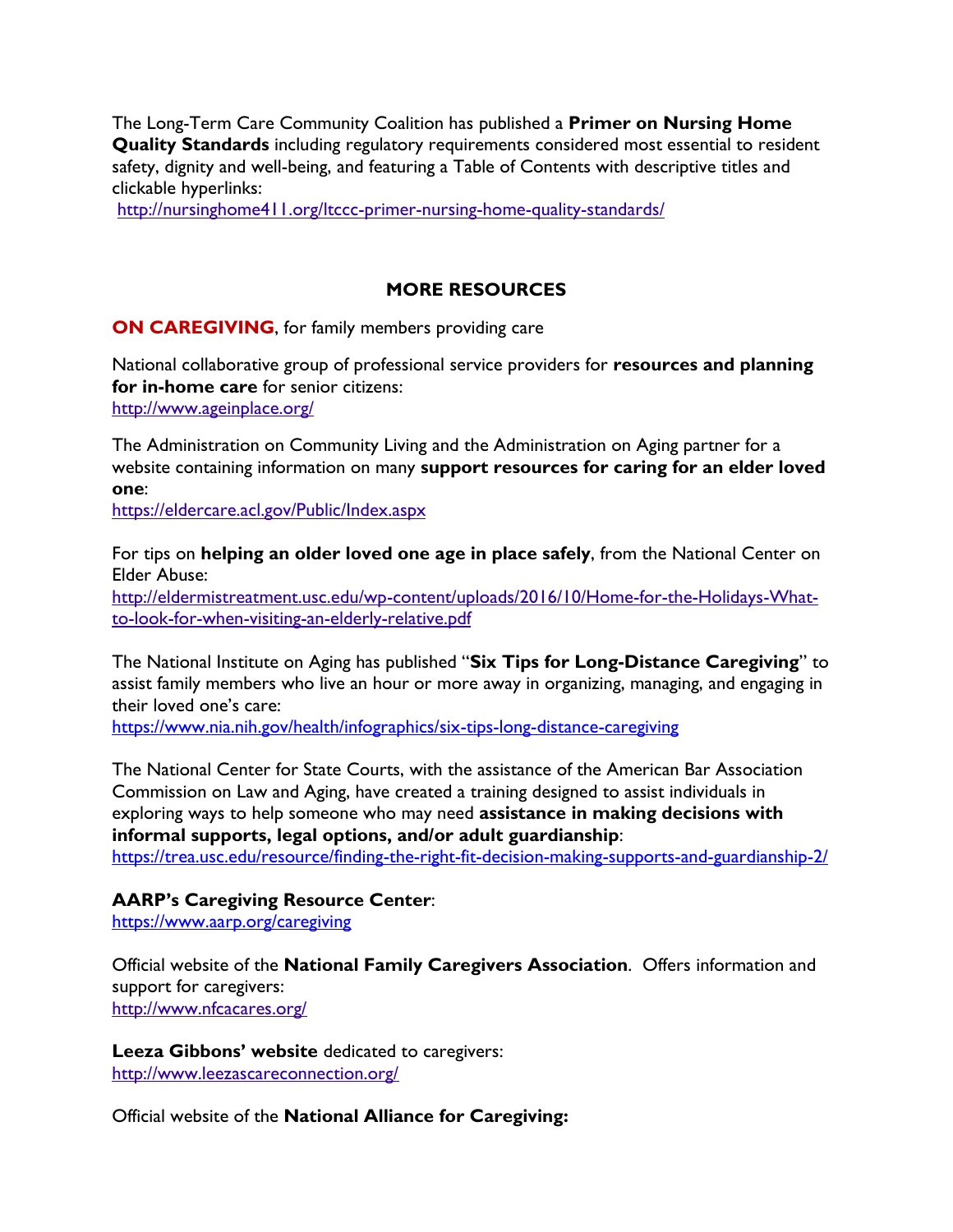#### <http://www.caregiving.org/>

Official website of the **Family Caregiver Alliance:** <http://www.caregiver.org/>

**Caring Today e-magazine:** <http://www.caringtoday.com/>

For **coping tips for caregivers** of loved ones with dementia: [http://www.agingcare.com/Articles/stress-management-dementia-caregivers-](http://www.agingcare.com/Articles/stress-management-dementia-caregivers-155666.htm?utm_source=Newsletter&utm_medium=Email&utm_campaign=Newsletter%20-%20February%2027,%202013)[155666.htm?utm\\_source=Newsletter&utm\\_medium=Email&utm\\_campaign=Newsletter%20-](http://www.agingcare.com/Articles/stress-management-dementia-caregivers-155666.htm?utm_source=Newsletter&utm_medium=Email&utm_campaign=Newsletter%20-%20February%2027,%202013) [%20February%2027,%202013](http://www.agingcare.com/Articles/stress-management-dementia-caregivers-155666.htm?utm_source=Newsletter&utm_medium=Email&utm_campaign=Newsletter%20-%20February%2027,%202013)

For a **"one-stop shop" of resources**, from a family's blog to emotional support to myriad "how-to" tips for dealing with a family member's illness: <http://www.incareofdad.com/>

For a **nationwide resource to assist in locating various types of care** for elders: <https://eldercare.acl.gov/Public/Index.aspx>

# **ON ALZHEIMER'S DISEASE AND OTHER DEMENTIA**

The **Alzheimer's Association** has published their **2022 Facts and Figures** resource and an accompanying report on **Mild Cognitive Impairment**: <https://www.alz.org/alzheimers-dementia/facts-figures>

The **Alzheimer's Association has released its 2021 report** on the state of the disease and caregiving. The **infographic** is available here: <https://alz.org/media/Documents/alzheimers-facts-and-figures-infographic.pdf> and the **full report** here: <https://alz.org/media/Documents/alzheimers-facts-and-figures.pdf>

Teepa Snow is a well-known teacher and advocate for **positive approaches to care** for people with dementia and other cognitive challenges. A myriad of resources and contact information are available on her web site: [https://www.teepasnow.com](https://www.teepasnow.com/)

**Our Mother's Voice CEO** discusses how Quality of Life changes when caregivers begin to understand the **communicative intent of behavior in people with dementia**, in the video presentation "Behavior IS Communication! – My Mother's Story": <https://vimeo.com/462311247>

A 15-year-old boy created an **app to help his grandmother with dementia**. Now it's free for all. Read about it and download it here: <https://www.carezare.com/>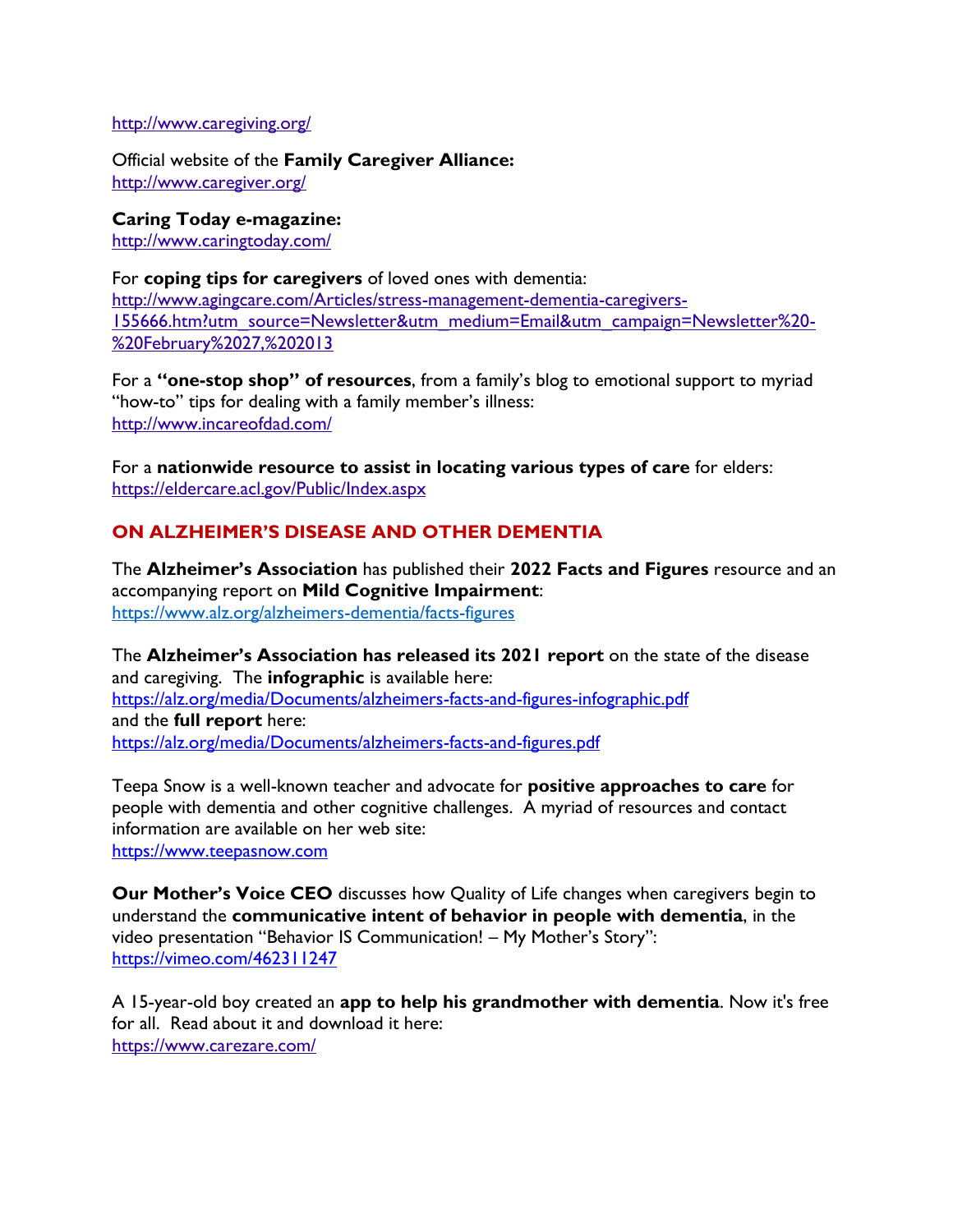We could all use an **uplifting story** these days. This is one: an old jazz musician with dementia reunited with his band mates and his music! A testament to the **power of music and memory**:

[https://www.youtube.com/watch?v=Tp6c\\_oG1SBk](https://www.youtube.com/watch?v=Tp6c_oG1SBk)

One daughter has chronicled her **experiences with her father's dementia on Facebook**: <https://www.facebook.com/PaintingToRemember/>

For a new report on the **impact of Alzheimer's disease**: <http://www.alz.org/facts/>

The Alzheimer's Association has an **interactive resource and planning tool for those addressing care needs for a loved one with dementia**: <https://www.alzheimersnavigator.org/>

For links to various informational **resources for caregivers of loved ones with dementia**: <http://ltcombudsman.org/issues/dementia-care> and: [www.nia.nih.gov/health/alzheimers/caregiving](http://www.nia.nih.gov/health/alzheimers/caregiving)

For an interesting example of how **dementia can be something else entirely**: <http://theboot.com/kris-kristofferson-lyme-disease-memory-loss/> Lesson learned: rule out physical illness and medication side-effects before assuming it's dementia!

To learn about the **national plan to address Alzheimer's disease** – which focuses on research, prevention, cure, and best practices for treatment: <http://alzheimers.gov/pdf/NationalPlantoAddressAlzheimersDisease.pdf>

For a variety of **resources and tools** for families, caregivers, and communities dealing with **dementia care issues**:

<http://www.actonalz.org/communities-action-resources>

for a video depicting **person-centered care for those with dementia**: <http://www.ccal.org/person-centered-matters-video/>

See how one nursing home is bringing **new meaning to the lives of residents with dementia** as they nurture orphaned kittens:

[http://www.upworthy.com/how-one-nursing-home-is-helping-its-residents-regain-a-sense-of](http://www.upworthy.com/how-one-nursing-home-is-helping-its-residents-regain-a-sense-of-purpose?c=upw1&u=6df61ed4fafa7b40055721db3ad0f6dabe20df7a)[purpose?c=upw1&u=6df61ed4fafa7b40055721db3ad0f6dabe20df7a](http://www.upworthy.com/how-one-nursing-home-is-helping-its-residents-regain-a-sense-of-purpose?c=upw1&u=6df61ed4fafa7b40055721db3ad0f6dabe20df7a)

For consumers, families, and professionals, **resources covering a broad range of topics and tools**, from the National Partnership to **Improve Dementia Care** in Nursing Homes: <https://www.nhqualitycampaign.org/dementiaCare.aspx>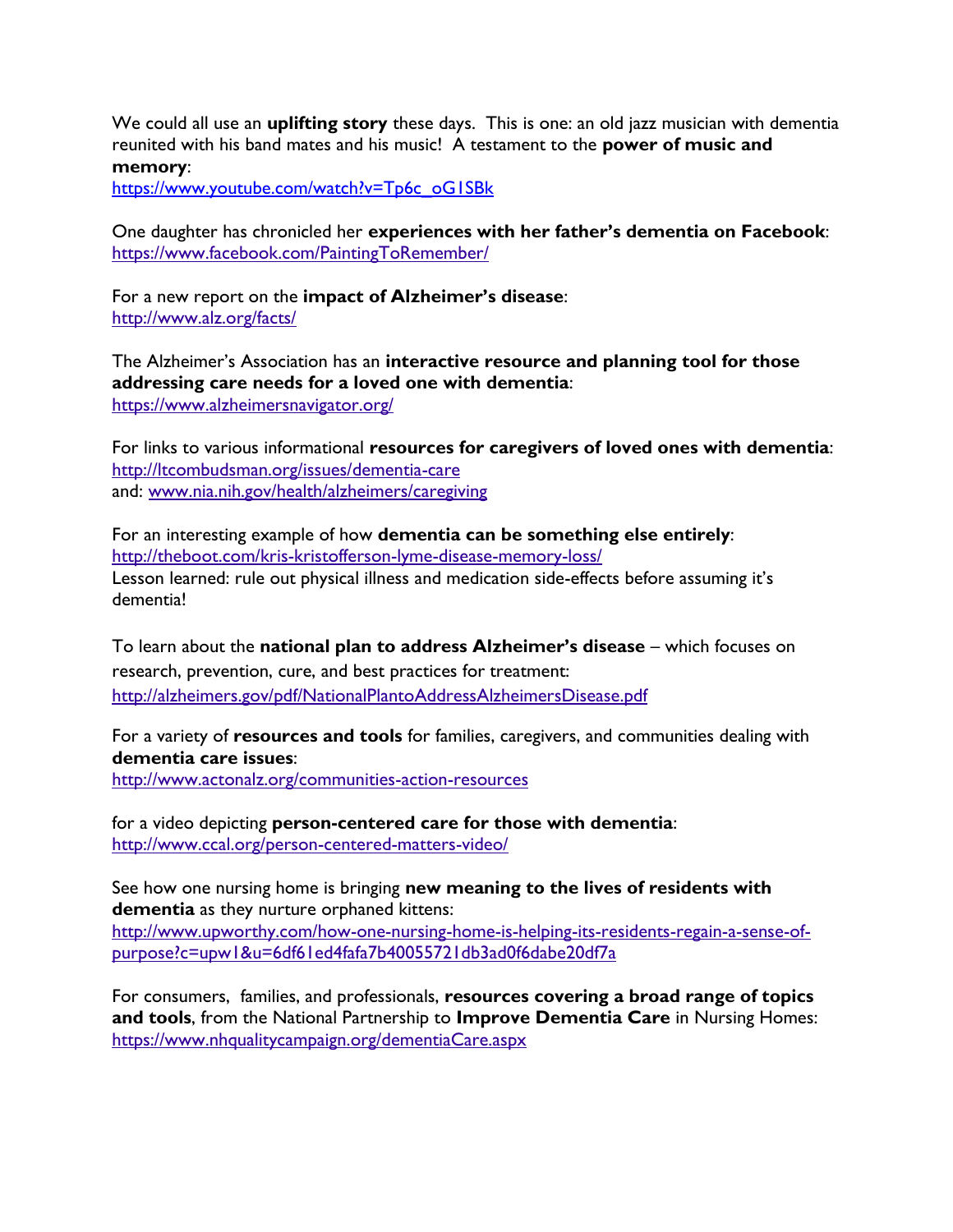CMS held a teleconference about **innovations in dementia care featuring two facilities** that have implemented culture change to better meet the needs of residents with dementia. The materials from that teleconference are available halfway down this web page: [https://www.cms.gov/Outreach-and-Education/Outreach/NPC/National-Provider-Calls-and-](https://www.cms.gov/Outreach-and-Education/Outreach/NPC/National-Provider-Calls-and-Events-Items/2015-09-03-Dementia.html?DLPage=1&DLEntries=10&DLSort=0&DLSortDir=descending)[Events-Items/2015-09-03-](https://www.cms.gov/Outreach-and-Education/Outreach/NPC/National-Provider-Calls-and-Events-Items/2015-09-03-Dementia.html?DLPage=1&DLEntries=10&DLSort=0&DLSortDir=descending) [Dementia.html?DLPage=1&DLEntries=10&DLSort=0&DLSortDir=descending](https://www.cms.gov/Outreach-and-Education/Outreach/NPC/National-Provider-Calls-and-Events-Items/2015-09-03-Dementia.html?DLPage=1&DLEntries=10&DLSort=0&DLSortDir=descending)

For **strategies for working with first responders** when a **loved one with dementia** is at risk, see [The Role of First Responders and Dementia,](http://click.icptrack.com/icp/relay.php?r=17632032&msgid=116046&act=CVVN&c=1540514&destination=http%3A%2F%2Fwww.endalznow.org%2Fnews%2F236-the-role-of-first-responders-and-dementia) from Banner Alzheimer's Institute. It includes practical advice for these circumstances and others and features tips from an experienced Alzheimer's caregiver.

# For a PowerPoint presentation on **enhancing well-being in older adults living with dementia**:

<http://theconsumervoice.org/uploads/files/events/AlPowerPPT1.pdf>

The Dementia Action Alliance has published a paper discussing the **use of language when communicating with people with dementia,** and the importance of using positive and supportive words to describe and to interact with people with dementia. The paper can be accessed here:

[http://daanow.org/wp-content/uploads/2015/07/Living\\_Fully\\_with\\_Dementia-Words-](http://daanow.org/wp-content/uploads/2015/07/Living_Fully_with_Dementia-Words-Matter_DAA.pdf)[Matter\\_DAA.pdf](http://daanow.org/wp-content/uploads/2015/07/Living_Fully_with_Dementia-Words-Matter_DAA.pdf)

For a perspective in understanding how **people with dementia can still have quality of life:**

[http://www.huffingtonpost.com/marie-marley/people-living-with-alzhei\\_b\\_8024486.html](http://www.huffingtonpost.com/marie-marley/people-living-with-alzhei_b_8024486.html)

#### Three articles about **travel and activities for those caring for a loved one with dementia**:

[http://www.huffingtonpost.com/jan-dougherty/traveling-with-alzheimers\\_b\\_5605422.html](http://www.huffingtonpost.com/jan-dougherty/traveling-with-alzheimers_b_5605422.html) <http://www.alz.org/care/alzheimers-dementia-activities.asp> <http://www.nia.nih.gov/alzheimers/publication/caring-person-ad/adapting-activities-people-ad>

# For a guide on how to **prepare for and deal with hospitalization of a loved one with dementia:**

[http://www.nia.nih.gov/sites/default/files/hospitalization\\_happens\\_0.pdf](http://www.nia.nih.gov/sites/default/files/hospitalization_happens_0.pdf)

# for an explanation of **assistive devices that can help both the dementia patient and the caregiver** succeed at home:

[http://www.alzheimers.org.uk/site/scripts/download\\_info.php?fileID=1779](http://www.alzheimers.org.uk/site/scripts/download_info.php?fileID=1779)

for a short video illustrating **how a caregiver might handle dementia with agitation:** <http://www.youtube.com/watch?v=h-MP21WW4M0>

for a tool from the Alzheimer's Association to help **plan care for a loved one with Alzheimer's Disease:**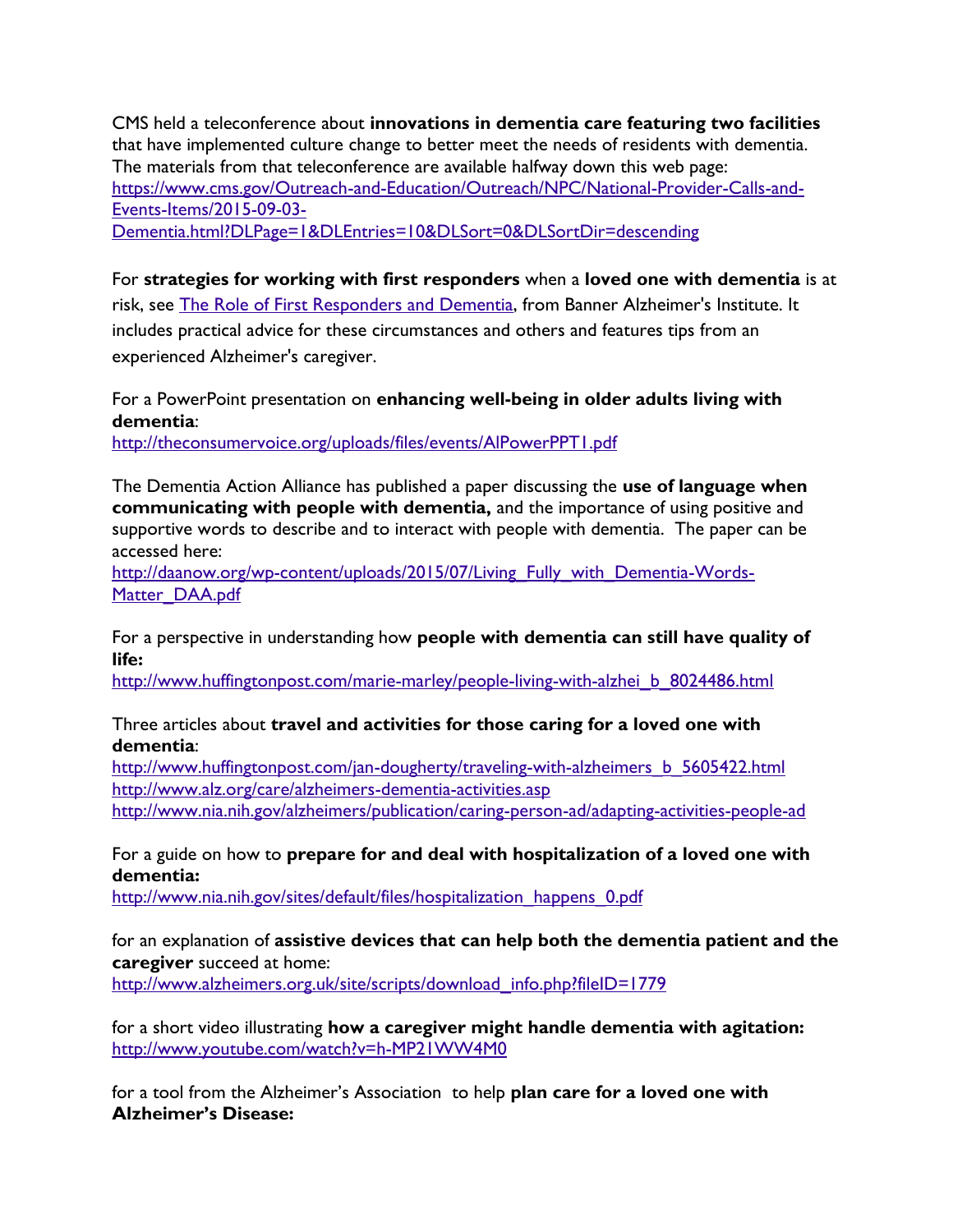[https://www.alzheimersnavigator.org/?utm\\_source=DM&utm\\_medium=email&utm\\_campaign=n](https://www.alzheimersnavigator.org/?utm_source=DM&utm_medium=email&utm_campaign=navigator) [avigator](https://www.alzheimersnavigator.org/?utm_source=DM&utm_medium=email&utm_campaign=navigator)

For tips and information from the Alzheimer's Association about **engaging those with dementia in activities that improve the quality of life:** <http://www.alz.org/care/alzheimers-dementia-activities.asp>

For a booklet from the **World Health Organization's Alzheimer's Disease International** project that provides information for families related to coping with the disease and supporting the caregivers: [http://apps.who.int/iris/bitstream/10665/62579/1/WHO\\_MNH\\_MND\\_94.8\\_eng.pdf](http://apps.who.int/iris/bitstream/10665/62579/1/WHO_MNH_MND_94.8_eng.pdf)

For information from the Alzheimer's Association on the **issues in late-stage dementia** and managing caregiving concerns: <http://www.alz.org/care/alzheimers-late-end-stage-caregiving.asp>

For information and resources on **palliative care for dementia, end-of-life care,** and related topics, from the Polisher Research Institute: <http://www.pdcronline.org/index.php>

for a view of what **palliative care** should include for people with dementia: http://theconsumervoice.org/uploads/files/general/Case Statement Dementia Lens final %283 [%29.pdf](http://theconsumervoice.org/uploads/files/general/Case_Statement_Dementia_Lens_final_%283%29.pdf)

For a series of brief but excellent **videos providing tips for family caregivers** journeying with a loved one through dementia: [https://www.youtube.com/channel/UC6jHyTO7be\\_1PyHQaL96kpg](https://www.youtube.com/channel/UC6jHyTO7be_1PyHQaL96kpg)

For a brief brochure-style fact sheet on many **challenges of caregiving for a loved one with dementia**, from the University of Southern California School of Family Medicine: <http://www.ncea.aoa.gov/Resources/Publication/docs/Archstone-Caregiver-Brochure-Print.pdf>

For facilities – and empowered advocates – CMS has released survey tools that can be used to **measure the quality of care for residents with dementia**: [https://www.cms.gov/Medicare/Provider-Enrollment-and-](https://www.cms.gov/Medicare/Provider-Enrollment-and-Certification/SurveyCertificationGenInfo/Downloads/Survey-and-Cert-Letter-16-04.pdf)[Certification/SurveyCertificationGenInfo/Downloads/Survey-and-Cert-Letter-16-04.pdf](https://www.cms.gov/Medicare/Provider-Enrollment-and-Certification/SurveyCertificationGenInfo/Downloads/Survey-and-Cert-Letter-16-04.pdf)

<http://www.alzfdn.org/>Official website of the **Alzheimer's Foundation of America**

<http://www.alzstore.com/>The Alzheimer's Store. **Products for caregiving**.

<http://www.alznews.org/Library/InfoManage/Guide.asp?FolderID=53>Alzheimer's Daily News **online newspaper**

one writer shares her experience with her father's dementia and the emotions her family feels: [http://www.huffingtonpost.com/lee-woodruff/dementia-grief-and-guilt\\_b\\_1231581.html](http://www.huffingtonpost.com/lee-woodruff/dementia-grief-and-guilt_b_1231581.html?ref=email_share)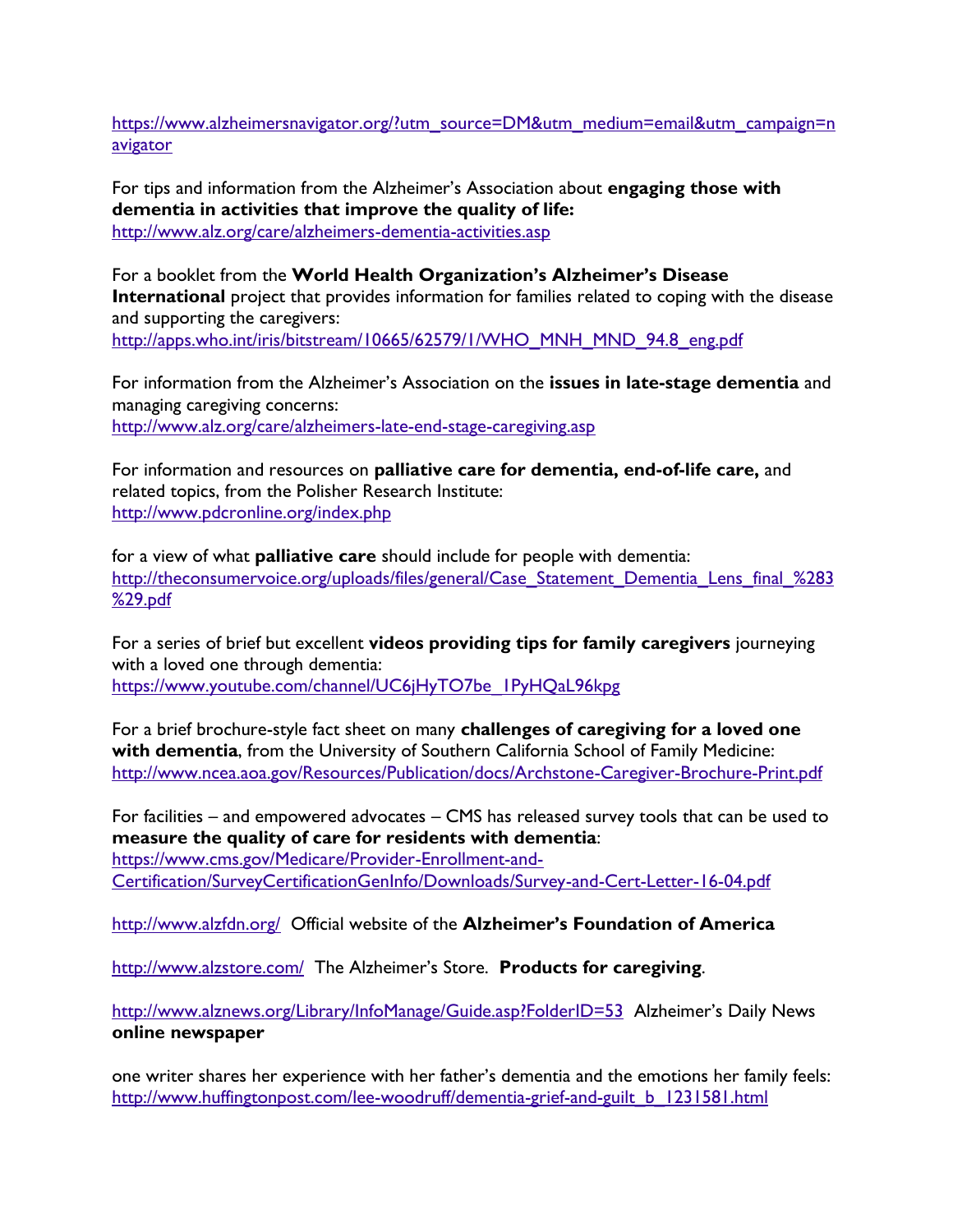for a video about the **effect of music on people with dementia** from the point of view of the family members who care about them: [http://www.youtube.com/watch?feature=player\\_embedded&v=NKDXuCE7LeQ](http://www.youtube.com/watch?feature=player_embedded&v=NKDXuCE7LeQ)

For a resource on **dealing with dementia when medication is not the answer**, a powerful book is summarized here: [http://lifeforce-in-later-years.org/LiLY-blogs/Public-Forum-Blog/2010/05/09/guest-blogger-al-](http://lifeforce-in-later-years.org/LiLY-blogs/Public-Forum-Blog/2010/05/09/guest-blogger-al-power-md-dementia-beyond-drugs/)

[power-md-dementia-beyond-drugs/](http://lifeforce-in-later-years.org/LiLY-blogs/Public-Forum-Blog/2010/05/09/guest-blogger-al-power-md-dementia-beyond-drugs/)

From this page you can click on the title of the book, and be taken to the publisher's web site where the book can be purchased.

**Frontotemporal Degeneration** is a rare and specific **type of dementia** with unique challenges. It is often mis-diagnosed. Access the Association for Frontotemporal Degeneration to learn about this form of dementia: <https://www.theaftd.org/>

For a series of **brief video presentations on many aspects related to dementia**, presented by an expert from the University of South Carolina's Arnold School of Public Health Office for the Study of Aging and Institute of Medicine and Public Health: [https://www.youtube.com/channel/UC6jHyTO7be\\_1PyHQaL96kpg/videos](https://www.youtube.com/channel/UC6jHyTO7be_1PyHQaL96kpg/videos)

# **ON AGING AND ELDERCARE**

<http://www.ncoa.org/>Official website of the **National Council on Aging**

<http://www.aging-parents-and-elder-care.com/>Clearinghouse for all kinds of information.

<http://www.edenalt.org/>Official website of the **Eden Alternative**, a nonprofit organization dedicated to "de-institutionalizing" the care of elderly people.

For an uplifting view of **graceful aging in one's own home**, with volunteer support, and what you can do to participate: [http://lifeforce-in-later-years.org](http://lifeforce-in-later-years.org/) 

<http://www.naela.org/Public/>Official website of the National Academy of **Elderlaw Attorneys**

<http://www.asaging.org/index.cfm>Official website for the **American Society on Aging**. Caregivers may join. Offers free web seminars for members and continuing education courses for health care professionals.

Resources for **Veterans needing in-home or nursing home assistance**: <http://www.va.gov/GERIATRICS/index.asp>

# **ON END-OF-LIFE CARE: ISSUES AND RESOURCES**

The **National Association for Home Care and Hospice,** a nonprofit organization that supports providers of these services and advocates for highest quality of care: <http://www.nahc.org/>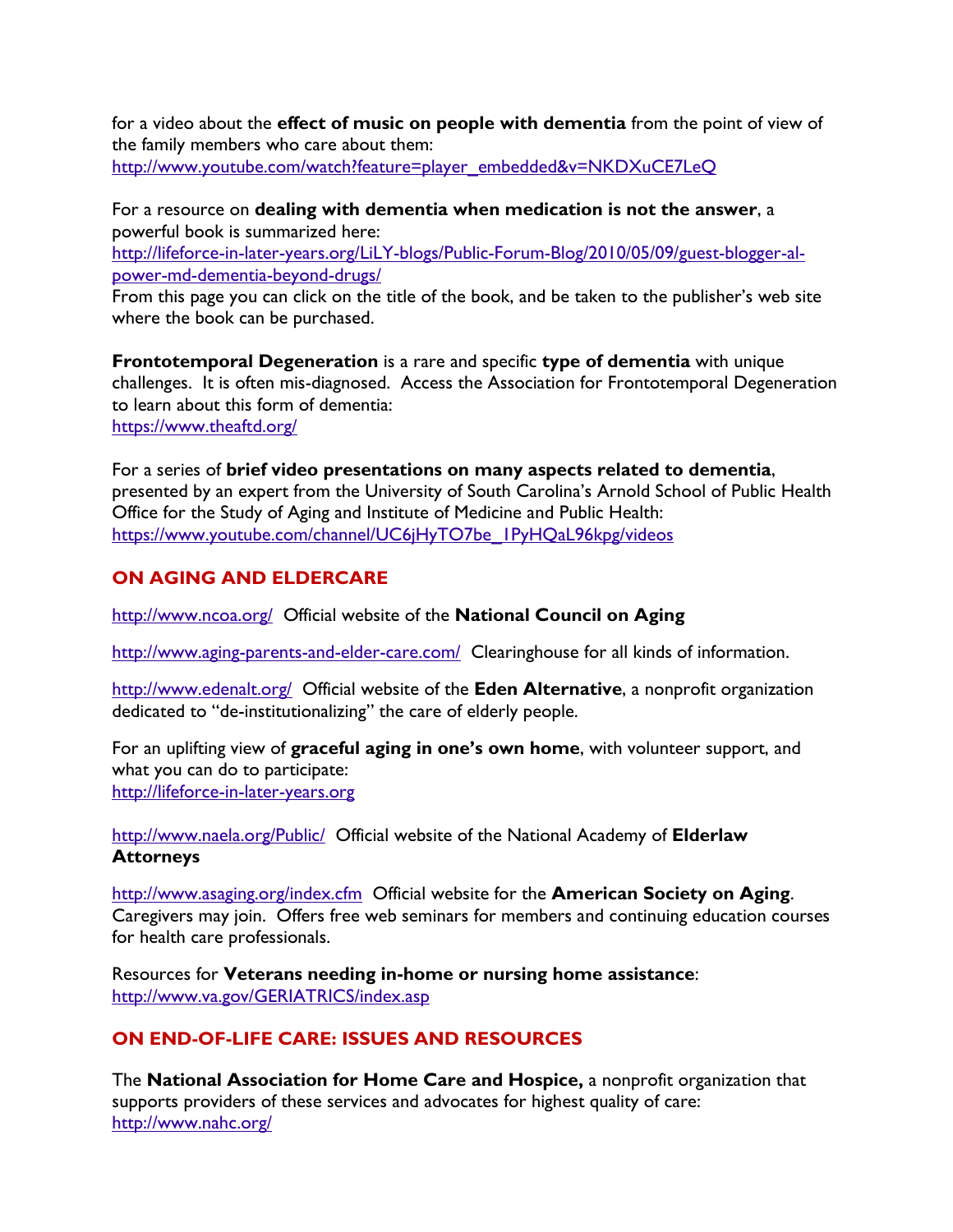This site has a wealth of information on the subject.

For a **new resource about end-of-life choices**, links to your state's Advance Healthcare Directives forms and other helpful information: <https://www.compassionandchoices.org/what-we-do/eolc-resource-center/>

Medicare **Hospice Care is not limited to comfort care**, but includes an array of services if they are needed:

<https://www.medicare.gov/coverage/hospice-care>

**Medicare will continue to cover services not related to the terminal condition**, even when a person is receiving hospice care: [https://www.medicare.gov/what-medicare-covers/what-part-a-covers/how-hospice](https://www.medicare.gov/what-medicare-covers/what-part-a-covers/how-hospice-works#:~:text=After%20your%20hospice%20benefit%20starts,terminal%20illness%20and%20related%20conditions)[works#:~:text=After%20your%20hospice%20benefit%20starts,terminal%20illness%20and%20rel](https://www.medicare.gov/what-medicare-covers/what-part-a-covers/how-hospice-works#:~:text=After%20your%20hospice%20benefit%20starts,terminal%20illness%20and%20related%20conditions) [ated%20conditions.](https://www.medicare.gov/what-medicare-covers/what-part-a-covers/how-hospice-works#:~:text=After%20your%20hospice%20benefit%20starts,terminal%20illness%20and%20related%20conditions)

End-of-life care is also called **"palliative care"** although the two are not identical in that palliative care can be rendered when one is not in the end stages of an illness. See this site for more information:

<http://www.getpalliativecare.org/>

To learn **how the states are addressing palliative care**, this page links to the full report from the National Academy for State Health Policy, and to state-by-state information: [https://www.johnahartford.org/events/view/report-advancing-palliative-care-for-adults-with](https://www.johnahartford.org/events/view/report-advancing-palliative-care-for-adults-with-serious-illness-a-national/)[serious-illness-a-national/](https://www.johnahartford.org/events/view/report-advancing-palliative-care-for-adults-with-serious-illness-a-national/)

For **information on governmental, regulatory, and other** references – from what's happening right now in Congress to the Code of Federal Regulations for Hospice and Home Care:

<http://www.nahc.org/resources-services/home-care-and-hospice-links/>

for information about the **basics of home care and hospice, your rights,** and regulatory oversight:

<http://www.nahc.org/consumer-information/home-care-hospice-basics/>

For a "locator" to **help find providers of hospice care:** <http://www.nahcagencylocator.com/> or <http://www.getpalliativecare.org/providers/>

For information from the Alzheimer's Association on the **issues in late-stage dementia** and managing caregiving concerns:

<http://www.alz.org/care/alzheimers-late-end-stage-caregiving.asp>

For information and **resources on palliative care for dementia, end-of-life care,** and related topics, from the Polisher Research Institute: <http://www.pdcronline.org/index.php>